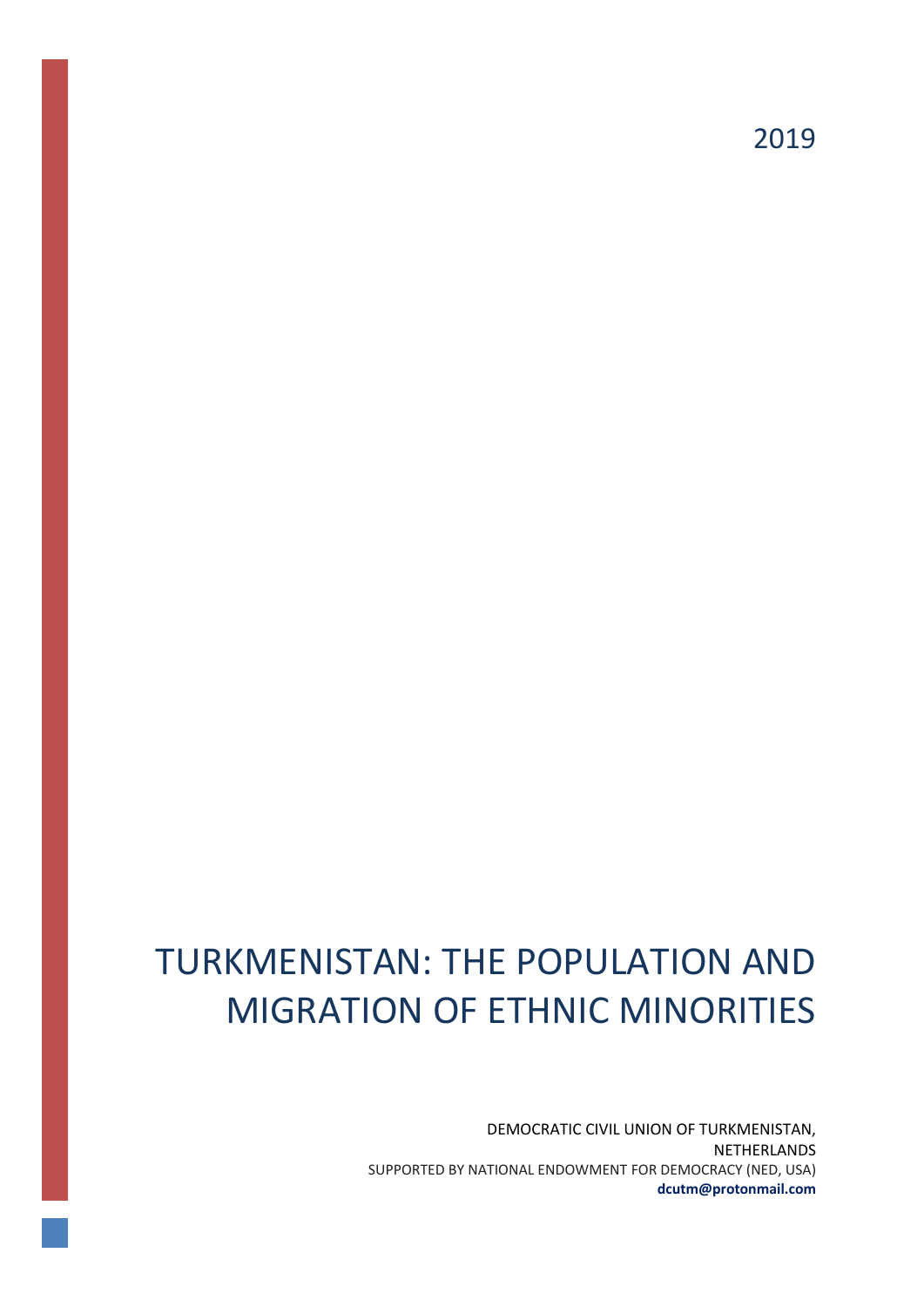## Table of Contents

| 1. |      | Introduction: migrations as a formation factor of the Turkmen ethnic community and the history |  |
|----|------|------------------------------------------------------------------------------------------------|--|
| 2. |      |                                                                                                |  |
|    | 2.1. |                                                                                                |  |
|    | 2.2. |                                                                                                |  |
|    | 2.3. |                                                                                                |  |
| 3. |      |                                                                                                |  |
|    | 3.1. |                                                                                                |  |
|    | 3.2. | The city of Krasnovodsk (Turkmenbashi) as a mirror of Slavic migration in 1993-2018 19         |  |
|    | 3.3. | The decline in the Russian population in Krasnovodsk (Turkmenbashi) in 1989-2018 23            |  |
|    | 3.4. |                                                                                                |  |
| 4. |      |                                                                                                |  |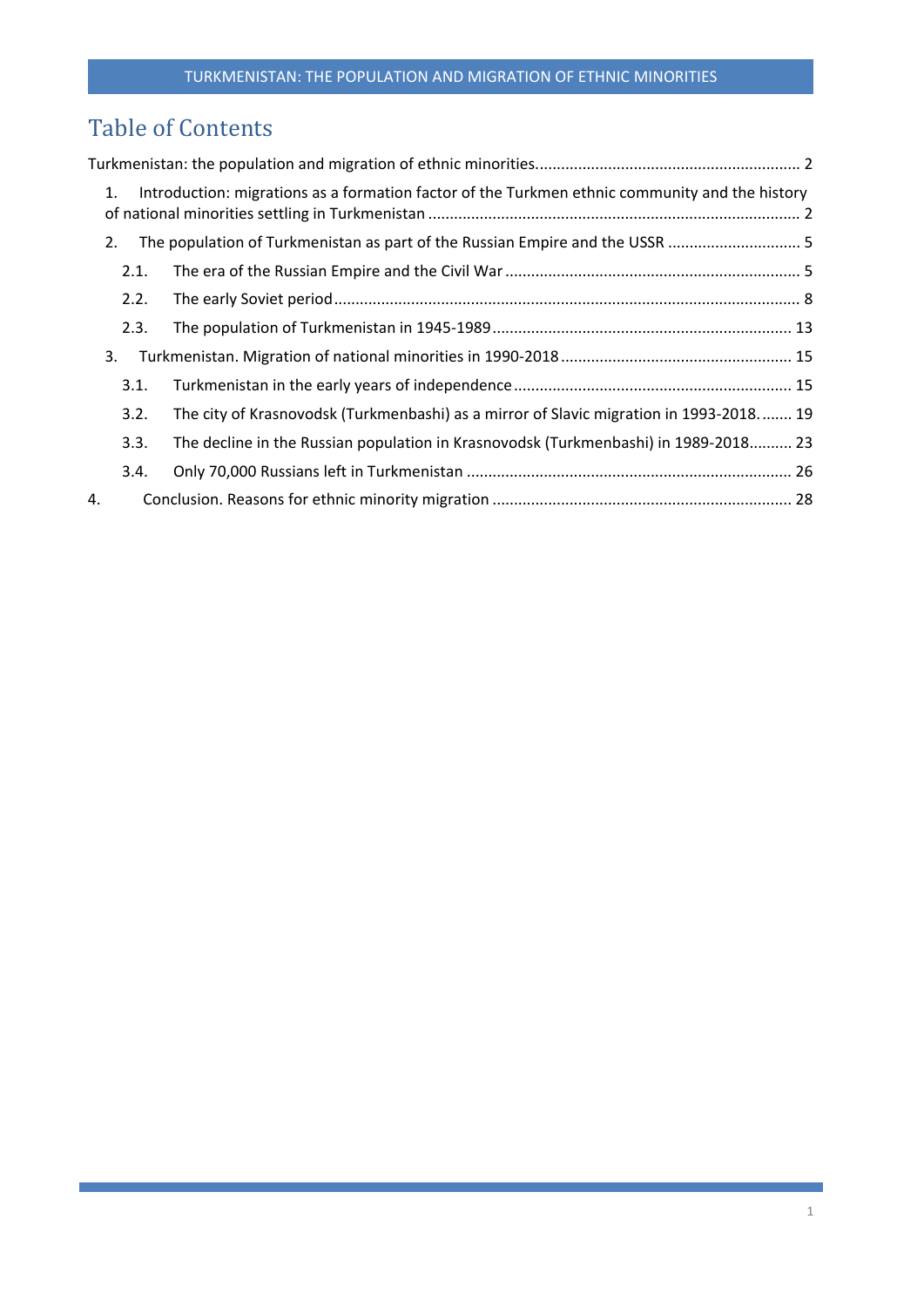## <span id="page-2-0"></span>Turkmenistan: the population and migration of ethnic minorities.

## <span id="page-2-1"></span>1. Introduction: migrations as a formation factor of the Turkmen ethnic community and the history of national minorities settling in Turkmenistan

Most of the sources on the ethnic history of the Turkmen belong to ancient Greek, Roman, Iranian and Chinese authors and European scholars of the modern age. While often obtained from intermediaries and in most cases mythologised, their information is widely used by modern Turkmen historiography guided by the concept of historical egocentrism in the interpretation of archaeological discoveries and linguistic and ethnographic studies. In this aspect, the peoples mentioned in the world history who have lived in Turkmenistan at different times for six thousand years are considered as direct ancestors of modern Turkmen and their material and spiritual monuments are regarded as the cultural heritage of the Turkmen nation.

For centuries, the territory of present-day Turkmenistan has been a vast expanse of continuous migration of heterogeneous ethnic groups from south to north, from west to east and back. The scale of migration varied according to the climate that defined people's living conditions and the political environment that was taking place in different historical eras in the area of modern Turkmenistan.

The migration process became sustainable during the period of operation of the Great Silk Road. The lands of modern Turkmenistan were at its crossroads, where the political, economic and civilizational interests of the ancient and medieval powers of Central Asia, the Middle East and Southeast Asia collided.

Along with state entities, temporary and relatively strong ethnic associations were formed in the context of the struggle for geopolitical dominance over the centre of the world trade route. They arose on the basis of the similarity of languages, cultural traditions and everyday life. However, this did not preclude the violent incorporation, assimilation and even extermination (genocide) of the bearers of other cultural values on racial and religious grounds.

In a long-lasting reality of endless wars and strife, it is still difficult for scientists to determine who was a migrant and who was an indigenous resident of the country: Iranian-speaking or Turkic nomadic, seminomadic and settled tribes? Stronger and more numerous associations absorbed or brought to nought small ethnic groups. Names of dominant and subdued tribes and their unions (Turanians, Scythians, Sarmatians, Massageteans, Saka, Caspians, Dahae, Margi, Parni, Khwarezmian, Kushans, Oghuz, etc.) preserved in ancient and later manuscripts, ancient, Byzantine and Eastern numismatics and petroglyphic bas-reliefs are of the abstractly collective nature. The application of a differentiated approach to the history of individual ethnic groups that lived in the territory of modern Turkmenistan is complicated by the eponyms - when the tribes were named after their leaders or the mythical progenitor and his offspring. Born in moments of the highest success of their specific carriers, such names were quickly forgotten disappearing in the boiling ethnic cauldron of the region "splashing out" the local formerly established tribes into the distant lands and consuming more and more ethnic groups.

During the Arab conquest and Islamization of Central Asia, the ethnicity of the people was overshadowed by the religious denomination, which gave a powerful boost to the consolidation of tribes and nationalities under a single religion. However, the tendency towards theocratic commonality was interrupted in the 9-11th centuries AD by the invasion of the north-eastern Oghuz Turkic tribes who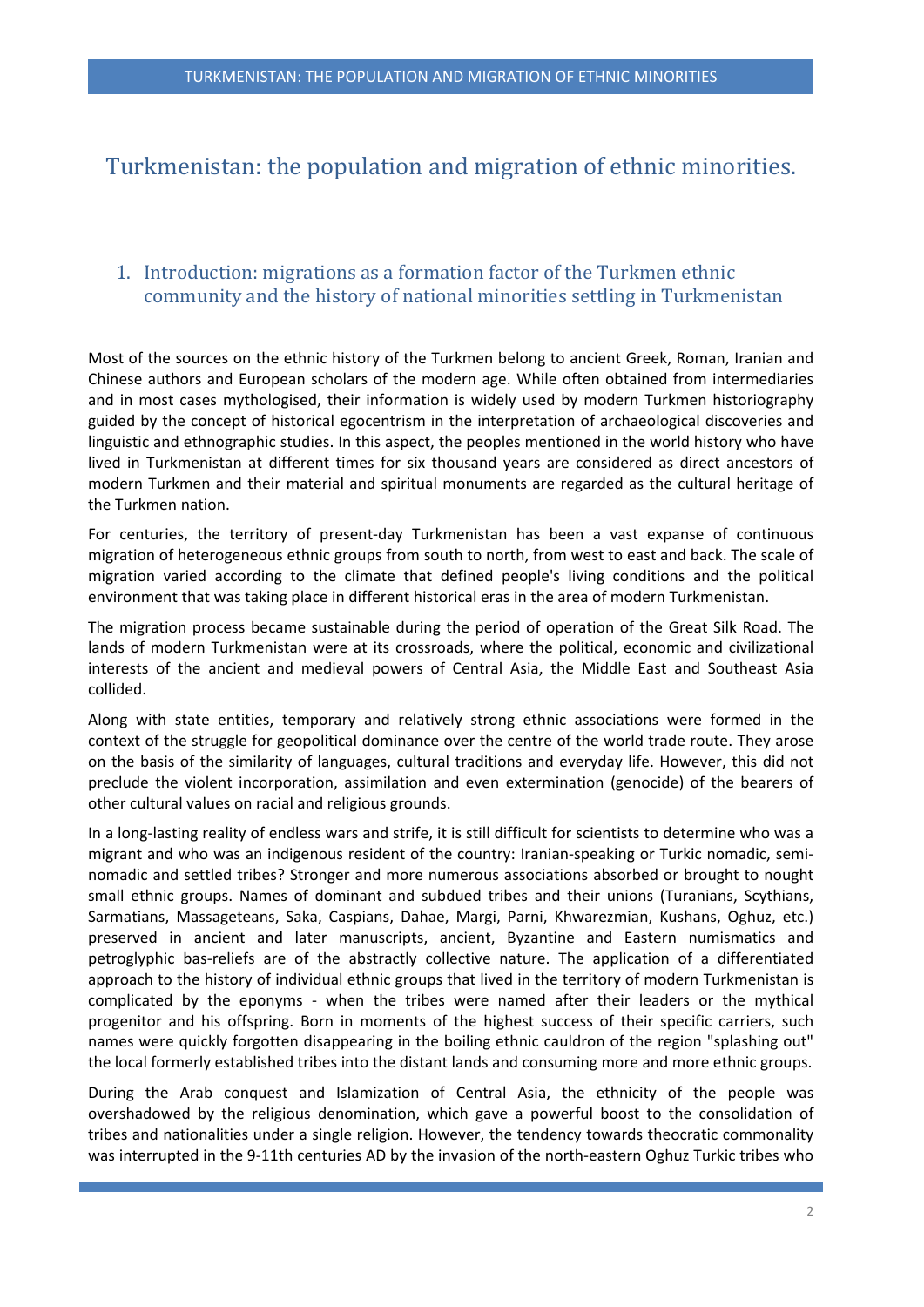professed polytheism but were relatively quickly converted to Islam following the example of their leaders.

After Seljuk - the leader of the largest and most militant branch of the Oghuz - this hoard of conquerors, which along with the Oghuz included Cuman–Kipchaks, Jalairs and other tribes of non-Oghuz origin, as well as the Iranian-speaking population of agricultural oases, began to be called Seljuks. In 1040, they crushed the highly-cultured Islamic State of Ghaznavids inhabited by peoples closely related to them and founded the Seljuk Empire with the capital in Merv.

From the 40s to 80s of the 11th century, the Seljuks conquered parts of Central Asia, the north-western provinces of Iran, Azerbaijan, Kurdistan, Iraq, Armenia, Georgia and other West Asian countries in continuous predatory campaigns establishing tyrannical power over them just like ancient eastern despots.

The repressive state whose path was paved with hecatombs of corpses did not last long - just over a hundred years. It fell in armed conflict with its own people. The last representative of the Seljuk dynasty - the great Sultan Sanjar - was imprisoned for treachery in an iron cage by rebel Oghuz. It was put on the arba and taken around the country for public disgrace.

However, the elite of the nomadic aristocracy took advantage of the fruits of the national victory. In those troubled and poorly described times in historiography, steppe outlaws fought among themselves while carving-up Seljuk heritage and conceded their spoils to stronger and more cunning predators.

The Seljuk period is considered a heroic epoch in the history of the Turkmen who first created a world empire in the 11th century. It was a powerful but the only state in the history of Turkmen. Descendants of his brilliant politicians and generals later created no less powerful empires, but they belonged to the history of other nations. The Seljuk Sultanate remained in the people's memory a bright beacon on the formidable path of the Turkmen to national statehood. And Oghuz, from which Seljuks came, played an important role in the ethnogenesis of the Turkmen in the 9-11 centuries. Oghuz largely defined the culture, mitigated the tribal differences in way of life, household, customs, language and even averaged the physical appearance of Turkmen making it recognizable among representatives of other Central Asian ethnic groups. The word "oghuz" has become synonymous with the word "Turkmen".

Having absorbed the Khwarezmian Sultanate in the early 13th century, the Mongol conquest accelerated the process of forming the Turkmen people, which ended in the 14th-16th centuries. Since then, the ethnonym "Turkmen" used in the description since the 10th century has been permanently assigned to the Turkic nomadic, semi-nomadic and settled tribes living on the Turan Lowland, shores of Amu Darya, in the foothills of Kopet Dag, Koytendag Range, in-between the rivers Tedzhen and Murghaba, the oases of Khwarezm and the Balkhan.

The largest tribes of Turkmen were the tribal coalitions of Ersari, Yomut, Teke, Sakar, Salur, Saryk, Chowdur, Alili, Ata, and Nohurli. Tribes were divided geographically and kindred-wise. In turn, each kindred (or generation) was divided into large kins comparable in number to entire tribes, and such kins included dozens of sub-ethnic subgroups, in turn, divided into smaller communities. Between them in the west, east, north and south of modern Turkmenistan lived small tribes, such as Ogurja, Yazyr, Shih, Yalavach, Igdir, Emreli and others. They sometimes were among the ethnic structures of large tribes, other times they identified themselves as independent tribes.

From the 16th century to the end of the 19th century, the social system of Turkmen was a primitive semblance of Eastern feudalism with an archaic social and economic paradigm, patriarchal slavery and trafficking of humans captured in raids on Persians, Kazakhs, Uzbeks, Tajiks, Pashtuns and their own tribesmen. Among the armed groups of most Turkmen leaders, elements of military democracy were common, meaning that decisions were taken by voting at general meetings. The same principle sometimes was implemented to resolve tribal conflicts.

In the 17th-19th centuries, parts of Turkmenistan fell under the rule of the Iranian leaders of the Safavid, Afshar and Qajar dynasties. According to national tradition, all of them are considered Turkmen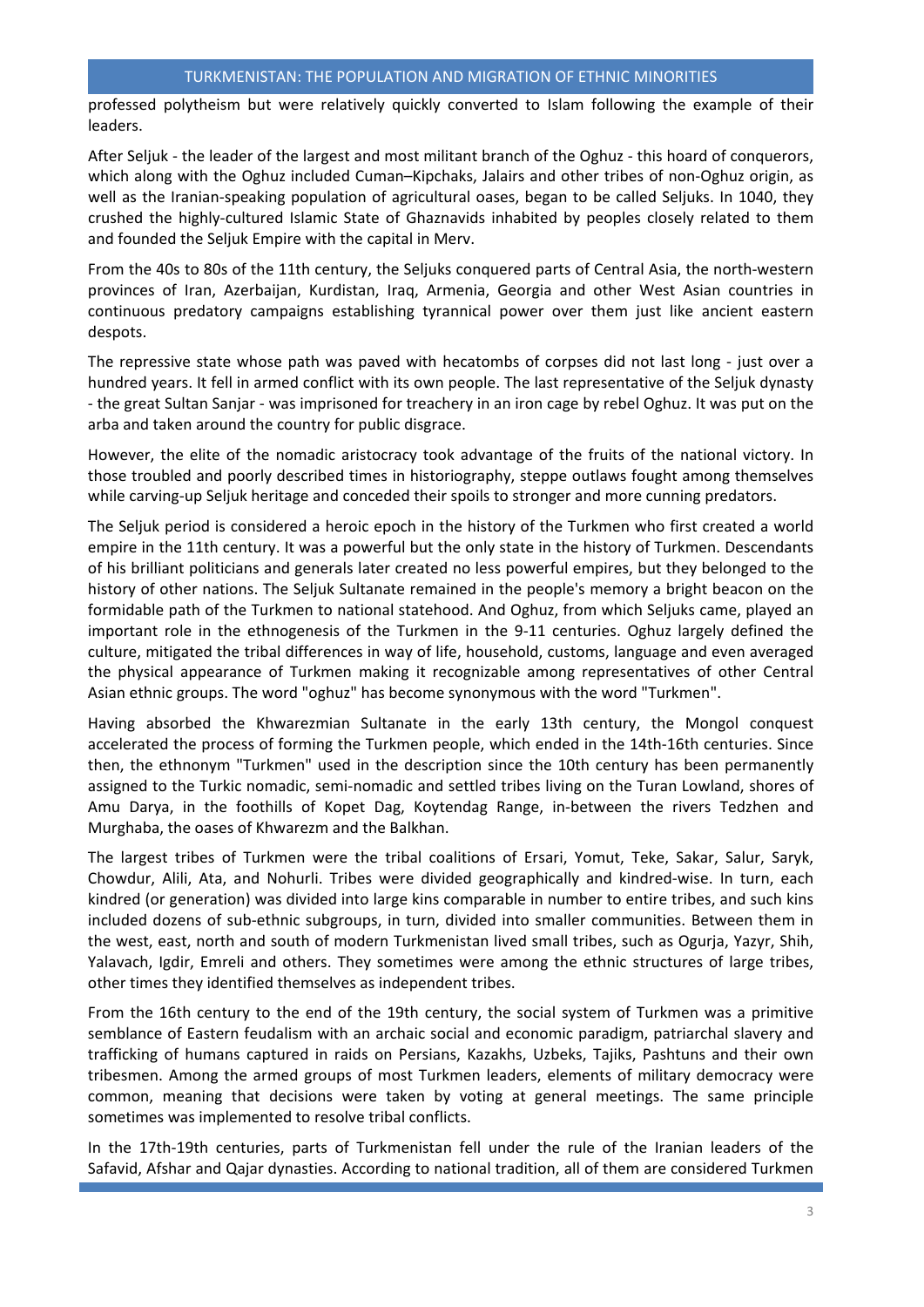and their states are Iranian-Turkmen. These rulers, as well as their Iranian and Turkic predecessors, also professed the principles of plunder and totalitarian rule over the conquered peoples. They have brought a lot of misery and suffering to the native Turkmen. Nadir Shah (1688-1747) - the last great conqueror of the East coming from Afshar Turkmen - became famous for the total ravaging of Northern India and Delhi. This period was marked by a regime of brutal tyranny. He was the sovereign most hated by Turkmen.

In between the ups and downs of the world and regional powers of Central Asia and Iran, Turkmenistan - torn to pieces by feudal and inter-ethnic turmoil - was part of many medium and small state entities. Their ambitious rulers were infected with the idea of reviving the former glory of ancestors who created Parthian and Seljuk world empires in the past. In the struggle for domination in the region, they waged destructive wars weakening the people and desolating cities, pastures, irrigation systems in agricultural oases, and undermining international and domestic trade.

From the 16th century to the middle of the 19th century, the main players on this field were the Iranian Shahs and the Khans of Khiva and Bukhara. Their anti-national policy forced many Turkmen tribes to mass resettlement. The tribal society of nomads and also sedentary Turkmen helped them to courageously resist violence and win during forced migration.

Turkmens of the Aral Sea area and Mangyshlak chose the ancient migratory path of their ancestors - the Eastern Scythians. Fighting with Khivin troops and Kalmyk hordes, they went north to the Volga and around the Northern Caspian and settled in the feather grass foothills of the North Caucasus and the Astrakhan and Stavropol steppes. Khwarezm Turkmen moved to the south leaving their native lands with battles. They went from Khan's oppression to the oases of Akhal, Atreck, Murghab and Tejen. There, Turkmen retained the right to a life free from slaves' shackles, duties and military conscriptions to endless wars with their blood brothers. At the same time, a significant part of Turkmen remained within the Khanate of Khiva and Emirate of Bukhara and some migrated to Afghanistan, Iran and other countries of West and South Asia.

In the second half of the 19th century, Turkmen encountered Iranian regular armies. In the battles of Kara-Kala (1857) in the Balkan Region (Welayat) and Kara-Yaba near the present-day Mary, the Turkmen militia inflicted crushing defeats on them in 1857 and 1860-1861. The joint struggle against foreigners consolidated the Turkmen tribes and smaller associations joined the larger ones as tribesmen.

Since then, Turkmen of Akhal, Mary, Atreck, Cheleken, Balkhan and Garabogaz have lived by the customs of the tribal system under the rule of tribal Khans and elected elders. The ethnic system of Turkmen has simplified but also allowed to strengthen the ethnonym "Turkmen" uniting them and preserve the people surrounded by their predatory neighbours.

Accurate information about the number of inhabitants of the country in various historical eras has not been preserved, and perhaps there was none. In Turkmenistan, various parts of which were included in coming and going aggressor states, there was no centralised population registration. Also, the census caused a mystical reaction among Turkmen resulted in a strong protest.

Comparative analysis of disparate data on the number of caravanserais and the population of cities and residential, religious and administrative buildings inside the city walls and in the suburbs and the number of troops and victims<sup>[1](#page-4-0)</sup> shows that the population of Turkmenistan in its modern borders did not exceed 1.0-1.5 million peoples in the most favourable years. Wars, drought, epidemics and famine have devastated the country and cities, sometimes bringing people to the brink of extinction.

By the end of the 19th century, ancient and medieval cities such as Merv where according to different sources once lived 100,000 to 1,000,000 people in stable periods of powerful states that existed in Turkmenistan, laid in ruins buried under sands. There were no cities in the modern sense of this term. Poorly linked to the outside world and their neighbours economically, Turkmen lived a secluded life.

 $\overline{a}$ 

<span id="page-4-0"></span>In the 13th century, at least 0.5 million people died in Turkmenistan when the Mongols conquered Central Asia.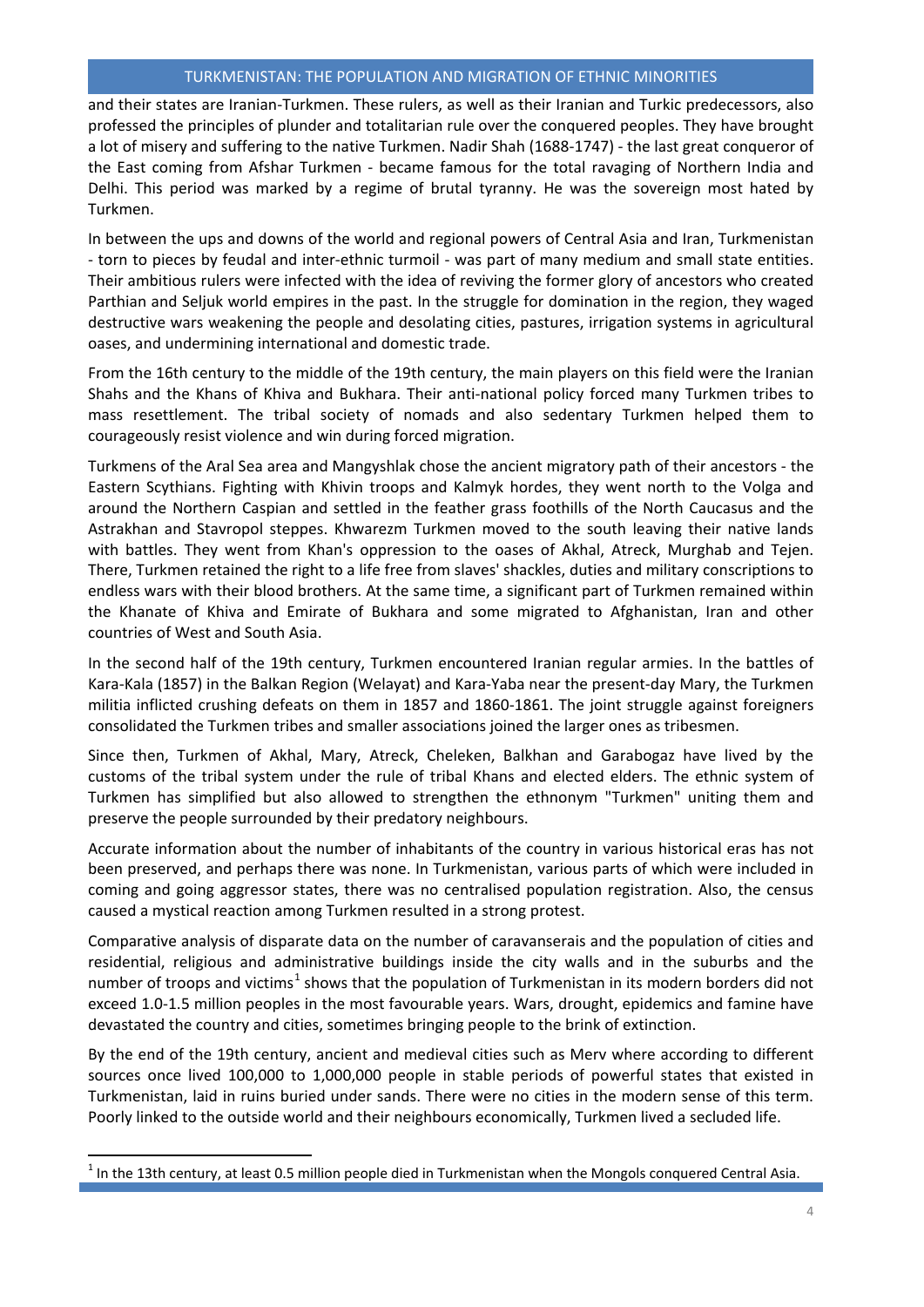This was the country's state that Russians saw when their power reached these lands, and Turkmen had long-standing diplomatic, trade and economic ties with Russians<sup>[2](#page-5-2)</sup>.

Founded in 1869 on the shores of the Gulf of the same name on the eastern shore of the Caspian Sea<sup>[3](#page-5-3)</sup>, Krasnovodsk<sup>[4](#page-5-4)</sup> became the first city in the new history of Turkmenistan. With Turkmenistan's accession to the Russian Empire, the first censuses were conducted providing statisticians with documented material to analyse the quality of the country's population and ethnic migration.

## <span id="page-5-0"></span>2. The population of Turkmenistan as part of the Russian Empire and the USSR

## <span id="page-5-1"></span>2.1. The era of the Russian Empire and the Civil War

During the period of the Russian Empire, most of the sparsely populated territory of present-day Turkmenistan became part of the trans-Caspian region. Relatively densely populated but much smaller areas of the Turkmen right bank and the eastern delta of Amu Darya remained parts of the Khanate of Khiva and Emirate of Bukhara.

In 1897, Russia hosted the first general census. According to its results, 382,487 people were living in the trans-Caspian region. Taking into account the population of the Turkmen part of Khiva and Bukhara where an additional 150,000 people lived and deducting about 20,000 residents of Mangyshlak, which was also a part of the trans-Caspian region, more than 0.5 million people lived within the borders of modern Turkmenistan in 1897**[5](#page-5-5)** . There were about 55% of Turkmen in the trans-Caspian region, over 15% of Uzbeks, 7.3% of Russians, 5% of Azerbaijanis and 4.7% of Armenians. Kazakhs, Persians, Ukrainians and Baluchis accounted for an average of one per cent. The remaining 9% of the population included Turkestan, Khorasan, as well as migrants from the North Caucasus, Iran, South Asia and Eastern Europe in the tenth and hundredths of the population.

The ratio of ethnic, social, gender, age and other qualitative characteristics of the population of the trans-Caspian region has constantly changed with its steady growth. The construction of the Caspian Military Railway (known from 1899 as the Central Asian Railway) in 1880 and its full-scale commission in Krasnovodsk on 15 September 1896 gave a powerful boost to the region's growth. Since then, the development of the Central Asian markets began defined by an increase in trade, the expansion of the industrial sector, growth of livestock and acreage for products in demand in the metropolis and European countries. The economic recovery has provided a positive balance of migration of the population in the trans-Caspian region for many years. This is clearly seen in the example of Krasnovodsk, which received the status of a city with benefits and privileges in 1874.

In a short time, a small military fortification became the most important transit point between Europe and Asia. Krasnovodsk was growing like a mushroom due to the increase in the flow of goods through the seaport. Berths for cargo, military and fishing vessels were built here, a locomotive depot was arranged, there were fisheries, ship repair shops, warehouses, a fish factory and two desalination plants with a water line. Four schools, a hospital, bank branches and steamship partnerships were opened in

 $\overline{a}$ 

<span id="page-5-2"></span><sup>&</sup>lt;sup>2</sup> Since the 18th century, Western Turkmen tribes have actively supported Russians. During the Russo-Persian War of 1804-1813, they sided with Russians against Persia.<br><sup>3</sup> Founded in 1881, Ashgabat became the second city. It soon became the administrative, economic and cultural

<span id="page-5-3"></span>centre of the trans-Caspian region due to its geographical location in the centre of the Central Asian railway, an abundance of fresh water, soil fertility and a healthy climate.<br><sup>4</sup> In 1993, the city of Krasnovodsk was renamed to Turkmenbashi by President Saparmurat Niyazov in honour of his

<span id="page-5-4"></span>eastern title.

<span id="page-5-5"></span><sup>5</sup> Approximately 552,487 people.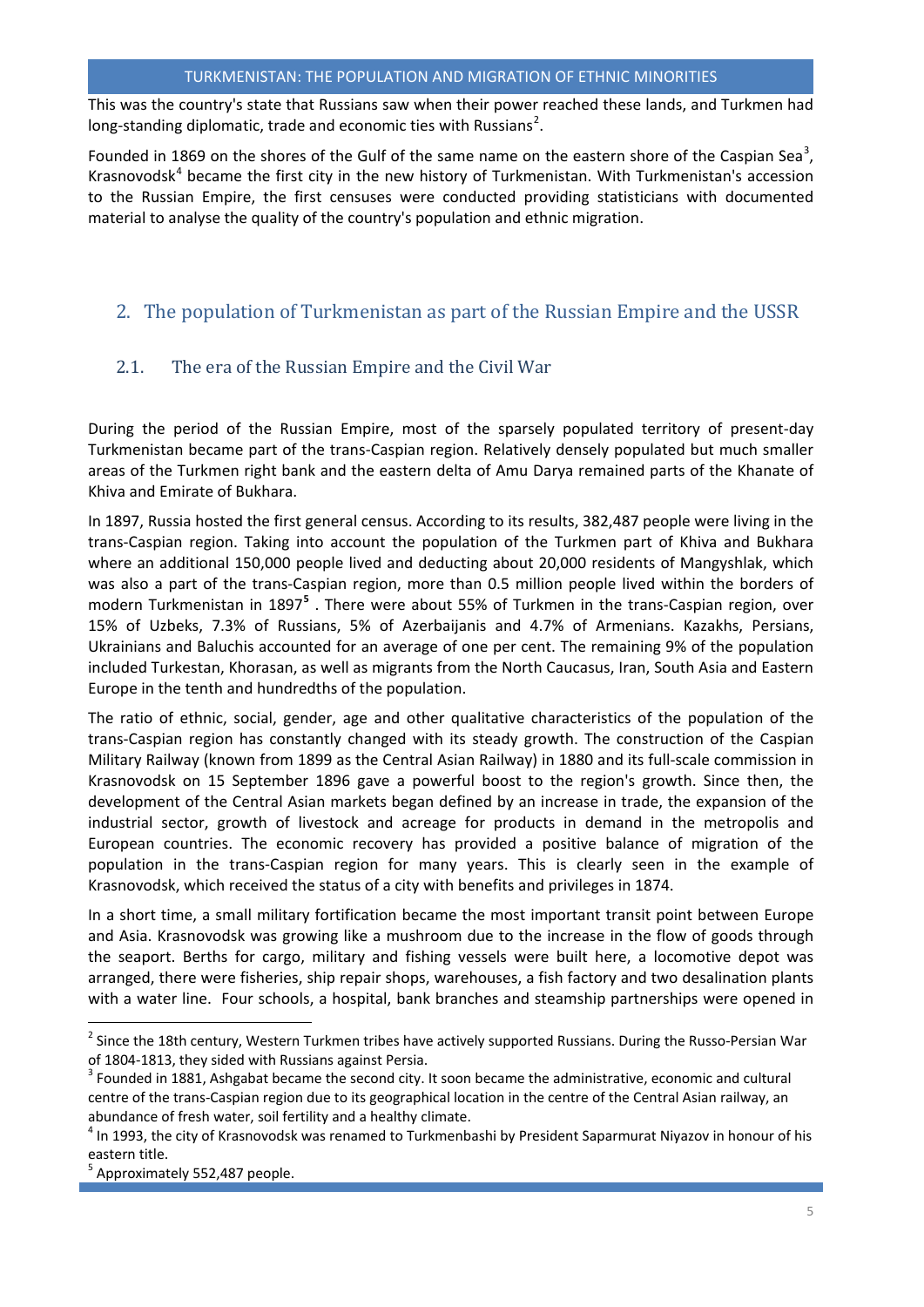the city. Demand for labour force stimulates the inflow of migrants from the Caucasus, Persia and European part of Russia including Ukraine, Poland, Bessarabia, Kazan and Baltic provinces.

In 1894, the number of Krasnovodsk residents reached 5,500 people and more than half of them were Russians who founded the city on the deserted<sup>[6](#page-6-0)</sup> coast of Muraviev Bay in the Gulf of Krasnovodsk. From the very beginning, Krasnovodsk was formed as a multi-ethnic city. Two Orthodox churches, a Shia mosque and an Armenian-Gregorian church were opened in the city to attract and settle labour force here.

After the Russians in Krasnovodsk, the second largest (15%) population was Persians<sup>[7](#page-6-1)</sup> and their number was constantly increasing. By the number of compatriots, the third diaspora (12%) was Karabakh Armenians<sup>[8](#page-6-2)</sup> and their fellow believers who moved from Iran because of religious oppression. The fourth place was held by Kazakhs, or as they were called then - Kyrgyz (6%). There was no Turkmen in the city, except for the temporary residents who came to the city on trade, administrative or religious matters. They were mostly pilgrims staying on their way to Mecca in the city caravanserai, which belonged to the only Turkmen in the city of the local steppe Bais. The city was often visited by cattle, wool and leather traders and buyers of Russian-made goods. Due to the limited cash flow, money had little circulation. The first place in the exchange of goods belonged to barter trade. Turkmen offered products of national crafts and artisanal production in exchange for Russian goods. In 1901, the number of Krasnovodsk residents was 6,375 and in 1[9](#page-6-3)09 it was 7,722 $^9$ . In 1913, the population of Krasnovodsk amounted to 9,353 people and the growth rate was 121% compared to 1909. In 1917, 13,000 people lived in the city.

Ashgabat developed even more rapidly. The original population of the city was mostly made up of Russians and their fellow servicemen - Europeans and Caucasians. In 1901, the ethnic map of the city became even more varied. It was home to 36.5 thousand people. Of these, the first place was taken by Persians<sup>[10](#page-6-4)</sup> (11.2 thousand people). The second place belonged to Russians - 10.7 thousand people, and in the third place were Armenians and other nationalities - 14.6 thousand people. There were still no Turkmen in the city, as they preferred living in steppes.

The population of Ashgabat continued to grow due to the increase in the number of soldiers and officers of the garrison and the number of railway workers, civil servants, lawyers, teachers, members of the creative community and trading firm and industrial enterprise agents. At the same time, the share of Russians and their associates from other nationalities was constantly decreasing due to the influx of the indigenous inhabitants of Turkmenistan (Turkmen, Uzbeks, etc.) into the city, as well as Iranian and Turkestan immigrants.

In 1913, the population of Ashgabat reached almost 55,000 people. Indigenous natives of Central Russia and Volga, Kurland, Lifland, Estland and Dagestan region and Poland and Georgia accounted for a total of 25,000 people or about 42% of the Ashgabat population. Russians made up 19% of the total population or just over 11,000 people. The remaining 23 per cent were Ukrainians (4.3%), Tatars (3.8%), Dagestani (2.5%), Germans (1.7%), Belarusians (1.5%), Poles (1.2%), Latvians (0.9%), Estonians (0.7%),

<span id="page-6-3"></span>here at that time - only 51 people.<br> $^{10}$  Most of them were farmhands with a little number of medium and small merchants and money-changers.

<span id="page-6-4"></span>However, there were the owners of large wealth among Persians. They invested their capitals in the construction of caravanserais, entertainment establishments and public buildings in Krasnovodsk, Ashgabat and other cities.

<span id="page-6-0"></span> ${}^{6}$  B. Koyunliev, Krasnovodsk, Ashgabat, Turkmenistan Publishing House, 1987, p. 13.

<span id="page-6-1"></span> $<sup>7</sup>$  Most of them were "Kizylbashi" - Azerbaijanis from Iran. Among them, there were many enterprising traders and</sup> owners of real estate, which generates income. They mostly worked as "ambals" - dock worker under the supervision of foreman contractors elected from their numbers.

<span id="page-6-2"></span> $8$  For the most part, the Armenian settlers were skilled builders and masons. A large part of the stone buildings in the historical part of Krasnovodsk was built by their hands. At the same time, Armenians conducted private trade and opened shops (dukhans) and restaurants. They were competent financiers, bankers and skilled suppliers of goods. Armenians worked as suppliers for state-owned enterprises, served as officials on the railway and in the administration of the mayor, were officers of the garrison and civilian employees of military reserve units.<br><sup>9</sup> The ethnic composition was quite motley: Russians, Persians, Armenians, Tatars, Poles. A little Turkmen lived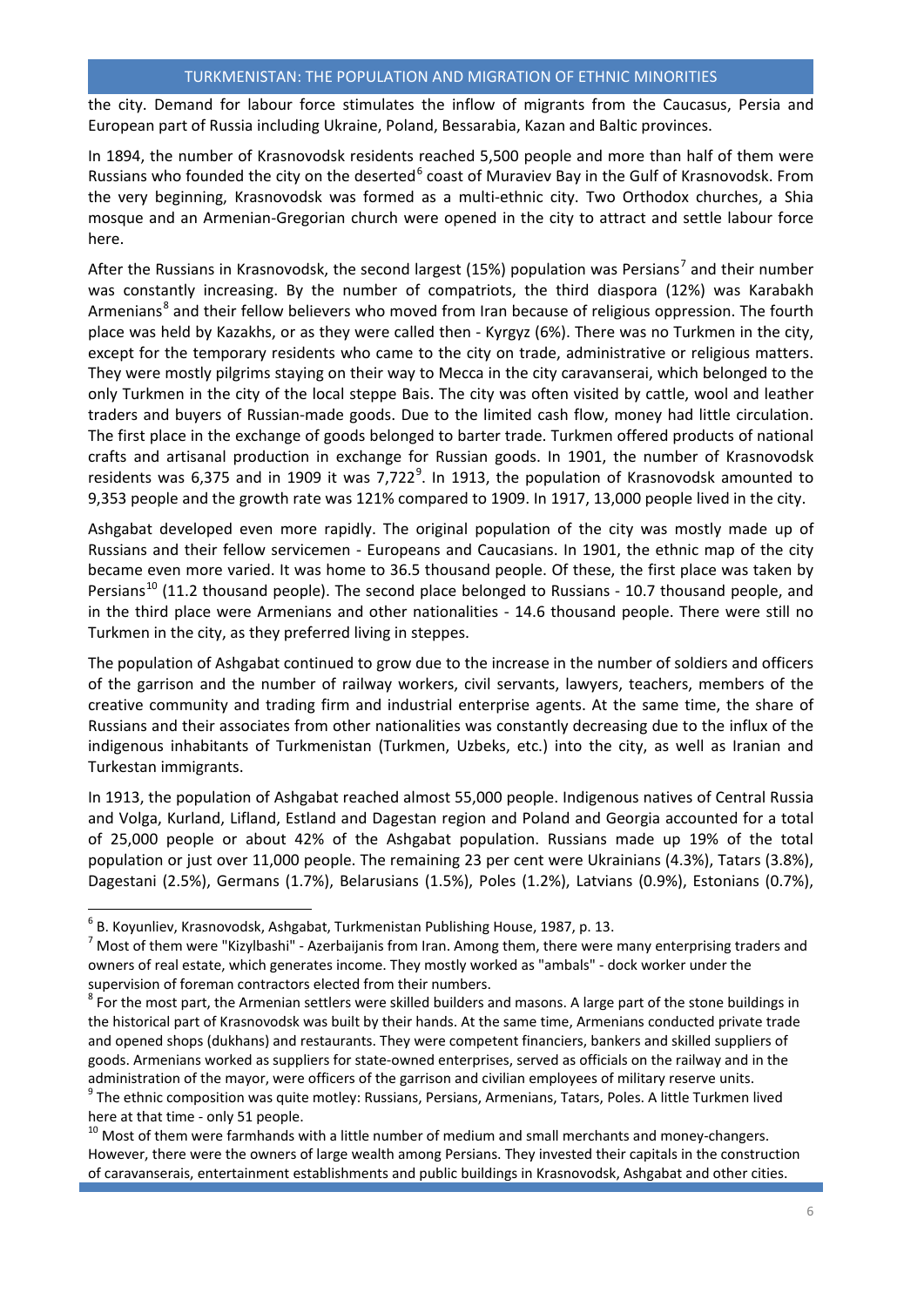Bulgarians (0.6%), Hungarians (0.3%) and others ethnicities (5.5%). People of these nationalities served in the army, on the railway, in banking and credit institutions, schools, secondary schools, theatre institutions, the military administration of the city head and the head of the trans-Caspian region.

A large part of the Ashgabat population were Azerbaijanis, Persians and Kurd natives of Iran (Iranians - 7.1%). The share of Armenians was 3.9%, Uzbeks - 2.7%, Jews - 1.3%. Arabs, Turks, Baluchis, Pashtuns and other migrants from West and South Asia amounted to 8%.

In 1913, 12,000 Turkmen lived in Ashgabat or 20% of its population. More than half of them were residents of the surrounding villages and aul (village) of the same name, which gave rise to Ashgabat. Many representatives of the Turkmen ancestral nobility who participated in the battles against the tsarist troops were amnestied and received high military ranks (up to and including colonels). They led the native administration, served in the Russian army and local police or as bailiffs and elected heads from the auls and districts. The bulk of Turkmen citizens grew agricultural products at their urban and suburban land plots for sale in the bazaar, traded products of folk crafts, was employed in the urban utility service ensuring the good working condition and functioning of artesian wells, underground water channels (kariz) and urban aqueducts (aryk) that irrigated gardens, parks and trees planted on the streets. A large part of Turkmen studied at the school of industrial workers: they worked in oil mills and other plants of the local industry and as rail layers, linemen and even locomotive driver assistants.

Since the beginning of the 20th century, Turkmenistan population has been constantly replenished not only by whole families of immigrants from other countries but also by compact ethnic associations. For example, in 1910, 600 covered wagons of Baluchis moved here from Afghanistan at the same time. Keeping in mind that each covered wagon was an accounting unit of a nomadic family of 10 to 20 members, an average of 9,000 Baluchis moved to Turkmenistan at once.

At the beginning of 1913, about 620,000 people lived within the borders of modern Turkmenistan. Thus, in the 16 years since the first general census of the Russian Empire, the population of Turkmenistan has increased by 148.8 thousand people or 24%. At the same time, the share of positive migration in population growth was 13% or more than 80,000 people. The ratio of Turkmen, Russian and other nationalities was expressed as a percentage of the total population as 51%, 7.8% and 41.2%, respectively.

Big changes have taken place in the structure of the industry. In Turkmenistan, new industries have emerged providing jobs for migrants while indigenous people have been reluctant to part with their normal way of life.

Table No. 1:

#### **The industrial structure in Turkmenistan in 1913 (percentage)**

| <b>Textile, cotton-cleaning</b>      | 42.9 per cent |
|--------------------------------------|---------------|
| Food                                 | 37.3 per cent |
| <b>Power plants</b>                  | 0.1 per cent  |
| Mining and chemical                  | 0.4 per cent  |
| Other: oil-producing, printing, etc. | 19.3 per cent |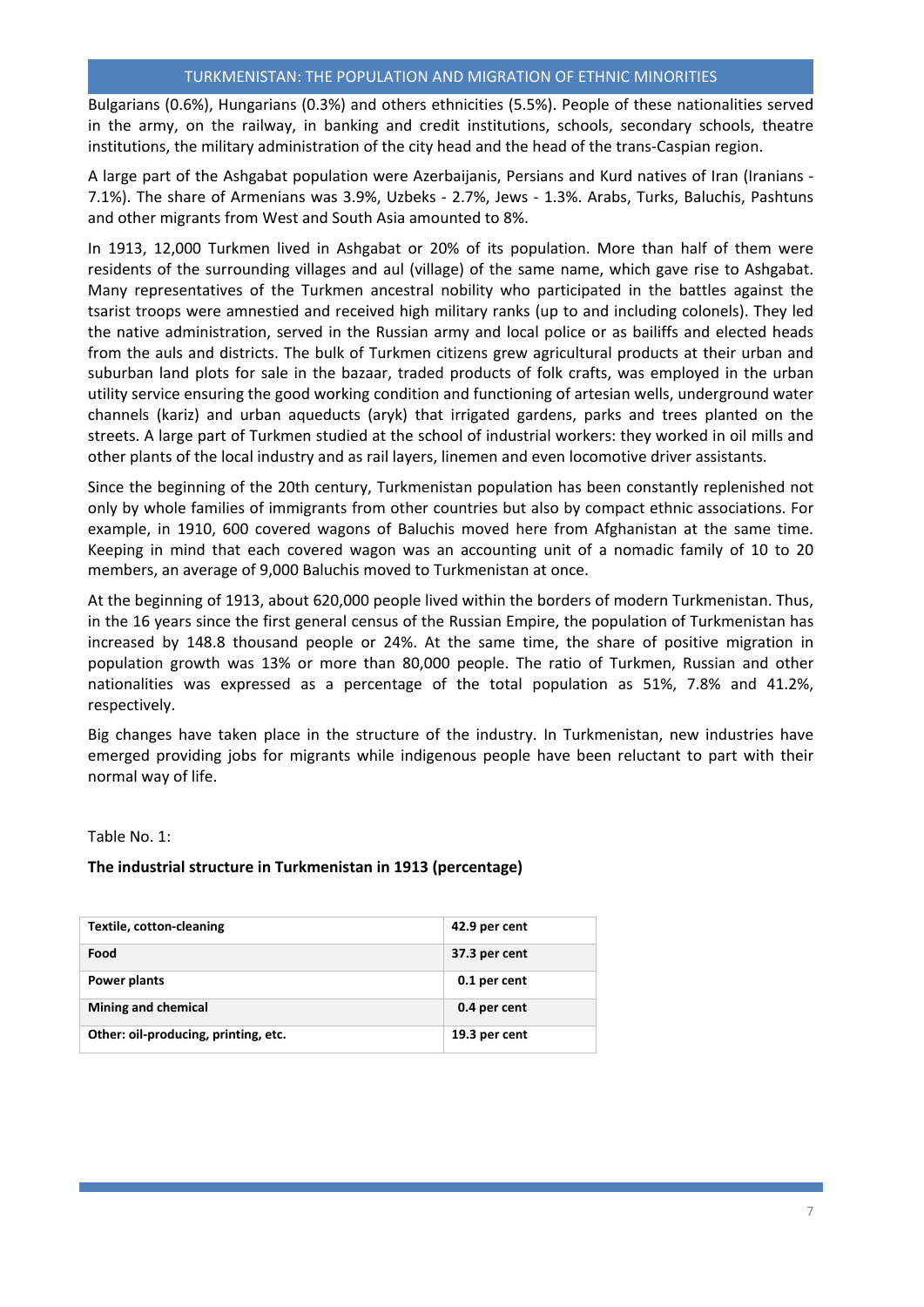By the beginning of the First World War of 1914-1918, the population of Turkmenistan increased to  $700,000$ <sup>[11](#page-8-1)</sup> people due to the influx of migrants from the central regions of Russia and refugees from Turkey, Iran and Afghanistan and natural growth. The majority of migrants were resettled in towns and urban-type settlements. There were about 60,000 Russians or 8.6%. Iranian Turks (Azerbaijanis) - or rather Persians, as they were called back then - (12%), Armenians (10%) and Uzbeks (9%) had large diasporas. The share of Turkmen (336,000 people) has decreased since the first general census and made up 48% of the total population. The remaining 13.4% were from Central Asian, Middle Eastern and European nations.

Russia, which has been developing at a high economic rate since the end of the 19th century, has been an attractive country especially for the inhabitants of the countries bordering it on the southern frontiers. During this period, migration of the border peoples to the trans-Caspian region - a part of the Russian Empire - was sent inside the country and increased its population.

This trend continued during the First World War until 1917. By 1917, the number of residents had reached about 900,000 people and 100,000 of them were living in the city. Additionally, Russians were living in cities and only a small portion (by official necessity) of them was living in rural areas. Since 1897, Russians consistently amounted to 6.5-8% of the total population. The population of other national minorities continued to grow. Turkmen were in the first place in number (more than 400,000) but their share in the population decreased to 45%.

The positive process of steady population growth in Turkmenistan was interrupted by the revolutions of 1917 and the Civil War of 1917-1922 in Russia. In Turkmenistan, this period is characterised by a decline in natural population and birth rates, deaths on the fronts and mass migration of people abroad.

#### Table No. 2:

l

#### **The population of Turkmenistan as part of the Russian Empire**

| <b>Turkmenistan population</b>                       | 1897    | 1913    | 1914                     | 1917                     |
|------------------------------------------------------|---------|---------|--------------------------|--------------------------|
| TOTAL in the territory of the modern<br>Turkmenistan | 512,487 | 620,000 | 700,000                  | 900,000                  |
| <b>TOTAL</b> in the trans-Caspian region:            | 382,487 | -       | $\overline{\phantom{0}}$ | $\overline{\phantom{0}}$ |
| <b>Turkmen</b>                                       | 210,367 | 316,200 | 336,000                  | 405,000                  |
| <b>Russians</b>                                      | 27,921  | 48,360  | 60,200                   | 65,700                   |
| Other                                                | 144,197 | 255,440 | 303,800                  | 429,300                  |

#### <span id="page-8-0"></span>2.2. The early Soviet period

At the end of the Civil War in Russia, the population of Turkmenistan decreased to 750,000 people or by 17% compared to 1917. The sharp drop in the number of country's inhabitants occurred due to Turkmen and other nomads, who traditionally moved to live in safer places.

In 1922, 340,000 Turkmen remained in Turkmenistan or 45% of its total population. The land plots freed by them in the agricultural oases of the middle and lower right bank and delta of Amu Darya (now Lebap

<span id="page-8-1"></span> $11$  According to other data it was 900,000 people but that does not correspond to the overall dynamics of population growth.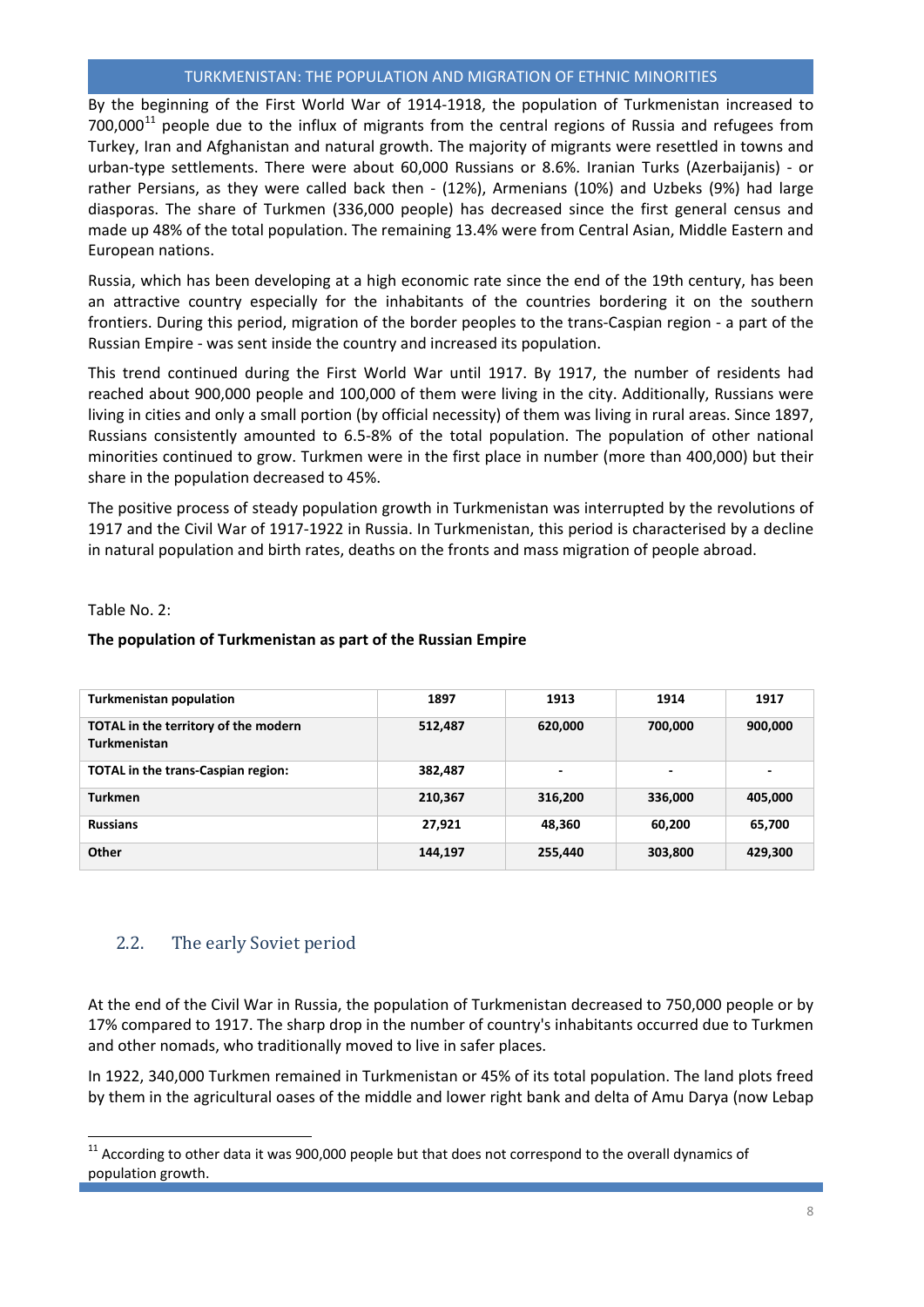and Dashoguz Region (welayat)) were occupied by Uzbeks. They were fleeing the hardships of the Civil War migrating from the Khanate of Khiva and Emirate of Bukhara<sup>[12](#page-9-0)</sup>. In 1922, the number of Uzbeks in Turkmenistan where many of their tribesmen lived before the migration in 1917-1922 amounted to 80,000 people or 10.7%.

Russians concentrated in the cities did not leave them. On the contrary, the number of Russians and their share of the population increased to 70,000 people or by 9.3%. The number of Russians increased due to natural growth but to a large extent due to the influx of compatriots who took an active part in the revolutionary events within the Red Army, Revolutionary Committees (Revcoms) and the Soviet administration. The same reasons can be attributed to the increase in the number of Jews in Turkmenistan amounting to about 1,500 people in 1922 or 0.2 per cent of the total population. They were mostly promotes to the party and central or local bodies of the Soviet government.

The social and political upheavals of the Civil War have shuffled the ethnic map of Turkmenistan, and the ratio of more than thirty ethnic groups living there has changed with a sharp decline in the number of most nationalities compared to the previous period.

#### Table No. 3:

#### **The population of Turkmenistan in 1922**

| <b>TOTAL:</b>                             | 750,000 |
|-------------------------------------------|---------|
| <b>Turkmen</b>                            | 340,000 |
| <b>Uzbeks</b>                             | 80,000  |
| <b>Russians</b>                           | 70,000  |
| <b>OTHER</b> (more than 30 nationalities) | 260,000 |

With the formation of the USSR in 1922 and the pacification of the warring parties in Turkmenistan, the country began showing a stable population growth, in which migration processes played a decisive role in the initial period of Soviet power. In 1924, a national disengagement was held in Central Asia resulting in the cities: Kerki, Old and New Chardzhou with rural districts became part of Soviet Turkmenistan, which has acquired modern state borders. It also included the western part of the Khanate of Khiva in the delta of Amu Darya. These territories were inhabited mainly by Uzbeks in cities and Turkmen in the steppe. In the same year, with the consent of the Soviet authorities in Turkmenistan, more than 10,000 Baluchis settled in the Tejen oasis.

By 1926, most of the Turkmen had returned to their homeland having fled the country from the civil war but failing in finding peace and prosperity in the foreign country. In the same year, about one thousand more Baluchi wagons or about 15,000 people came to the Kushka area from Afghanistan.

In Turkmenistan, the consequences of devastation were eliminated and the national economy was being restored. Cities of a new type grew near the stations of the Central Asian Railway and instead of mudbrick settlements of the settled population, and the population in these cities grew steadily. This trend continued until the late 1970s - mid-1980s.

Table No. 4:

l

<span id="page-9-0"></span><sup>&</sup>lt;sup>12</sup> On 2 February 1920, the Khorezm People's Soviet Republic was formed on the territory of the Khanate of Khiva. On 8 October 1920, the Emirate of Bukhara was transformed into the Bukharan People's Soviet Republic.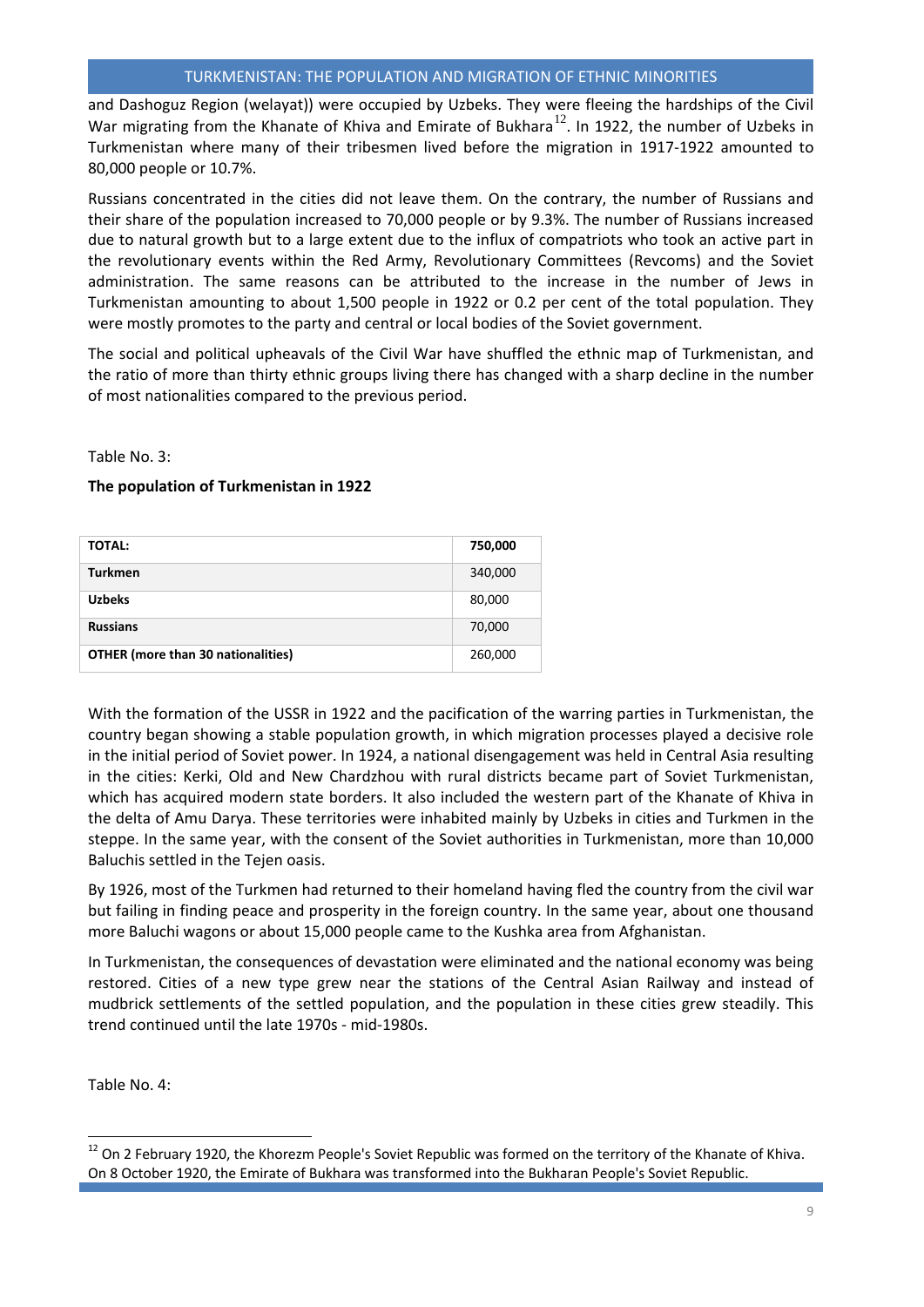#### **Population growth in the major cities of Turkmenistan (thousands of people) in 1917-1991**

|                               | 1917                     | 1939 | 1959 | 1970 | $1974^{13}$ | 1989      | 1991      |
|-------------------------------|--------------------------|------|------|------|-------------|-----------|-----------|
| <b>Cities</b>                 |                          |      |      |      |             |           |           |
| Ashgabat                      | 65                       | 127  | 170  | 253  | 280         | 390       | 450       |
| Chardzhou (Turkmenabat)       | 14                       | 51   | 66   | 96   | 104         | 120       | 130       |
| Mary                          | 18                       | 37   | 48   | 62   | 70          | 78        | 85        |
| Krasnovodsk<br>(Turkmenbashi) | 13                       | 21   | 39   | 49   | 53          | $59^{14}$ | $68^{15}$ |
| <b>Tashauz (Dashoguz)</b>     | 3                        | 15   | 38   | 63   | 75          | 82        | 90        |
| <b>Nebit-Dag (Balkanabat)</b> | $\overline{\phantom{a}}$ | 3.5  | 33   | 55   | 62          | 73        | 80        |

The country needed labour force, offered jobs and resonated in various regions of the USSR. At the same time, there was a system of organised reception of compatriots from Iran, Afghanistan and other countries of the West and South Asia. Also, a spontaneous relocation of people continued in this direction. All in all, this ensured that not only the population numbers of 1917 had been restored by 1926, but they also grew. The total number of people living in Turkmenistan was 998,000. Of these, 588,820 people were Turkmen and 409,180 people were migrants. These people made a decisive contribution to the restoration and development of the national economy clearing the way to modern industrialization for Turkmenistan.

#### Table No. 5:

l

#### **The largest ethnic groups in Turkmenistan in 1926. The total number of residents is 998,000 people**

| Turkmen | <b>Uzbeks</b> | <b>Russians</b> | <b>Baluchis</b> | <b>Kazakhs</b> | <b>Ukrainians</b> | <b>Tatars</b> | Azerbai<br>janis | Jews  | Armenians |
|---------|---------------|-----------------|-----------------|----------------|-------------------|---------------|------------------|-------|-----------|
| 588,820 | 101.796       | 77.844          | 10,180          | 9,481          | 7,285             | 4,790         | 4,191            | 2.196 | 1,298     |
| 59%     | 10.2%         | 7.8%            | 1.02%           | 0.95%          | 0.73%             | 0.48%         | 0.42             | 0.22% | 0.13%     |

#### **OTHER: 19,05%** or **190119** people.

From 1926 to 1937, Turkmenistan experienced industrialization and collectivization of agriculture. The two projects happened almost simultaneously. The transfer of industry to the latest technologies for that era was achieved at the cost of huge stress of the people and a sharp decline in the standard of living for the majority of the population. The transition of single farms to collective associations (cooperatives) was achieved using violent methods, which caused an active protest of the local population. Thousands of wealthy indigenous people of Turkmenistan, primarily Turkmen, joined the

<span id="page-10-0"></span> $13$  Administrative and territorial division of the Soviet Union's republics as at 1 January 1974. Publication of the Presidium of the USSR Armed Forces, M., 1974, pages 636-650.

<span id="page-10-2"></span><span id="page-10-1"></span>

<sup>&</sup>lt;sup>14</sup> According to the 1989 census. According to the expert opinion - 56,703.<br><sup>15</sup> According to the city's statistics department. According to the expert opinion -54,916.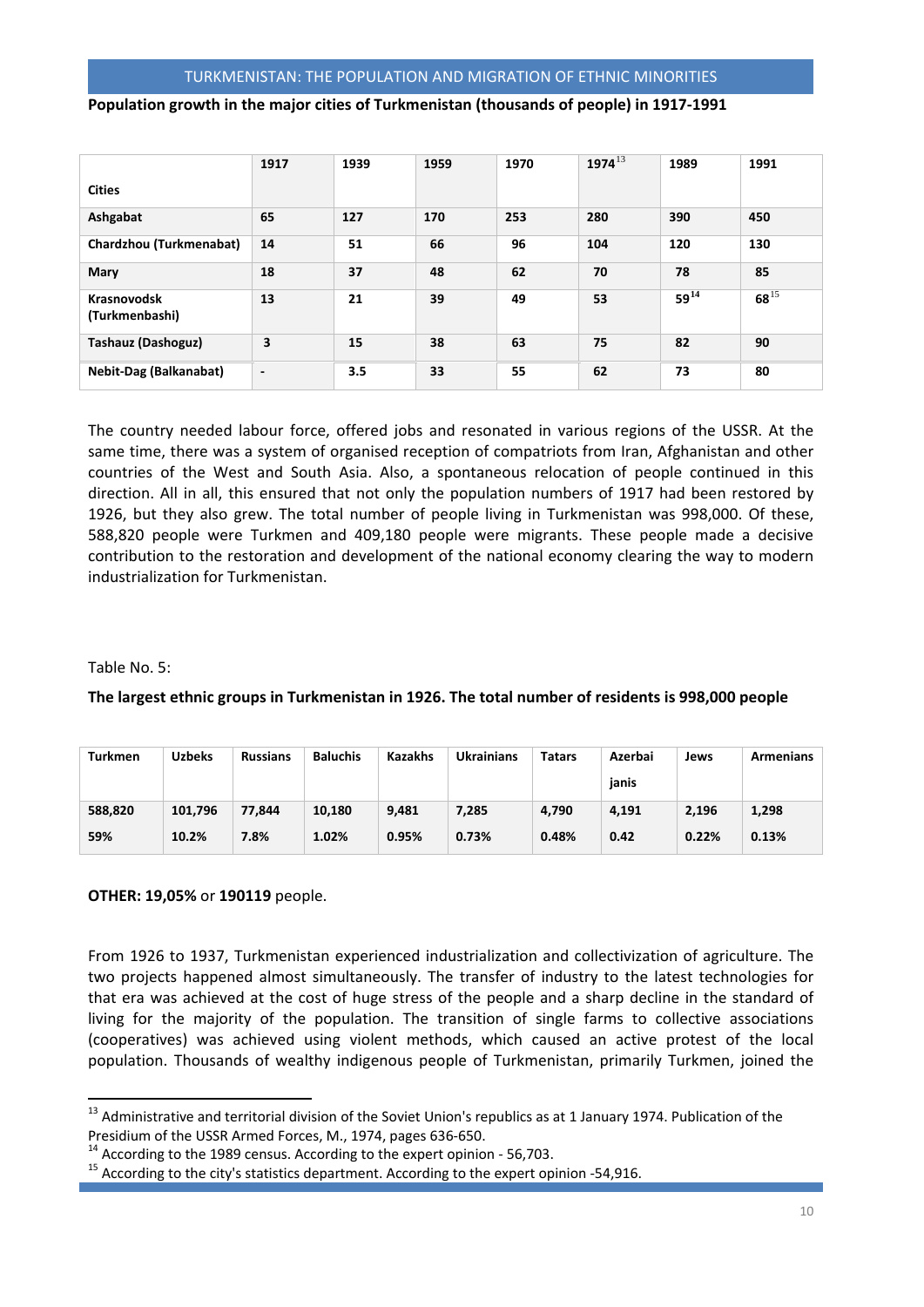struggle for their rights but could not resist the state terror, which was supported by the poor part of the people led by the National Bolsheviks. Representatives of the defeated resistance were sent to prisons and exiles, and those who escaped punishment went abroad - to Iran, Afghanistan, Pakistan, Turkey, etc.

However, the migration in these years did not affect the number and national composition of the population. On the contrary, the number of inhabitants and their ethnic diversity has increased greatly due to the huge influx of migrants from the Central regions of Russia who fled from bloody repression and violence during the socialist reconstruction of society and hid on its outskirts. In addition, there was no total hunger in Turkmenistan, and there was work available.

Life in the country after the devastation of the Civil War was getting better thanks to intense labour. Processing plants were introduced for local raw materials including agricultural raw materials, and oil, ozokerite, salt, fishing and other industries were restored, and livestock and acreage grew. In the cities, available housing was increased and new schools, theatres and libraries were opened. Communist ideology quickly took over the masses. Revolutionary slogans and universal creation for the future of the people's good cemented society and directed it to solve large-scale social and economic problems.

As a more literate and technically prepared part of the population, European migrants made a decisive contribution to achieving set goals. But Turkmen who continued to live in the countryside were also joining the advanced civilization and its culture, science and technology. A massive campaign for technical training of labour force from indigenous nationalities was launched in the country. They replenished the class of industrial workers and specialists, formed a layer of creative intellectuals and local management.

In 1939, 1,252,000 people lived in Turkmenistan. From 1926 to 1939, the population increased by 254,000 people or an average of 19,500 people per year. At the same time, Russians (19%) were the second-largest ethnic group in the republic in 1939.

Table No. 6:

#### **The largest ethnic groups in Turkmenistan in 1939. The total number of residents is 1,252,000 people**

| <b>Turkmen</b> | <b>Russians</b> | <b>Ukrainians</b> | <b>Tatars</b> | <b>Uzbeks</b> | <b>Bela</b><br>rusians | <b>Kazakhs</b> | Armeni<br>ans | Azerbaija<br>nis | Jews  |
|----------------|-----------------|-------------------|---------------|---------------|------------------------|----------------|---------------|------------------|-------|
| 463,240        | 237,880         | 100,160           | 93,900        | 81,380        | 75,120                 | 66,356         | 50,080        | 40,064           | 6,260 |
| 37%            | 19%             | 8%                | 7.5%          | 6.5%          | 6%                     | 5.3%           | 4%            | 3.2%             | 0.5%  |

**OTHER – 3%** or **37,560** people. The total number of representatives of the non-titular ethnic group - **788,760** people.

In 1926-1939. with the overall population growth, the number of citizens had more than tripled. At the same time, migrants accounted for 10-15 per cent or more in the towns of the agricultural hinterland (district centres) and 35 to 70 per cent or more in industrial centres and major cities such as New Chardzhou, New Mary, Krasnovodsk, Ashgabat and others. The increase in the urban population stimulated natural growth, as well as internal and (to an even greater extent) external migration mainly from the Soviet republics.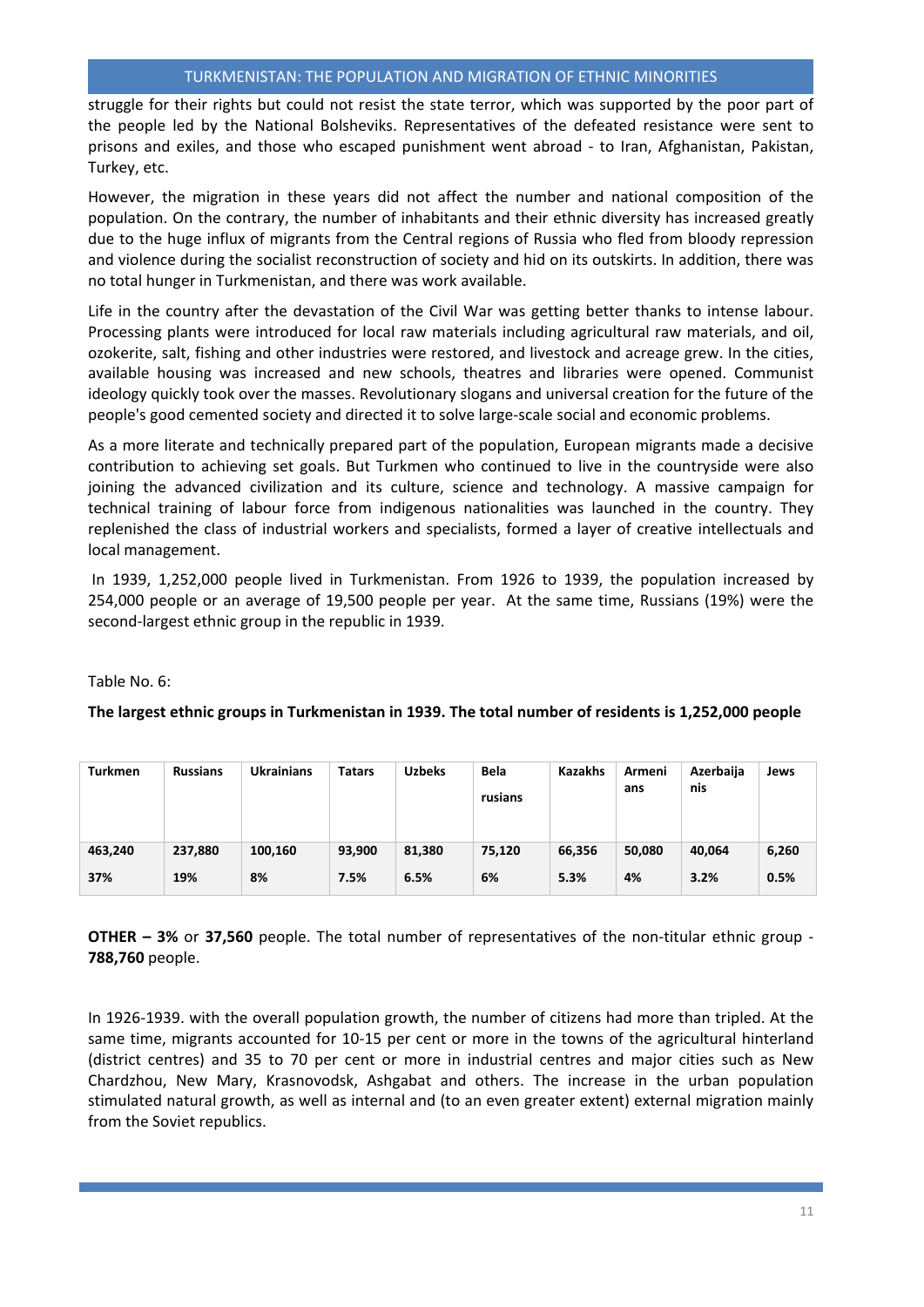After the Soviet era of industrialisation and collectivisation had passed, Turkmenistan increased industrial capacity, upgraded technical equipment in villages and improved living conditions. The foundations, facilities and resources for the development of national science and culture were created. The network of secondary schools, vocational schools, and technical colleges was developed and expanded. In 1931, the Ashgabat State Teachers' Institute was opened  $16$ .

In 1928, the Arabic alphabet was replaced by Latin to introduce indigenous peoples to modern science, technical knowledge and world literature. In 1940, the Latin alphabet was replaced by the Russian alphabet due to the geopolitical situation of that time in order for people to quickly learn Russian as the only available information channel at the time to study world heritage and improve the scientific, technical and cultural level $17$ .

By 1941, with the absolute growth of agriculture, the share of industrial products in the gross domestic product reached 73%. This economy sector and production, transport, social and cultural infrastructure related to it experienced the concentration of most of the migrants in the pre-war period. Their share in the national population of Turkmenistan, which increased by 1.5% compared to 1939 and amounted to 1,270,780 people, remained virtually unchanged, except for the increased share of Turkmen (533,700 people) or 42% of the country's population. The number of Russians has decreased slightly but practically has not changed - 234,000 people. There have been minor changes in the representative proportions of other ethnic groups, but their total number remains significant - 503,080 people.

The Great Patriotic War of 1941-1945 (WWII) caused real devastation in the population of Turkmenistan, changing the quantitative and qualitative parameters of the national composition. Suffice it to say that during the four years of the War 740,000<sup>[18](#page-12-2)</sup> Turkmenistan citizens or 58% of its pre-war population had died at the front. Turkmenistan had lost 185,000 citizens each year of War - young and healthy men and women who died without leaving offspring. The population of the country decreased due to malnutrition, overexertion of the psyche and physical strength. People and especially children were mowed down by diphtheria, measles, dysentery, tuberculosis, colds and other diseases. But the people survived and accomplished a colossal labour feat when they accepted and sent through their country millions of refugees, dismantled factories, military units and equipment. And they did it twice: in the early years of the War people moved them to the east and before the end of the War people moved them back to the west.

During the War, the majority of Turkmen proved themselves to be a monolithic multinational people who sacrificed themselves in the name of victory over the enemy. At the beginning of the War, the 13th Special Cavalry Division and 87th Separate Turkmen Brigade were formed, which served as the base for the 76th Infantry Division. Turkmen women announced the collection of gold and silver jewellery, sewed

 $\overline{a}$ 

<span id="page-12-2"></span><sup>18</sup> Some off-system sources indicate a figure of 200,000. But this is not confirmed by the archival documents that in independent Turkmenistan formed the base for the issue of a series of books "Şöhrat" with separate lists of the front-line soldiers who had actually died or returned from the War for each region (welayat).

<span id="page-12-0"></span> $16$  It served as a base for creating Turkmen State University in 1950 named after A.M. Gorky (now named after Mahtumkuli).

<span id="page-12-1"></span> $17$  The agenda-driven and nationalist part of the Turkmen intelligentsia has a view that the change of alphabets has become actions that break the continuity of cultural traditions and tear Turkmen away from their cultural heritage. However, in the pre-Soviet period, Turkmen were mostly illiterate. They maintained cultural traditions in oral folk art. Books of great philosophers, whose ethnicity is still disputed by all Iranian-Turkic peoples, were written in different alphabets in Arabic, Persian and Chagatai (Mahtumkuli). Ordinary Turkmen have never read them. The Arabic alphabet was used by clerics, scribes and occasional merchants, as contracts in the East did not matter much. The transition to Cyrillic became a powerful boost to understanding science and the creation of Soviet national literature, which served as a base for the modern Turkmen language. With the return of the Latin alphabet in 1993, millions of copies of books printed on the basis of Russian font over a nearly 100-year period were destroyed. Among them textbooks, photo albums, geographical maps, scientific monographs, encyclopaedic dictionaries and other reference literature on various subject areas were destroyed beside fiction. But none of those in power recognized such vandalism as breaking the cultural tradition.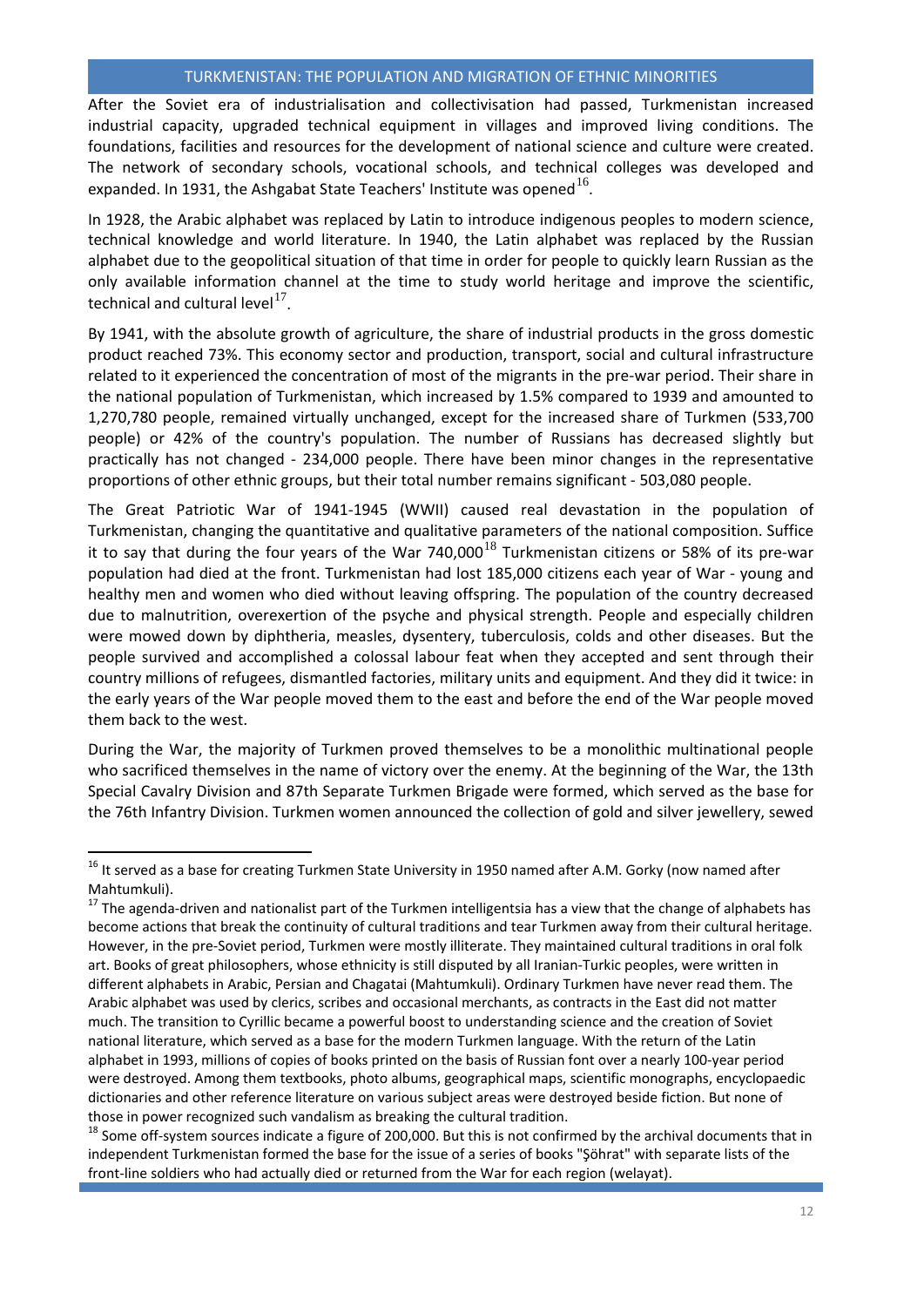warm clothes to the soldiers, collected food parcels and sent them to the front. Ports in the Caspian Sea and the Amu Darya, a railway, an oil refinery built and commissioned in the summer of 1943 in Krasnovodsk, fishing flotillas, oil fields and other facilities of strategic importance worked in the special regime of high responsibility.

A large number of refugees and the increase in military units and paramilitary installations in the country have not affected the steady decline of Turkmenistan's population across all ethnic groups. Armenians, Azerbaijanis, Belarusians, Russians, Ukrainians and Tatars suffered especially heavy damage because they were mostly living in cities where conscription was held at an accelerated pace. In addition, education, the experience of conscripts with vehicles, initial military training and their conformity to the ideology of the state and political requirements for Red Army soldiers were taken into account. These criteria were more met by the inhabitants of cities.

In the countryside where the majority of Turkmen, Uzbeks and other indigenous ethnic groups of Central Asia lived, mobilisation faced some difficulties. Some objectors were hiding from military service in steppe and mountain shelters. At the beginning of the War, the hidden (secret) migration of Turkmen, Uzbeks, Baluchis, Pashtuns, etc. from Turkmenistan to Iran and Afghanistan was noted. For example, the entire collective farms<sup>[19](#page-13-1)</sup> of Turkmen went abroad, which also negatively affected demographic parameters.

In general, the villagers and the inhabitants of the cities met the harsh tests of wartime with dignity. 70,000 Turkmen were decorated with orders and medals, 104 of them became Heroes of the Soviet Union and 15 were awarded the ranks of full cavaliers of the Order of Glory<sup>[20](#page-13-2)</sup>.

## <span id="page-13-0"></span>2.3. The population of Turkmenistan in 1945-1989

 $\overline{\phantom{a}}$ 

In 1945, Turkmenistan's total population fell below the numbers in 1926 and amounted to 870,000 people. Of these, 52,4% or 455,700 people were Turkmen. Russians made up 14.6%, or 127,000 people of the total population. Uzbeks - 10.9%, or 95,000 people. Ukrainians - 4.3% or 37,200 people. Tatars - 3.4% or 29,750 people, Armenians - 2.3% or 20,000 people; Azerbaijanis - 1.95%, or 17,000 people; Jews - 1.0% or 9,000 people; Belarusians - 0.5% or 4,300 people. The remaining ethnic groups accounted for 8.2% or 75,050 people, of which 18,000 were Kazakhs. It should be noted that the demographic situation was dominated by women, the elderly and adolescents.

During the War, Turkmenistan's population decreased by 400,780 people. The number of Turkmen decreased by 14.6% or 78,000 people. At the same time, the number of Uzbeks has increased and they took third place in the demographic table. In percentage terms, the war caused the greatest damage to the Tatars, Armenians, Azerbaijanis and Slavic ethnic groups, which were reduced by 50 per cent or more, of them Russians - 45.7%, Ukrainians - 63%, and Belarusians - 90.3%. The diaspora has shrunk significantly: Kazakhs by 72%, Tatars by 68.3%, Armenians by 60%, and Azerbaijanis by 57.7%.

The earthquakes of 1946 in Kazandzhik and especially the Ashgabat earthquake of 6 October 1948 increased the population decline. According to most modern sources, 177,000 people died in the city and surrounding villages at that time. Of these, 100,000 to  $110,000^{21}$  $110,000^{21}$  $110,000^{21}$  died in Ashgabat itself, where

<span id="page-13-1"></span><sup>&</sup>lt;sup>19</sup> The entire auls had left, which during the period of continuous collectivisation (1929-1930) were formally transformed into collective farms - collective pastoral and agricultural farms.<br><sup>20</sup> During the War, 19,000 Turkmen soldiers and officers were honoured with orders and medals. The increase in

<span id="page-13-2"></span>the number of awardees is due to the refinement of their lists in the post-war period up to the present day.<br><sup>21</sup> The figures are presumptive, as at the time of the earthquake 120,000 to 150,000 people lived in Ashgabat.

<span id="page-13-3"></span>far, conflicting information about the number of the city's population still exists. Some say its 116.600, 117,765, 120,000, 130,000, 150,000 or even 80,000. There is no unanimity on the number of dead as well. In the first days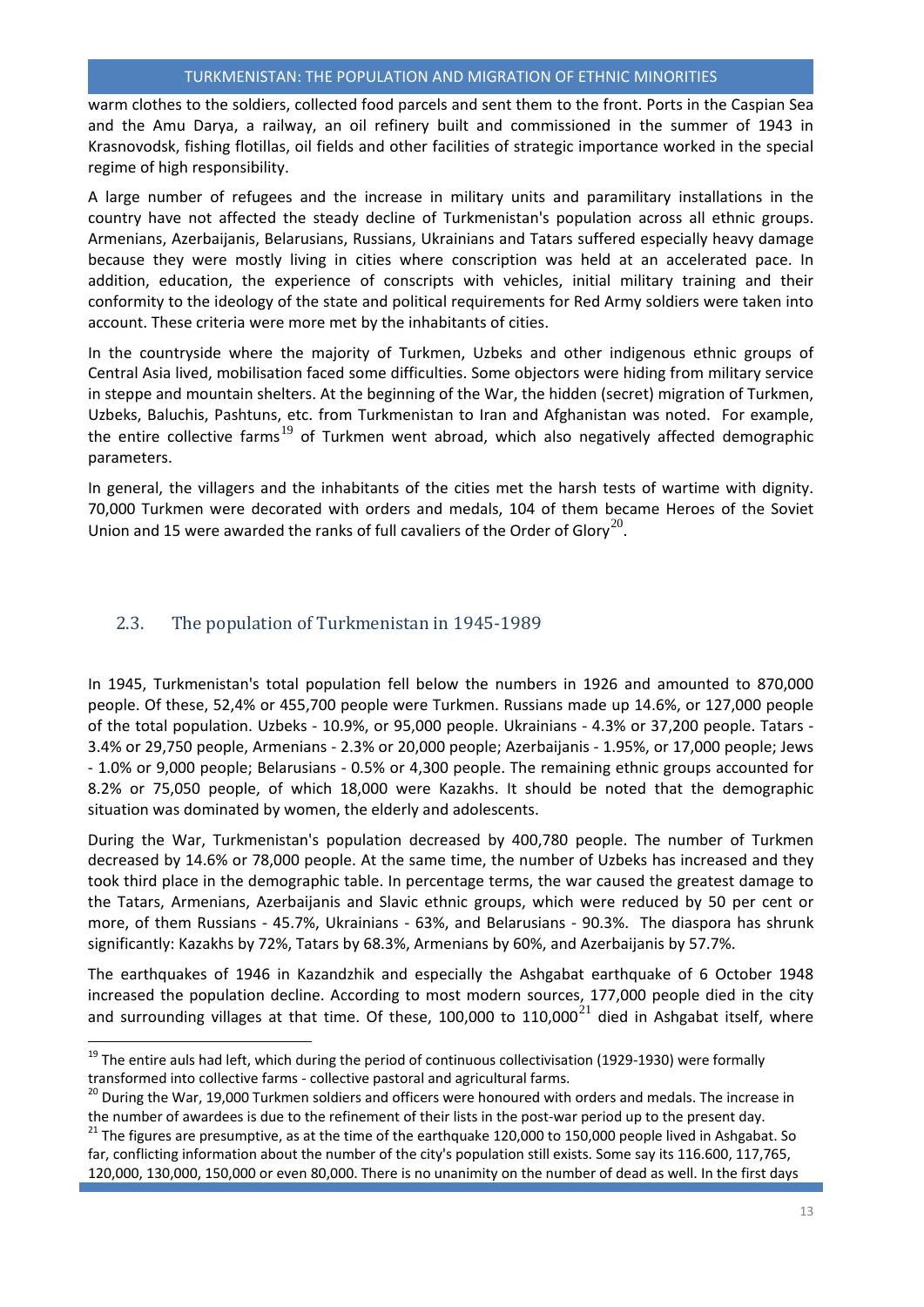there were up to 70% of Russian-speaking residents: Russians, Ukrainians, Belarusians and Caucasians who suffered the greatest losses.

Despite social, political, military and natural disasters, Turkmenistan's population was rapidly recovering. The country has entered a period of a natural increase in population with a positive migration growth. Tens of thousands of people from various parts of the Soviet Union worked on the restoration of Ashgabat, modernisation of industry, exploration and development of natural deposits and expansion of agricultural land. As was repeatedly noted from the stands of the Central Party and Soviet bodies of Turkmenistan, thanks to the significant contribution of Russians, Ukrainians, Tatars, Kazakhs and other migrants the industry and energetics of the country's national economic complex have been restored and updated, the production and processing of hydrocarbons and other mineral resources have improved and harvests of cotton, wheat and other crops have increased. From 1955 to 1962, representatives of 36 nationalities from all the republics of the Soviet Union worked on the construction of the Karakum Canal. Many of them settled in Turkmenistan, increasing its demographic potential. In 1946, the city of Nebit-Dag<sup>[22](#page-14-0)</sup> was founded, becoming another impulse to the influx of migrants. Turkmen State University was opened in 1950. In 1951, the Academy of Sciences $^{23}$  $^{23}$  $^{23}$  was established with a network of research institutes.

According to the results of the 1959 All-Union Census, 1,516,375 people lived in Turkmenistan, 46% or 700,000 of them in towns and cities. Turkmens made up the majority of the population: 60,92% or 923,724 people. Russians - 17,32% or 262,701 people. Uzbeks - 8,26% or 125,231 people. Tatars - 1,97% or 99,944 people. Kazakhs - 4,59% or 69,552 people. Ukrainians - 1,38% or 20,955 people. Armenians - 1,3% or 19,696 people. Azerbaijanis - 0,85% or 12,868 people. Bashkirs, Baluchis, Bulgarians, Georgians, Dargins, Jews, Karakalpaks, Kyrgyz, Koreans, Kurds, Laks, Lezgins, Mari, Moldovans, Mordvins, Germans, Ossetians, Persians, Poles, Pashtuns, Tajiks, Uighurs, Chuvash and other ethnic groups represented their ethnic groups in the tenths, hundredths and thousandths of Turkmenistan's population.

From 1959 to 1989, Turkmenistan's annual population growth rate ranged from 1.5 to 3.5 %. Population growth over 30 years amounted to 2,006,342 people or an average of 66,878 people a year<sup>[24](#page-14-2)</sup>.

In 1989, the number of of Turkmenistan's inhabitants reached 3,522,717 people, of them Turkmen - 2,536,606 people or 72,01%.<sup>[25](#page-14-3)</sup> The ethnic composition has hardly changed, but the proportion of ethnic groups in the population of the country has decreased. Russians - 333,892 people (9.48%); Uzbeks - 317,333 people (9.01%); Kazakhs - 87,802 people (2.49); Tatars - 39,245 people (1.11%); Ukrainians - 35,578 people (1.01%); Azerbaijanis - 33,365 people (0.95%); Armenians - 31,829 people (0.9%); Balochi - 28,280 people (0.8%); Belarusians - 9,220 people (0.26%).

Residents of Turkmenistan representing more than a hundred nationalities<sup>[26](#page-14-4)</sup> worked hand in hand, all were equal before the law and undivided by national, religious or social grounds. Everyone had equal access to education, health care and career development. Along with Turkmen and Russian general education schools, there were educational institutions for compactly living ethnic minorities. In the Central Committee of the Communist Party, the Supreme Council, the Council of Ministers of

 $\overline{\phantom{a}}$ 

after the earthquake, the death toll was conditionally set at 52,500 - 53,500 people and later reduced to 37,500 people. According to the estimate of the Ashgabat City Statistics Office, 63,400 people remained in the capital of Turkmenistan after the earthquake.

<span id="page-14-2"></span><span id="page-14-1"></span>

<span id="page-14-0"></span><sup>&</sup>lt;sup>22</sup> Today it's the city of Balkanabat, the administrative centre of the welayat of the same name.<br><sup>23</sup> It was liquidated in 1998 and reinstated in 2008.<br><sup>24</sup> According to the UN. Population in 1959 - 1,514,687 Population 67,004 per year<br><sup>25</sup> In 1970, the population of Turkmenistan was 215,880 people. Turkmen accounted for 65%. The percentage of

<span id="page-14-3"></span>Russians decreased to 14.5%. Accordingly, the share of other ethnic groups except Uzbeks in the general population of Turkmenistan decreased.<br><sup>26</sup> Some sources say about 40, 50 or 70 nationalities. According to the authors of the report, the figure "100" is an

<span id="page-14-4"></span>ideological constant about the brotherhood of more than a hundred Soviet socialist nations of the USSR.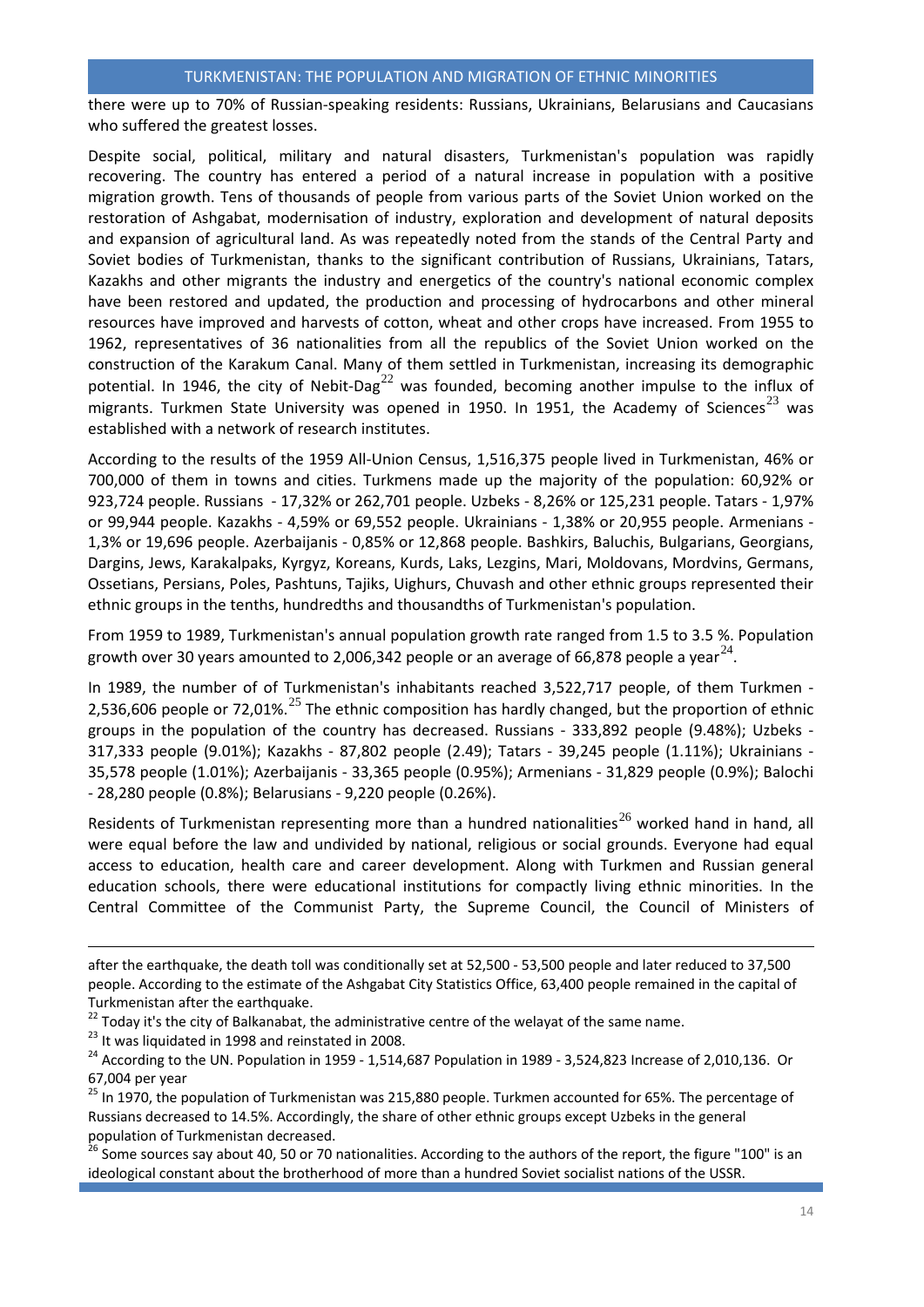Turkmenistan and the local authorities and administration the principle of proportionality of national representation was applied. In district centres and village councils, as well as in geographically accountable enterprises, more than 90% of managers were Turkmen. The paperwork management in the district institutions was conducted in the native Turkmen language, which was used on a par with the national Russian language.

The 1989 Census took place during the Perestroika era initiated (as was explained to the Soviet people) for good purposes by the leadership of the CPSU led by M. Gorbachev. However, the reform of the totalitarian system in the absence of state will of the initiator of transformations and his associates ran into serious social and political problems and upheavals within the Soviet state, which determined its disintegration and formation of independent states in the post-Soviet space.

## <span id="page-15-0"></span>3. Turkmenistan. Migration of national minorities in 1990-2018

## <span id="page-15-1"></span>3.1. Turkmenistan in the early years of independence

l

Perestroika of the USSR led to large-scale resettlement of people within a huge country. Even before the collapse of the Union, in the Soviet Union's republics, the priority of the titular nation was established, which reserved for national minorities the role of the second-class citizens<sup>[27](#page-15-2)</sup>. Anticipating the colossal restriction of their rights in all spheres of social and political life, people were leaving their homes and returning to their historical homeland a few years before the formation of independent states.

The same process took place in Turkmenistan in the early 1980s. It is typically illustrated by the city of Krasnovodsk, where, as in Ashgabat, the Russian-speaking population was concentrated as part of the national minorities who came to the country at various times. The city was experiencing the increase in the long-distance and inter-republican exchange of apartments, as it was difficult to buy housing in Russia or another republic because of the real poverty of the citizens of the USSR, majority of whom lived only on wages. However, many people bought apartments and houses outside the borders of the TSSR. Seeing the chance to leave using the support of the state, hundreds of people went to Siberia and other regions of Russia using the resettlement sets of labour force departments. The first to leave the country were ones who settled in Turkmenistan more recently and had parents, brothers, sisters, friends and distant relatives in their new homes. Initially, the smooth but continuous migration from the city outside Turkmenistan was led not by the Russians but by representatives of other ethnic groups - Kazakhs and Armenians<sup>[28](#page-15-3)</sup> and partly Dagestani<sup>[29](#page-15-4)</sup> who were pushed by the events in Karabakh and

<span id="page-15-2"></span> $^{27}$  This is clearly seen in the example of the Armenian USSR, where in the early 1980s air flights to Moscow and other cities of the USSR were declared via the airport speakers as foreign, and where by the mid-90s there were actually no Russians except for inter-ethnic couples. Here, for the first time in the territory of the Union, there was a conflict between Armenians and Azerbaijanis, which escalated in 1988-1989 to an ethnic war for the possession

<span id="page-15-4"></span><span id="page-15-3"></span>of Nagorno-Karabakh.<br><sup>28</sup> In 1989, there were Turkmen pogroms of Armenian cooperatives in Ashgabat and Nebit-Dag instigated by the country's leadership - mostly small retail stalls were affected. Outraged nationalists smashed Armenian pavilions in Ashgabat, beat their owners, shouted nationalist slogans and calls for withdrawal from the USSR. None of them was detained, none of the instigators and perpetrators of pogroms was punished neither administratively nor criminally for undermining the constitutional foundations of the republic or at least for hooliganism.

The clash between Turkmens and Armenians in Nebit-Dag was prevented by militia units from Krasnovodsk, supported by the soldiers of the city garrison acting on the orders of the regional party organization and the regional executive committee. The hell-raisers high on hashish were cut off in parts from the crowd, which was moving along the street as a wide river and were pushed into police vans and taken to the police station and detention centre.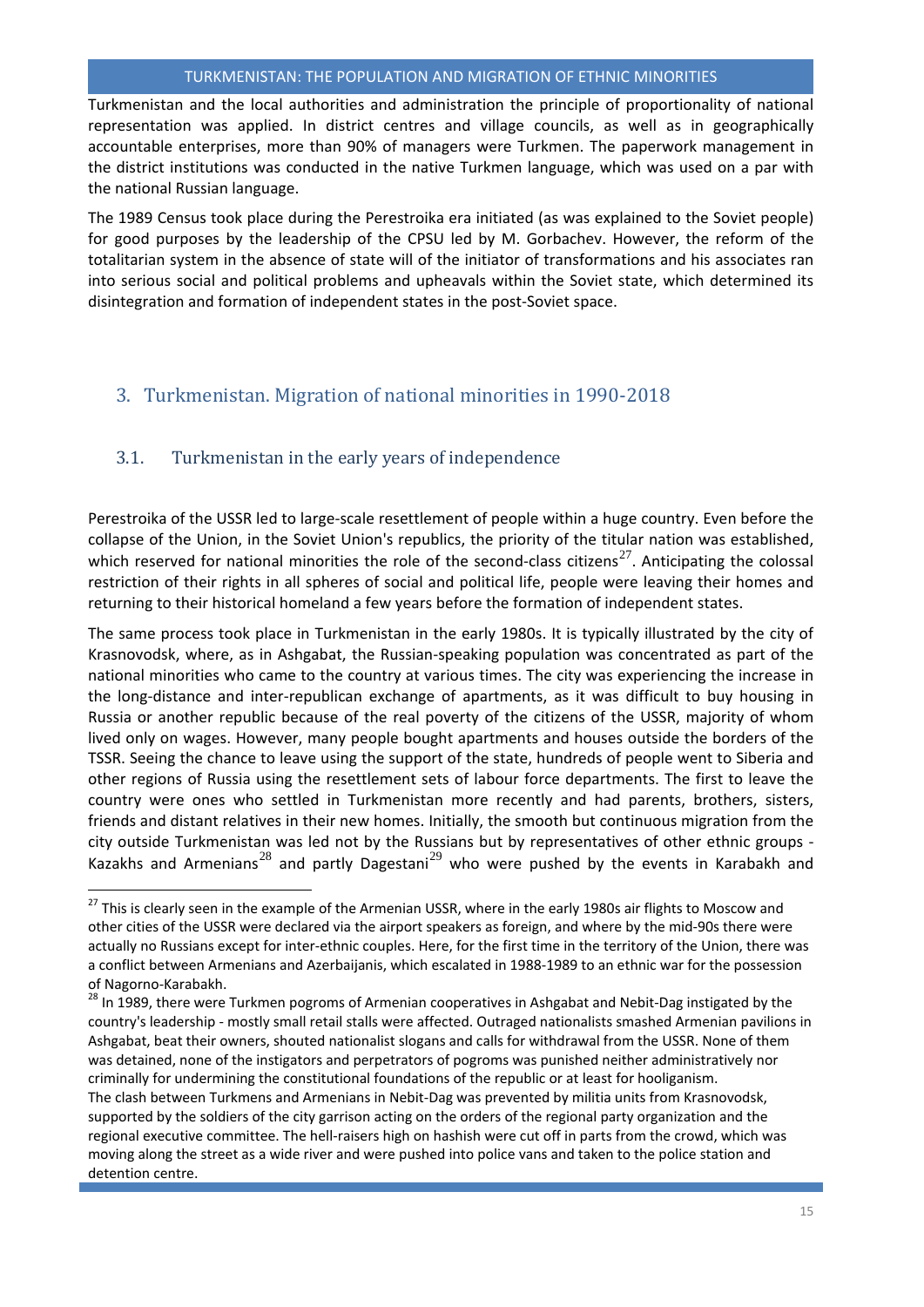Mangyshlak<sup>[30](#page-16-0)</sup>, and then refugees from Baku and Meskhetian Turks from Fergana. At the same time, the inhabitants of the multinational Krasnovodsk remained faithful to the international brotherhood of nations, perceiving other people's suffering as their personal pain as they did more than once in history $31$ .

The last All-Union Census of 1989 took place at a troubled time for the state. Its data are recognized as reliable by many researchers. They are often used in research papers on demographics and social journalism as basic indices. However, they cannot be considered absolutely accurate. The country's residents were accounted for in a difficult political environment. There were many places not covered by the census because of their danger to the counters and the reluctance of the local authorities who felt changes and weakening of control from the centralised State promising them undeniable benefits. Including Turkmenistan, the census in the Union's republics was conducted without due responsibility and full-scale rounds of citizens. Summary statements were based on census forms filled out according to pre-census questionnaires with certain changes recommended by the authorities. The main requirement was to show a progressive increase in the population indicating a high standard of living of the Soviet people. At the same time, the Turkmen political class widely represented in 1989 in the highest Party and Soviet leadership, the middle and especially local chain of government, was possessed by obsessive desire to increase the share of Turkmen in demographic reports. The share of national minorities was determined mechanically often leaving the previous values intact in the primary bodies of statistics - the main thing was to reflect as many Turkmen as possible in all regions.

In the era of Turkmenistan's independence, this desire took on an ugly grotesque form. All Turkmen censuses and periodic newsletters did not reflect the actual picture of the country's population in a general and structured way. The statisticians simply did not know it and did not want to know it because they fulfilled and still fulfil the political order. In an effort to inflate the "paper population" as much as possible (while ignoring real mass statistical accounting), national statistics seem to be guided by primitive notions of human reproduction just like infusoria in a flask. No amount of extrapolation, interpolation or other methods of processing false information can help find the grains of truth in such unsubstantiated statistics. They will only reflect the art of the authors in critical reflection of the individual errors they discovered in statistical forgeries. As a result, in the print media and Internet, there will be a mass of reports relatively truthful in form but absolutely meaningless in content.

If one wants to explore the topic of the report, the more productive method will be not the comparison of the figures of dubious information from the annals of official statistics and its verifications but the method of quantitative analysis of national minorities as less affected by the falsification of Turkmen demographics and shedding light on its bespoke forging.

This method applied to Krasnovodsk (Turkmenbashi) as a typical multi-ethnic city in Turkmenistan with a large proportion of ethnic groups living in it helped to define the reference points and the algorithm of urban population growth and migration from 1989 to 2018 and apply them to other cities, welayats and the entire country, considering situational parameters. It also helped in analysing available demographic data from Turkmen officialdom and statements of the UN, foreign embassies, consulates, foreign scientific centres, Internet copyright materials, as well as lists of human resources departments of some

<sup>29</sup> In 1989, conflicts broke out in Nebit-Dag between Dagestani and Turkmen working in oil fields. Turkmen publicly and dirty insulted Dagestani (who were mainly Lezgins). Defending their honor and dignity, though small in numbers in the city, Lezgins came to the central square and demanded equality.

 $\overline{a}$ 

<span id="page-16-1"></span><sup>31</sup> They met refugees from Azerbaijan and Uzbekistan at railway and sea stations and raised warm clothes, food and money for them. On the days of the Armenian Spitak tragedy in December 1988, all the services of the Krasnovodsk Air Squadron, which included mainly Russians, Ukrainians, Belarusians, Tatars, Armenians, Caucasians and other Russian-speaking residents of the city were on duty day and night at the airport transporting medicines, bedding, tents, clothes, heaters, chlorine lime and other disinfectants to Armenia.

<span id="page-16-0"></span><sup>&</sup>lt;sup>30</sup> In 1989, Aktau and other cities of Mangyshlak of the Kazakh USSR had national fights broke out between Kazakhs and Caucasians: Azerbaijanis, Chechens and Dagestani.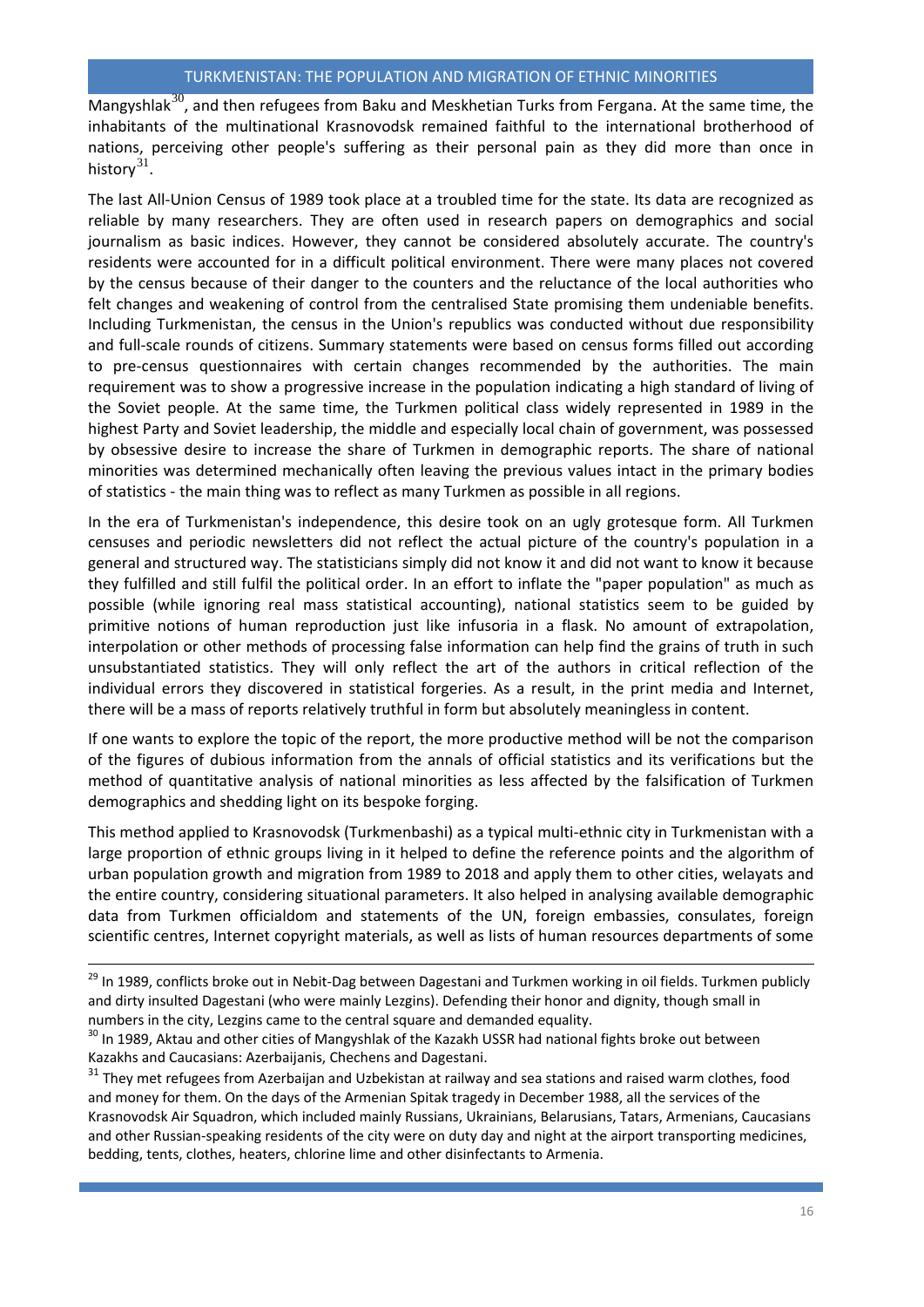enterprises and institutions in Turkmenistan. Relatively large national minorities living in certain administrative and territorial borders were taken into account, and the remainder of the population was united in the "other" group.

The basis of Turkmenistan's external migration was made up of representatives of European nations and the nation of the Caucasus who played a decisive role in shaping the country's state foundations and economy. Internal migration took place at the expense of ethnic groups, originally living inside the borders of modern Turkmenistan and in cross-border territories. Therefore, ethnic minorities were conditionally divided into external (extra) or western and internal (inter) or eastern migrants joining the population of Turkmenistan. Inter-migrants from small eastern ethnic groups can be attributed to the Russian-speaking community only by a long stretch of the imagination - the tool of inter-ethnic communication for them is the slang of the Turkmen language. At the same time, inter-migration refers to the increase in the population through incorporation and entry of Uzbeks, Carakalpaks, Persians, Baluchis, Pashtuns and other ethnic minorities rather than the mechanical movement of Turkmen citizens within the country. Visual observations were widely used to correct the data with the detection of the percentage of the ethnic population in the monitored groups.

According to the 1989 census, **3,522,717 people** were living in Turkmenistan. Among them: Turkmen - 2,536,606; Russians - 333,892; Uzbeks - 317,333; Kazakhs - 87,802; Ukrainians - 35,578; Azerbaijanis - 33,365; Armenians - 31,829; Lezgins - 10,425 $^{32}$  $^{32}$  $^{32}$ ; Belarusians - 9,220. The natives of Europe, the European republics of the USSR and the Kazakh USSR made up<sup>[33](#page-17-1)</sup> 633,080 people or 17 per cent of Turkmenistan's population<sup>[34](#page-17-2)</sup>. From the 1980s to the present day, they form migration waves from Turkmenistan to other countries.

In Krasnovodsk, the percentage of national minorities lived was the highest compared to similar rates for other cities and districts of Turkmenistan. According to the All-Union Census, as at 1 January 1989, there were 58,854 $^{35}$  $^{35}$  $^{35}$  people in Krasnovodsk $^{36}$  $^{36}$  $^{36}$ . Eleven months later, however, on the occasion of the 120th anniversary of the city's founding, the newspaper Krasnovodsky Worker reported that 63.000 $^{37}$  $^{37}$  $^{37}$ people live in the city. Of these Russians - 47% (29,422); Turkmen - 16.4% (10,266); Kazakhs - 11.2 (7,011); Azerbaijanis -7% (4,382); Armenians - 4.8 (3,004), Ukrainians - 4.5% (2,817), Tatars - 2% (1,253). In this publication, a suburban urban-type settlement Ufra (3,747 people) where the census was conducted separately had been added to the population of the city (58,854 people). Officials selectively used the percentage indices of the national composition from the All-Union Census and depending on the situation applied them to the city then to the city council on which territory the city and the settlement were located  $38$ .

The discrepancy of numbers in the counting of the city's population attracted the attention of the public. With the help of employees of the city's statistics department, it was found<sup>[39](#page-17-7)</sup> that in 1989 there were 54,800 people actually living in Krasnovodsk and 1,903 people in the Ufra settlement. That's the total of 56,703 people. The ethnic composition of the population was also different compared to the

 $\overline{\phantom{a}}$ 

<span id="page-17-0"></span> $32$  There were 15,963 Dagestani living in Turkmenistan. Among them: Avars - 523, Aghuls - 79, Dargins - 1,626,

<span id="page-17-1"></span>Kumyks - 322, Laks - 2,441, Lezgins - 10,425, Tabasarans - 345, Rutuls - 53, Tsakhur - 17, Nogais - 152, Tats - 32.<br><sup>33</sup> According to the latest All-Union Census in Turkmenistan (without Uzbeks and other national minoritie traditionally live in the country).<br><sup>34</sup> 25% of the number of Turkmen.

<span id="page-17-3"></span><span id="page-17-2"></span> $35$  Since 1993, the city has been given the name of the Turkmen title of the first president S. Niyazov -

Turkmenbashi. Since the renaming was illegitimate and the city is known as Krasnovodsk in the world, the authors

<span id="page-17-4"></span>further call the city of Krasnovodsk (Turkmenbashi).<br><sup>36</sup> Prior to that, available sources had measured the size of the city's population as 65,000 to 67,000 people.<br><sup>37</sup> This figure has remained virtually unchanged during

<span id="page-17-5"></span>proving the absurdity of parameters not only in demographics but also largely in the economy and public life.

<span id="page-17-6"></span> $\overline{3}$  According to the 1989 census, there were 62,601 people on the territory of the Krasnovodsk City Council (city + Ufra settlement).

<span id="page-17-7"></span><sup>&</sup>lt;sup>39</sup> According to the primary census documents.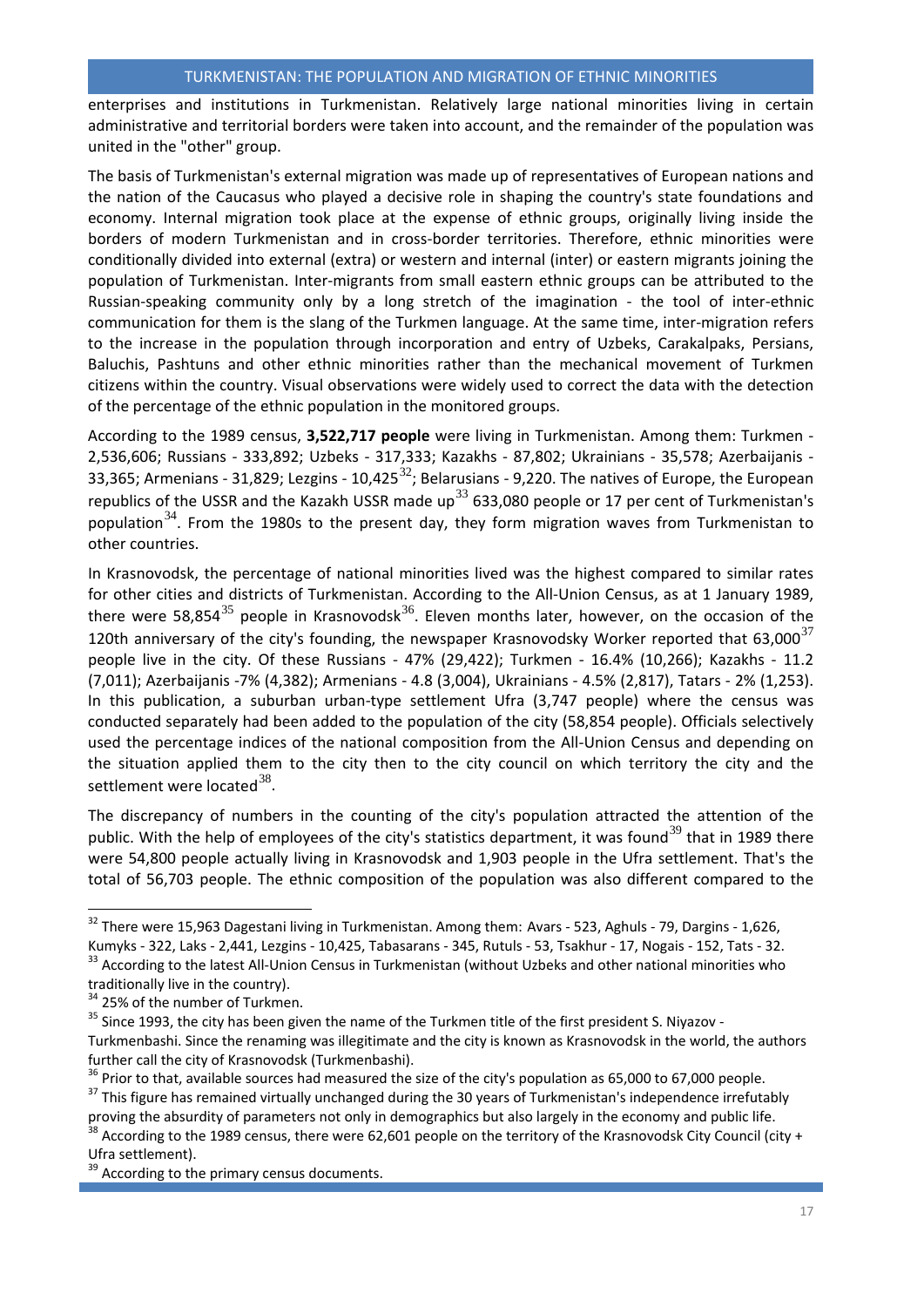official data of the 1989 Census: There were 21,547 or 38% Russians living in the city and settlement; Kazakhs - 5,120 or 9%; Turkmen - 13,041 or 23%; Azerbaijanis - 5,670 or 10%; Armenians - 2,384 or 4.2%; Tatars - 1,650 or 2.9%, Ukrainians - 1,744 or 3%. Other nationalities - 5,547 people. From 1974 to 1989, the population of Krasnovodsk increased by 1,800 people increasing by an average of only 120 people per year, indicating the demographic stagnation in the city and its cause - migration. The vast majority of the settlers were Russians and other Slavs, which was concealed in every possible way at the end of the era of the "brotherhood of the peoples of the USSR". Nearly 70 per cent (69.5%) of citizens leaving Turkmenistan were Russians<sup>[40](#page-18-0)</sup>.

The last All-Union Census became the eve of mass migrations in Turkmenistan, which have been rolling in waves since the early 1990s to the present day. In 1979-1989, Russians and migrants<sup>[41](#page-18-1)</sup> of other ethnicities left the country with dignity in terms of amenities and material security. They ordered containers to send household items at the railway station, bought tickets for direct flights from Krasnovodsk to Moscow or other cities in Russia or the Union's republics. At that time and until 1993, the Krasnovodsk-Tashkent train with access through Uzbekistan to the railway tracks of Central Asia, Central Russia, the Urals, Siberia and the Far East was departing from the city every day.

In October 1990, S. Niyazov - Chairman of the Supreme Council and First Secretary of the Central Committee of the Communist Party of Turkmenistan at the same time - became President of the Republic of Turkmenistan. On 27 October 1991, Turkmenistan's independence was declared<sup>[42](#page-18-2)</sup>. On 18 May 1992, the Constitution was adopted declaring Turkmenistan a democratic, secular and legal state in the form of a presidential republic.

Cities and regions were being renamed throughout the country. In early 1991, the regions held reelections to the Councils of People's Deputies. The overwhelming number of seats in them were taken by nationalist-minded candidates. After that, ethnic cleansing in enterprises, government institutions, party and social organisations began in the centre and local regions. Staff workers of the non-titular nation were fired because of downsizing or demoted in order to retain professionals.

After the collapse of the Soviet Union, the country found itself in a difficult financial and economic situation: severed economic ties, depreciated Soviet money, mass closures of enterprises, job losses, an increasing number of unemployed, shortages of food and basic necessities forced the government of Turkmenistan to introduce a rationing system in the country to remove social tensions, which triggered the country's first wave of mass migration. The transition to nine-year education and Latin alphabet, reduction in the number of universities, colleges and vocational schools with a corresponding decrease in the admission of students increased the level of migration. Introduced on 1 November 1993, the national currency (manat) with an exchange rate of 1.99 M for \$1 quickly depreciated pointing to the impending unpromising life of national minorities.

The people became more and more impoverished by the minute and the country started accepting humanitarian aid from foreign countries: worn shoes, clothes, underwear and other things that were distributed among the population. Despite rumours of charging fees for utilities and other services in dollars from citizens who have taken Russian citizenship, eviction from apartments, seizure of private houses and dismissal from work, a significant part of the residents went to the consular departments of the Russian Embassy in Turkmenistan to mark their Soviet-made passports with Russian citizenship. All these people became potential candidates to leave the country. More than 75% of them were Russian.

 $\overline{\phantom{a}}$ 

<span id="page-18-0"></span><sup>&</sup>lt;sup>40</sup> In order to reduce the digital burden on the text, this national minority as the largest and most revealing of nonindigenous ethnic groups of Turkmenistan will be taken by us as an indicator of migration using correlation coefficients to reflect the number of migrants of other ethnic groups where necessary<br><sup>41</sup> The status of a migrant appeared later - back then people were just leaving wherever they could.

<span id="page-18-1"></span>

<span id="page-18-2"></span> $42$  In December 1991, the USSR ceased to exist, giving way to the Commonwealth of Independent States (CIS).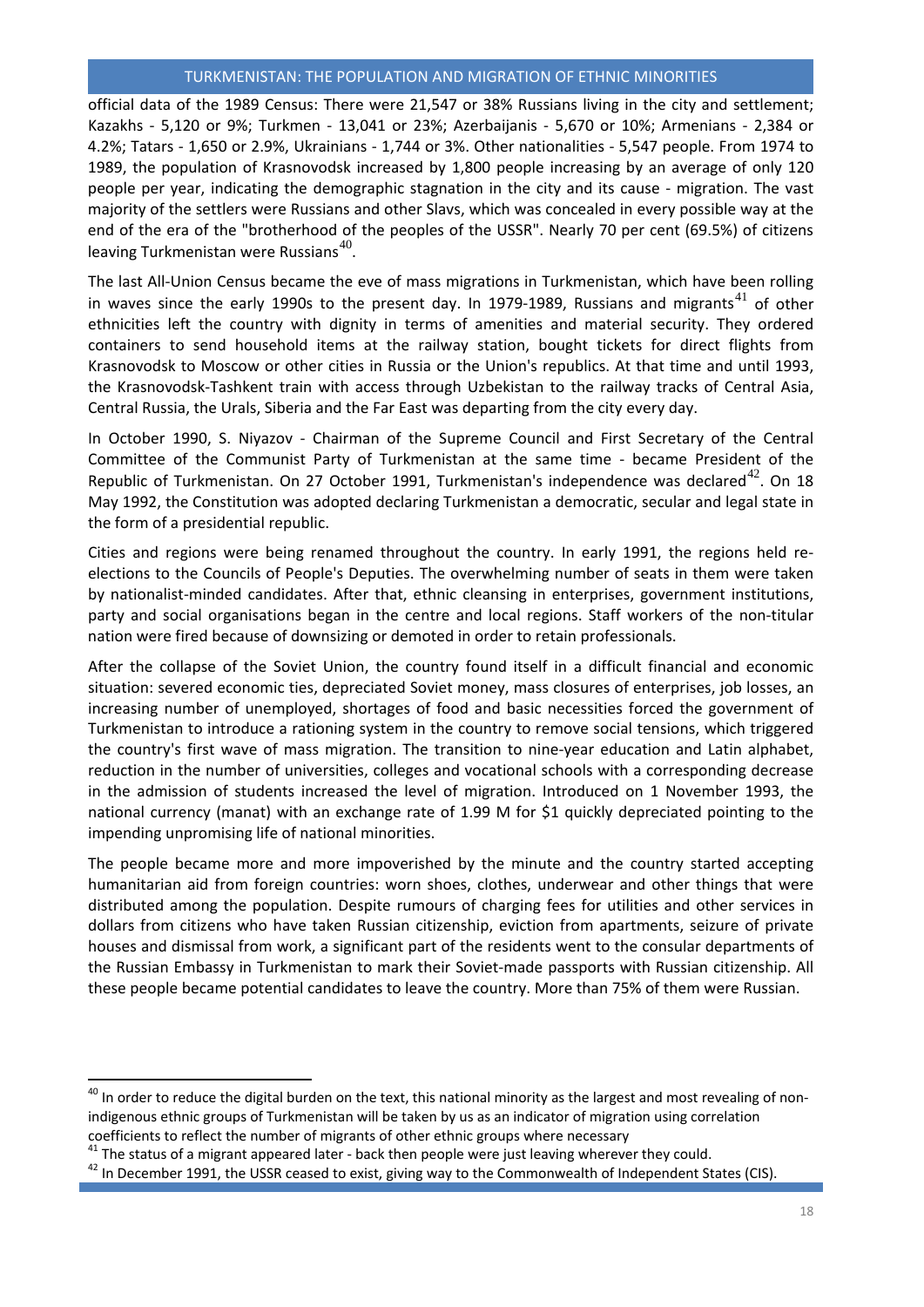## <span id="page-19-0"></span>3.2. The city of Krasnovodsk (Turkmenbashi) as a mirror of Slavic migration in 1993- 2018

During these years, flea markets grew like mushrooms after rain in Krasnovodsk $^{43}$  $^{43}$  $^{43}$  that was renamed to Turkmenbashi in 1993. In order to go to the ethnic homeland, people sold for nothing the expensive things preserved from Soviet times as well as everything that had any demand. Apartments and private houses privatised in Soviet times were bought by the indigenous people for ridiculously low prices: A four-room apartment went for \$500-\$700, a two-room - for \$250-\$300, a stone house with a living space of 100-120 square meters - for \$1,500 - \$2,000.

While Soviet transport tariffs persisted and rail and air traffic were uninterrupted, many members of ethnic minorities - mostly women - became "shuttles" to save the family's minimum living wage. As well as for Turkmen women, who got into similar life circumstances, the main destinations for them were the routes Ashgabat-Moscow, Ashgabat-Istanbul and Ashgabat-Dubai.

On 23 December 1993, a dual citizenship agreement was signed between Russia and Turkmenistan, which came into force on 18 May 1995. The agreement became a powerful factor that has increased the migration wave in Turkmenistan. An additional boost to migration was the granting of the status of migrants to the citizens of Turkmenistan by the Russian Federation based on the agreement between Turkmenistan and Russia. This agreement, as well as the growing nationalism and authoritarianism in Turkmenistan, became the main factors of the giant first wave of Russian migration to Russia in the mid-90s.

As throughout the country, the city of Krasnovodsk (Turkmenbashi), which became a mirror of the exodus of Russians and other ethnic minorities (former extra-migrants who ensured the formation and development of statehood, economy and culture) from Turkmenistan, also saw huge queues for obtaining the status of a migrant.

In 1995, the first census was held in independent Turkmenistan. According to its results, 65,126 people lived in Turkmenbashi, including 32.8% of Russians, 29.8% of Turkmen and 37.4% of others. However, according to independent experts and analysts of Turkmenistan, the number of residents of the city registered in the residents' registration office was 52,600 people. In 2002 it was 46,500. In 13 years<sup>[44](#page-19-2)</sup>, the city's actual population has shrunk by 18% and the number of Russians has reduced by 40.65%.

In April 2003, a protocol was signed between Turkmenistan and the Russian Federation on termination of the dual citizenship agreement adopted on 23 December 1993. This event became another boost for the resettlement of ethnic minority citizens from Turkmenistan. In 2002-2004, the second wave of mass migration of citizens of the non-titular nation has risen. Despite the raised obstacles with container shipping<sup>[45](#page-19-3)</sup>, the lack of passenger service by rail and other problems, migration was increasing. To a certain extent, it was stimulated by the permit existing in Turkmenistan in 2002-2010 for migrants allowing them to privatise housing at a residual value and sell it at a market price. Prices in the real estate market remained almost the same, but it was still better than nothing. Purchasers of cheap housing were Turkmen who moved en masse to the cities and had no housing there before. Most of the privatised apartments were locked and barred in the hope of better times. Resettlement from Turkmenistan to Russia was governed by additional Protocols between Russia and Turkmenistan.

l

<span id="page-19-3"></span><span id="page-19-2"></span>

<span id="page-19-1"></span><sup>&</sup>lt;sup>43</sup> Hereinafter referred to as Turkmenbashi.<br><sup>44</sup> From 1989 to 2002.<br><sup>45</sup> The containers were sent only from Ashgabat, which is hundreds of kilometres away from most regional centres For example, the distance from Turkmenbashi to Ashgabat is more than 550 km; to Dashoguz - 560 km; to Turkmenabat - 580 km. People had to order trucks and overpay a lot of money or just give up the acquired property.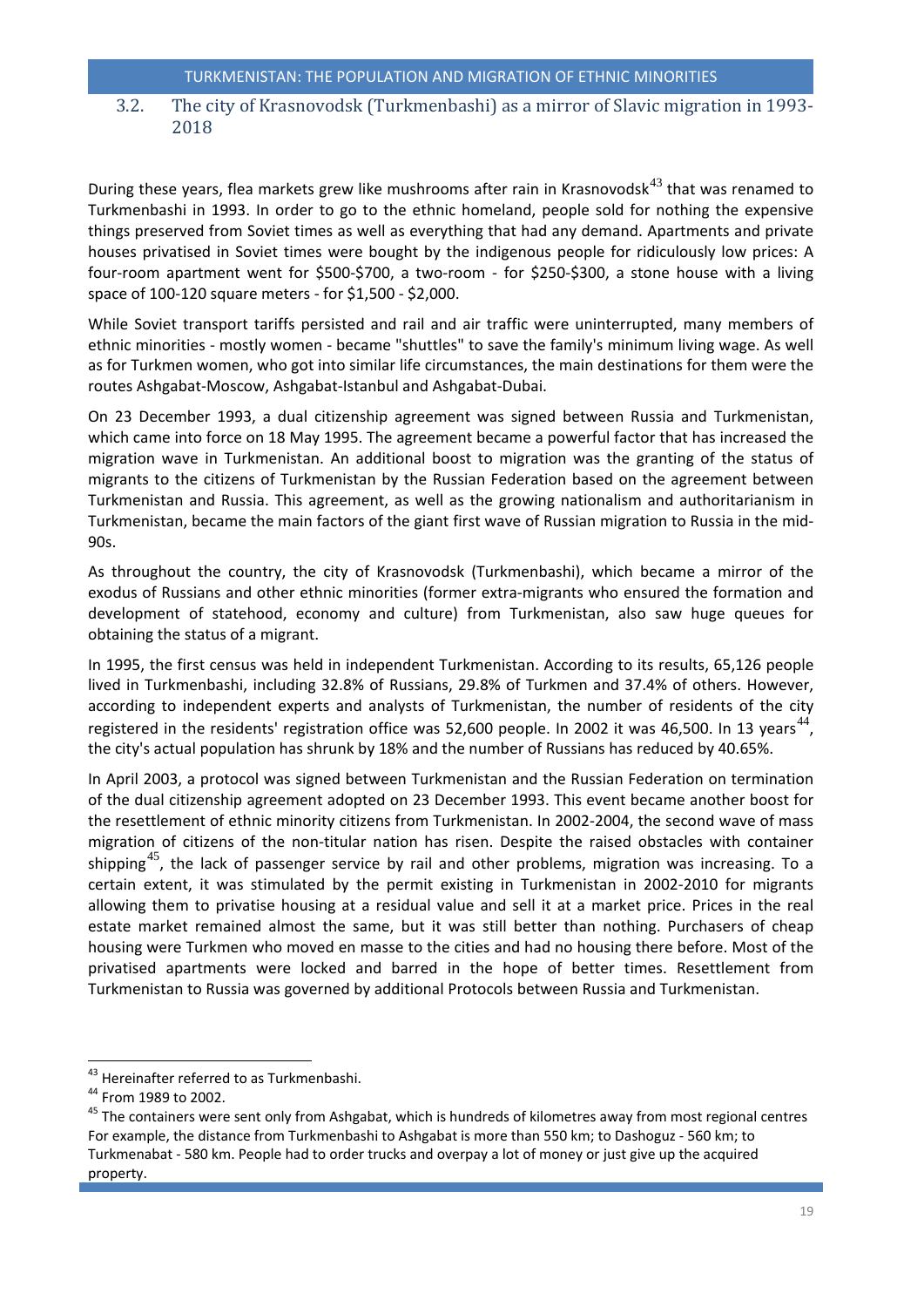The overestimation of statistics in demographics has become a steady trend in Turkmenistan. In Krasnovodsk (Turkmenbashi), the number of residents broke records from year to year. As at 1, January 2007, it reached 100,000 people<sup>[46](#page-20-0)</sup>. Of these: Russians - 18.6%, Turkmen - 57.7%, others - 23.7%. According to the adjusted data of the employees of the city's statistics department, there were 59,000 residents in the city. Among them: Russians - 17 %, Turkmen - 62 %, others - 21%. The increase in the share of Turkmen and "other minorities" in the city's population came at the expense of the settlement of Turkmen, Uzbeks and partially Tajiks and other intern-migrants to the vacant apartments and houses of former extra-migrants. Moreover, if earlier in these dwellings lived 1-2 to a maximum of 5 people, the new tenants were multi-family - up to 7-10 people. At the same time, along with the Russians, the share of traditionally indigenous people that were residents of the city - Ukrainians, Azerbaijanis, Armenians, Persians, Tatars, Kazakhs - decreased in the population.

On 23 July 2007, a decree was issued on the creation of Awaza - the first National Tourist Area in Turkmenistan. Large-scale construction of the sea resort facilities began. At the same time, industrial facilities were being constructed at the Turkmenbashinsky Oil Refinery Network (TORN), along with residential buildings, a port and chemical facilities in the suburbs of Krasnovodsk (Turkmenbashi) and intensive development of the offshore shelf in the Turkmen sector of the Caspian Sea. The construction has given thousands of new jobs to citizens and residents of other regions of Turkmenistan. At the peak of the work, 10-20 or more thousand people worked there at the same time. Of these, 90% were guest workers mostly from the Dashoguz welayat - Turkmen and Uzbeks.

The vast majority of the builders did not have residence permits, but the population of the city continued to grow according to the reports of the city's statistics department as if all workers who came from other places were included in the permanent population of Krasnovodsk (Turkmenbashi).

As we already emphasized, according to the statistics of the city for 2007, the 100,000 population on paper was reduced in 2008 because of its absurdity by order from authorities to 64,570 people. Two years later, the figure in the reports of the state statistics department rose to 73,940 people<sup>[47](#page-20-1)</sup>. When counting the population on the basis of nationality, employees of the state statistics service applied almost unchanged coefficients of previous years. According to insiders, the real number of residents of the city in 2010 was only 62,300 people.

In 2012, the population of Krasnovodsk (Turkmenbashi) and the ratio of national groups did not change much either according to the inflated data of the city's statistics department or results of verifications.

According to insiders, the total census of Turkmenistan's<sup>[48](#page-20-2)</sup> population and housing stock in December 2012 was a bolt out of the blue for its initiators revealing to them a picture of the anti-state consequences of the ramped-up flywheel of nationalism and colossally false demographic reporting. According to independent analysts, the figures of the 2012 census<sup>[49](#page-20-3)</sup> were lower than those announced in mid-2006 $50$ .

 $\overline{\phantom{a}}$ 

<span id="page-20-0"></span> $^{46}$  A year later, this fantastic figure was replaced in the reporting of the city's statistics department by the number 64,570, which is also overstated by 1.5-2 thousand.<br><sup>47</sup> According to Wikipedia, the population of Krasnovodsk (Turkmenbashi) in 2008 was 73,803 people.<br><sup>48</sup> Census data has not yet been published.<br><sup>49</sup> The 2012 census, w

<span id="page-20-1"></span>

<span id="page-20-2"></span>

<span id="page-20-3"></span>squandering funds by corrupt management. Only a part of the employees of the small in numbers offices of the State Statistics Committee carried out local rounds to each household without attracting a sufficient number of community workers. Counters responsible for filling out questionnaires were mostly young female employees, who were saddled with unbearable burden so they physical could not cope with the task.

<span id="page-20-4"></span><sup>&</sup>lt;sup>50</sup> Determining demographic numbers in Turkmenistan is akin to being in a dark room looking for a black cat that isn't there. For example, according to preliminary data of official household surveys in 2011, the population of Krasnovodsk (Turkmenbashi) amounted to 48,000 people against 73,940 people in 2010 by the state statistics department. Of course, 48,000 that was almost in line with the city's population in 1970 were adjusted and increased by concerned officials. Researchers (including respected international organizations, embassies and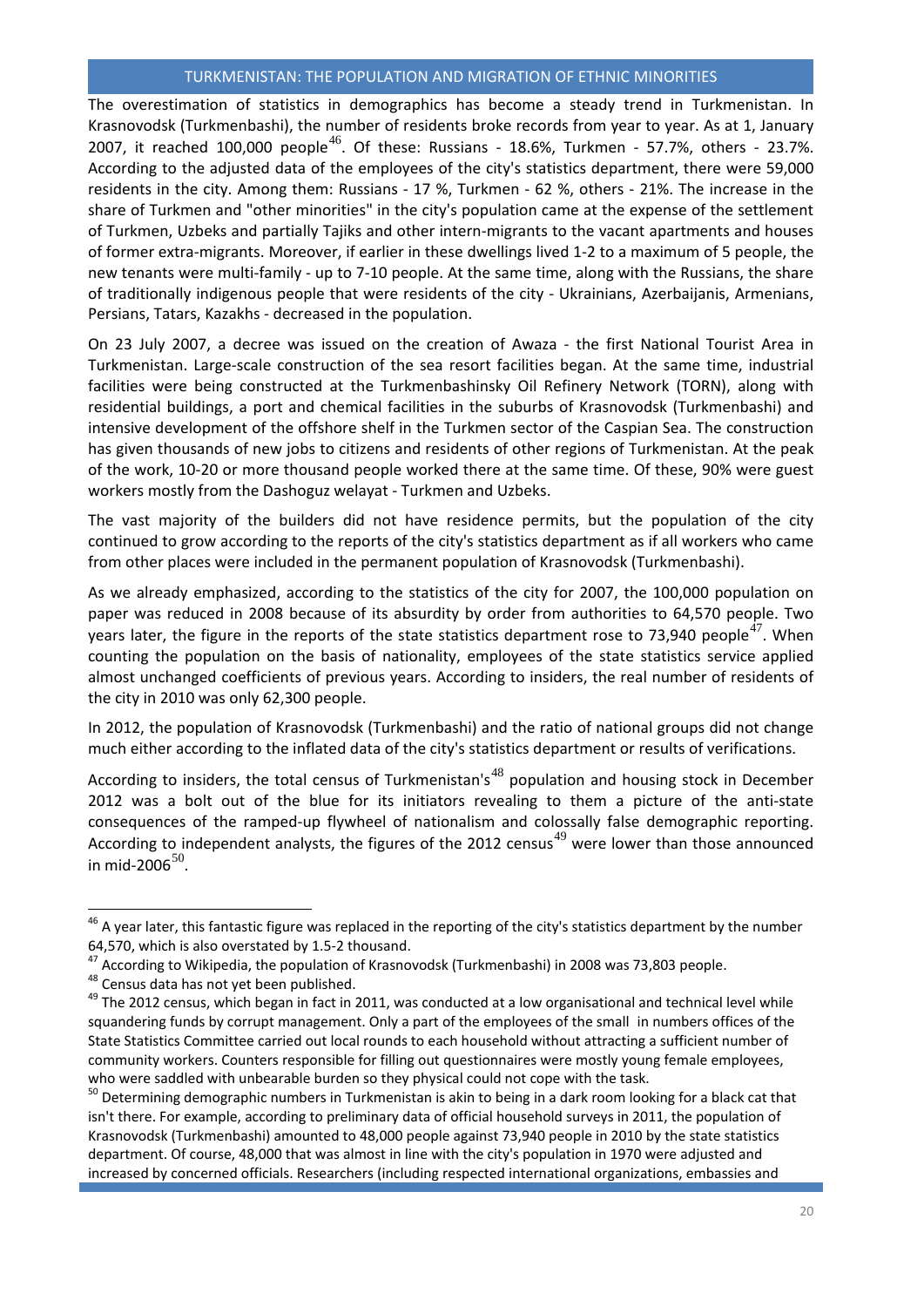2007-2012 in Turkmenistan was a time of GDP growth and a relatively stable state of society. Colossal construction of civilian and industrial facilities provided the population with jobs and stimulated internal migration from places of the excess population to new buildings. In this case, Krasnovodsk (Turkmenbashi) became a social and economic model reflecting the processes common to all regions.

Dozens of recreational facilities were erected and commissioned in the Awaza Tourist Area, departmental housing construction accelerated $^{51}$  $^{51}$  $^{51}$ , new production facilities were upgraded and built at TORN and other public sector enterprises, 1st category roads and modern overpasses were built. In 2014, construction of a new port began, and in the vicinity of Krasnovodsk (Turkmenbashi) new plants for the production of commercial natural gas, polypropylene, polyethylene and carbamide were constructed and operating, and the offshore oil and gas fields closest to the city were developed. Private business in the form of construction, transport, electrical and other individual enterprises (IP) servicing construction sites and oil and gas fields has become more active.

Huge construction absorbed considerable manpower. Mainly Dashoguz worked at the construction sites, who agreed to any wage thus making severe competition to the residents of the city. Let alone domestic general contractors, the human resources departments of foreign companies were headed by indigenous individuals who conducted the practice of covert discrimination of employees by nationality. Bribery flourished among the staff - it was possible to get a job even in the middle ranks of managers for a certain bribe. The individual enterprises of Russians, Ukrainians and other Slavs, which opened in a limited number, did not exist for long. In order to protect themselves from endless checks and quibbles of financial, fire emergency, technical and other services headed by the members of the titular nation, the owners of the IPs had to appoint their "friends" - ethnic Turkmen - as executive directors, who commandeered the property of their yesterday's comrades in their favour under flimsy and in some cases even staged pretexts.

Russians and other Slavs were gladly accepted to foreign oil and gas companies - Petronas, Dragon Oil, Vozrozhdenie and others<sup>[52](#page-21-1)</sup>. However, the official personnel policy - to hire only indigenous people - put Russians in the position of second-class people and very few of them stayed in their offices even in Russian companies. The Azerbaijanis, who were quickly learning Turkish because it is somewhat similar to their language, found themselves in a relatively better position. They took subcontracts from Turkish firms for transport, plumbing and service maintenance in various segments of companies' production processes and held engineering and forwarding positions in them. In the offices of foreign companies, including South Korean enterprises, young Armenian females worked together with Azerbaijanis, among others in the information and computer departments. Rarely they were Russian and other Slav girls.

Table No. 7:

 $\overline{a}$ 

#### **Timeline of the population dynamics of Krasnovodsk (Turkmenbashi) from 1874 to 2018.**

|  | 1874 | 1894 | 1901<br>$- - -$ | 1909 | 1913 | 1917<br>___ | 1939 | 1959 | 1070<br><b>1910</b> | 1077<br><br>_____ |
|--|------|------|-----------------|------|------|-------------|------|------|---------------------|-------------------|
|--|------|------|-----------------|------|------|-------------|------|------|---------------------|-------------------|

research centres) are dealing with phantoms of a demographic hoax, in which it is possible to approach the

<span id="page-21-0"></span>relatively real figures of Turkmen demographics only if you have high-level access.<br><sup>51</sup> Residential houses with apartments of improved layout and increased comfort were built only by TORN. Under the contract with IP (!), Krasnovodsky (Turkmenbashinsky) hyakimlyk (Mayor's Office) has erected the only residential building since the beginning of independence (in 25 years!) and to this day - a four-storey 24-apartment building in the Cheremushki district of the city. At the same time, the state spent tens of billions of dollars on urban projects in Ashgabat to make the capital an ostentatious symbol of prosperity and turn it into a world-class White City.

<span id="page-21-1"></span><sup>52</sup> Capable Russian guys went to the UAE and other countries of the Middle East to earn money in foreign companies. But there weren't many of them.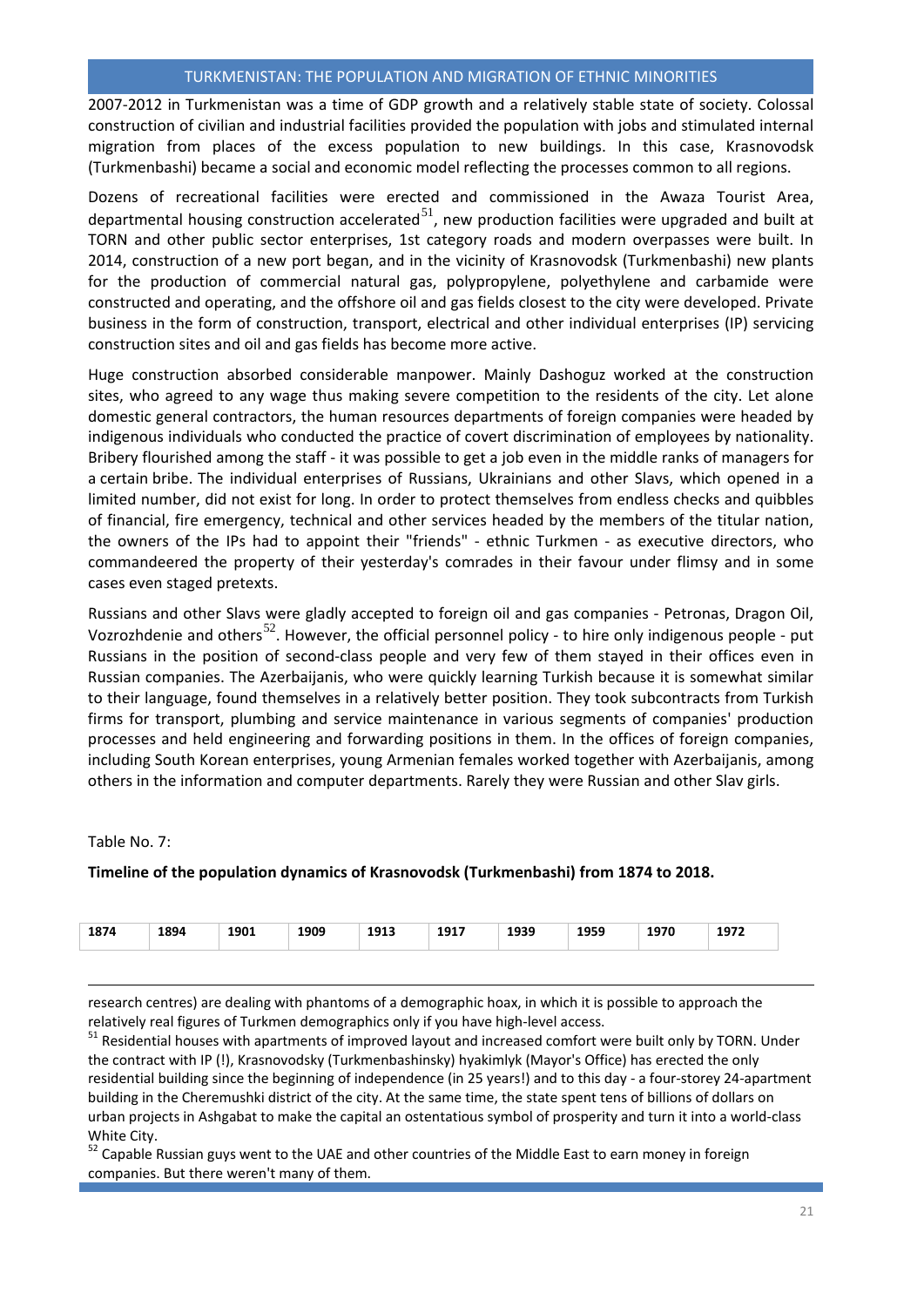|     |       | TURKMENISTAN: THE POPULATION AND MIGRATION OF ETHNIC MINORITIES |       |       |        |        |        |        |        |  |
|-----|-------|-----------------------------------------------------------------|-------|-------|--------|--------|--------|--------|--------|--|
| 400 | 5,500 | 6.375                                                           | 7.722 | 9,353 | 13.000 | 21.000 | 39.000 | 49.000 | 51.000 |  |

Table No. 7 (continued):

| 1974   | 1979   | 1989        | 1995   | 2002   | 2007   | 2010   | 2012   | 2015   | 2018   |
|--------|--------|-------------|--------|--------|--------|--------|--------|--------|--------|
| 53,000 | 53,250 | 56,703 $53$ | 52,500 | 46,500 | 59,000 | 62,300 | 60,504 | 63.500 | 64.220 |

From 2009 to 2011, the first eight hotels in Awaza National Tourist Area were commissioned able to accommodate 2,500 people simultaneously. In hotels, the same selective principle of hiring people existed. Russians and other members of ethnic minorities were employed in small numbers as workhands and lifeguards. There rarely were any Russians and other members of ethnic minorities among the hotel administrations who mainly worked as accountants<sup>[54](#page-22-1)</sup> but were gradually pushed out by Turkmen.

Lack of career opportunities forced the entire families of Russian youth to  $\cos^{55}$  $\cos^{55}$  $\cos^{55}$  to their historical homeland. In 2012-2015, another surge of Russian migration began across the country, which was most pronounced in Krasnovodsk (Turkmenbashi) - a historically Russian city. In 2012, the procedures of the Federal Migration Service of the Russian Federation were simplified to implement the State programme to assist the voluntary resettlement of compatriots living abroad to the Russian Federation.

Queues formed in the consular centre of Krasnovodsk (Turkmenbashi) and the Russian Embassy in Ashgabat due to people wanting to obtain migration documents to move to Russia. More than 65% of the migrants were Russians and Ukrainians. The remaining 35% included Tatars, Bashkirs, Dagestani, Armenians, Georgians and other ethnic groups of the city. Azerbaijanis<sup>[56](#page-22-3)</sup> and some Turkmen also were among the migrants to Russia.

The second wave of migration peaked in 2015. In Krasnovodsk (Turkmenbashi), it was pushed by a situation favourable for departure. The appeal of Awaza National Tourist Area was growing day by day. Thousands of holidaymakers came to the seaside resort. Their service promised a steady income to enterprising people. Turkmen entrepreneurs, who made cash in previous years, invested it in real estate buying apartments from migrants at high prices. For example, depending on the technical condition, the well-maintained two-room apartment was priced at 20-35 thousand, three-room - 35-45 thousand, four-room - 45-55 thousand U.S. dollars. People were willing to pay more than \$75,000 for a five-room apartment with European-style remodelling. A housing boom<sup>[57](#page-22-4)</sup> provided migrants with the opportunity to buy comfortable housing abroad increasing the outflow of the Russian-speaking population from the city.

<span id="page-22-4"></span><span id="page-22-3"></span>

l

<span id="page-22-0"></span><sup>&</sup>lt;sup>53</sup> The total number of residents by expert evaluation: City - 54,800 people and Ufra settlement - 1,903 people. The further figures are given according to the expert evaluation.

<span id="page-22-1"></span><sup>&</sup>lt;sup>54</sup> In 2018, despite the commissioning of the second line of the seaside resort, there were no Russians among the staff working in the Awaza hotels, with the exception of two or three doctors and no more than two dozen seasonal locksmiths and cultural workers constantly harassed and dismissed at the administration's own discretion. Although most of them have a certificate of completion of a professional school's hotel service classes, it is very difficult for Russians to get jobs in Awaza National Tourist Area. Not only administrator, bartender, on-call registrar, but also waiter, maid and cook positions are not available for them in hotels, cottage towns, yacht clubs, etc. If they are lucky, they can do laundry or serve as cleaners.

<span id="page-22-2"></span><sup>&</sup>lt;sup>55</sup> As well as members of other ethnic minorities who find themselves in a similar situation. First of all, Ukrainians,

Belarusians, Poles, Germans, Dagestani and other Russian-speaking ethnic minorities.<br>
<sup>56</sup> Azerbaijanis moved to Azerbaijan for the most part.<br>
<sup>57</sup> Own houses with land plots were even more expensive, as the city had a b private construction. Russians, who parted with real estate at bargain prices in the first years of migration had no houses, with rare exceptions. During that period, houses were sold by Armenians, Kazakhs and Azerbaijanis.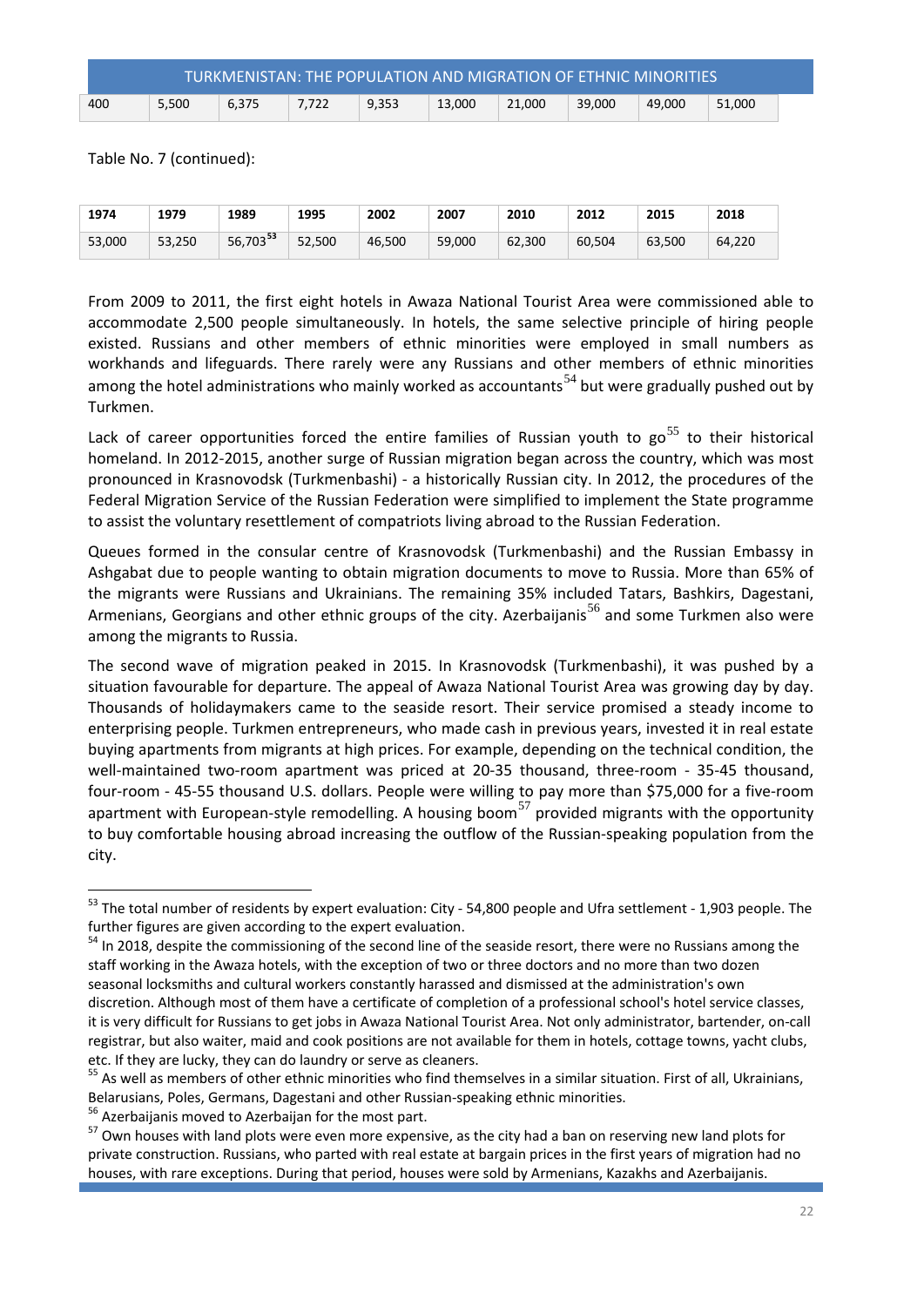Throughout the years since the failed national census of 2012, access to the demographic figures of the city's statistics department and their numerical metamorphoses, which arise during the transit of statistical reports up the chain of authorities from Krasnovodsk (Turkmenbashi) to the State Statistics Committee in Ashgabat, has been difficult. According to sketchy data from the city's statistics department, they continued to register although low but stable population growth reducing the proportion of ethnic minorities and their percentage. According to these data, 74,500 people lived in Krasnovodsk (Turkmenbashi) in 2015, and 71% of them were Turkmen, 15.3% Russians and 13.7% others.

Figures closer to reality from alternative sources in the state authorities showed a different situation. The population of Krasnovodsk (Turkmenbashi) in 2015 was 63,500 people<sup>[58](#page-23-1)</sup>. Of these, 9 per cent were Russians and 10.2 per cent were other ethnic minorities. Of 5,715 Russians remaining in the city, there were 380 elderly people over 72 (7%); pensioners – 790 (14%). People of pre-retirement age<sup>[59](#page-23-2)</sup> - 930 (16%); able-bodied young and middle-aged people 18 to 54 - 2,300 (40%); children and young people under 18 - 1,315 (23%).

2016 - 2018 are defined by a decline in large-scale construction in the city of Krasnovodsk (Turkmenbashi). As of 1 June 2019, a city hospital<sup>[60](#page-23-3)</sup> was listed among the civil facilities as a long-delayed construction site and six residential buildings<sup>[61](#page-23-4)</sup> with 24 apartments each at different stages of completion. One unfinished industry project was at the TORN and one in the Kiyanli settlement. The collapse of construction has led to significant job losses, which have been only partially compensated by the commissioned chemical plant in Garabogaz and the Kiyanli gas and chemical facility primarily intended for the indigenous labour force.

The attractiveness of Awaza National Tourist Area, where the privatisation of the resort infrastructure is being prepared with the elimination of all competitors, has faded in the eyes of small business. Many of the Turkmen businessmen and entrepreneurs in trade, construction and services began returning from Krasnovodsk to their homeland, which resulted in 2-3 times price drop for the apartments.

However, the migration of ethnic minorities continued during these years, sometimes declining, other times gaining momentum again. Many factors played their roles in the resettlement of ethnic minorities, including the depreciation of the manat by 6.5 times compared to the rate in 2014 and the prices for industrial goods and food both imported and domestic that surged 5-10 times or more. In the conditions of unemployment and freezing of wages, pensions and other social payments<sup>[62](#page-23-5)</sup> this means, to put it mildly, a half-starved existence for socially-unprotected groups of the population, which today can be attributed to the majority of ethnic minorities. The dynamics of migration of ethnic minorities can be traced through the example of the decline of Russian residents in Krasnovodsk (Turkmenbashi).

## <span id="page-23-0"></span>3.3. The decline in the Russian population in Krasnovodsk (Turkmenbashi) in 1989- 2018

l

<span id="page-23-1"></span> $^{58}$  Bearing in mind that the figure of 60,000  $^{(+)}$  was kept in reports and expert assessments for the 30 years of Turkmenistan's independence, we can confidently say that all these years, there was a mechanical replacement of ethnic minorities with persons of indigenous nationality.<br>
<sup>59</sup> Born in 1953-1960.

<span id="page-23-3"></span><span id="page-23-2"></span> $60$  Symbolic laying of the foundation for the construction of the hospital was made on 26 May 2016, but its construction has not yet begun.<br><sup>61</sup> Long-delayed construction since 2015.<br><sup>62</sup> For example, Nutrilon infant formula costs 280 TMT (new Turkmen manat), while the monthly child care

<span id="page-23-4"></span>

<span id="page-23-5"></span>allowance is 190 TMT.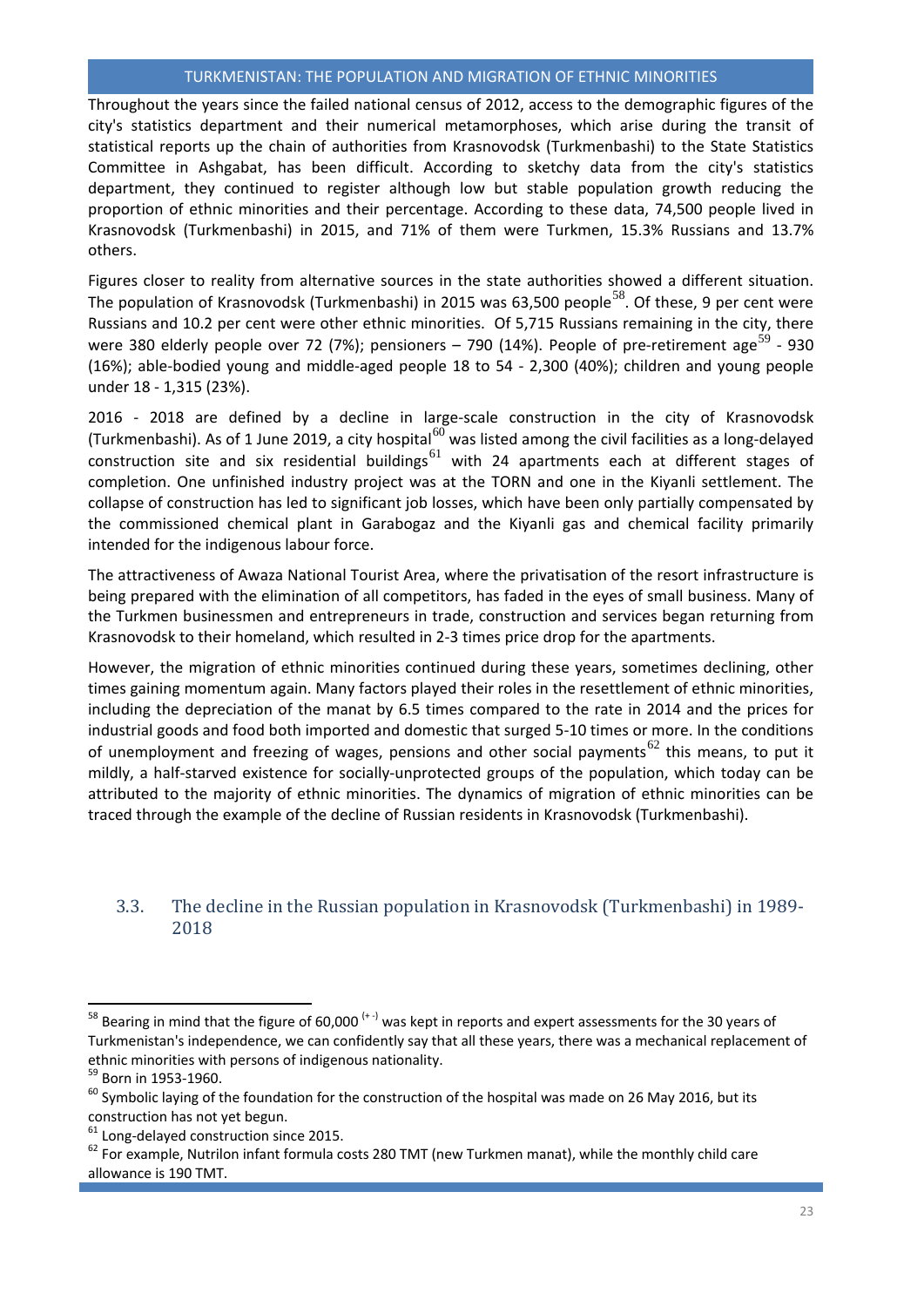Krasnovodsk (Turkmenbashi) has been chosen as a demographic marker because it's the first city in the country where extra-migrants had been settled because of their traditionally high share in the city's population. Even in 2018, after several and massive waves of migration from the country, the share of ethnic minorities in the city is<sup>[63](#page-24-0)</sup> almost 12% against 7.6% nationwide.

Table No. 8:

| Population      | 1989                         | 1989                 | 1995                         | 1995                 | 2002                         | 2002                 | 2007                         | 2007                 | 2010                         | 2010                 |
|-----------------|------------------------------|----------------------|------------------------------|----------------------|------------------------------|----------------------|------------------------------|----------------------|------------------------------|----------------------|
|                 | <b>Official</b><br>narrative | Experts'<br>opinions | <b>Official</b><br>narrative | Experts'<br>opinions | <b>Official</b><br>narrative | Experts'<br>opinions | <b>Official</b><br>narrative | Experts'<br>opinions | <b>Official</b><br>narrative | Experts'<br>opinions |
| <b>Cities</b>   | 62.601                       | 56.703               | 65.126                       | 52.600               | 66.300                       | 46,500 <sup>64</sup> | 100,000                      | 59,000               | 73,940                       | 62,300               |
| <b>Russians</b> | 29,422                       | 21,547               | 21.361                       | 14,465               | 19,227                       | 12,788               | 18,600                       | 10,030               | 12.717                       | 9,100                |
| <b>Turkmen</b>  | 10.266                       | 13,041               | 19,407                       | 23,039               | 30,034                       | 24,087               | 57,700                       | 36,580               | 47,988                       | 41,410               |
| Other           | 22.913                       | 22,115               | 24,358                       | 15,096               | 17,039                       | 9,625                | 23,700                       | 12,390               | 13,235                       | 11,790               |

Table No. 8 (continued):

l

| Population      | 2015<br>Official<br>narrative | 2015<br>Experts'<br>opinions | 2018<br>Official<br>narrative | 2018<br>Experts'<br>opinions |
|-----------------|-------------------------------|------------------------------|-------------------------------|------------------------------|
| <b>Cities</b>   | 74.500                        | 63,500                       | 83,000                        | 64.220                       |
| <b>Russians</b> | 8,567                         | 5.715                        | 7.560                         | 3,532                        |
| <b>Turkmen</b>  | 52,896                        | 51,320                       | 61,340                        | 56,514                       |
| Other           | 13,037                        | 6,465                        | 14.100                        | 4.174                        |

According to employees of the city's Department of State Statistics, they have stopped accounting the population by the order from the government since 2016. This is hardly true - in Turkmenistan, everyone is simply used to play "regime" enterprises, institutions and secrets, for "disclosure" of which the guilty party will be strictly punished. There is no doubt that the State Statistics Committee of Turkmenistan added another mythical portion of citizens to the population of Krasnovodsk (Turkmenbashi), as well as other cities and regions of the country, and spread it on national, sexual and other grounds. It doesn't matter what the numbers are. Apart from the illusion of demographic well-being, they do not represent anything.

From a trustworthy source, 1,900 Russians (children and adults of working age), 1,200 Azerbaijanis, 850 Armenians and 200 Kazakhs have left the city and Turkmenistan for the last three years using resettlement documents, foreign passports and guest visas. Using the available algorithms in the demographic dynamics of the population, the rise, decline and directions of migration, natural growth and decline, and considering the social situation and the key values of expert estimates of the number of

<span id="page-24-0"></span><sup>&</sup>lt;sup>63</sup> Without Uzbeks and other inter-migrant - indigenous residents of Turkmenistan's border regions in the northeast and south-east.<br><sup>64</sup> According to the independent examination, 42,000 people lived in Turkmenbashi in 2003 almost in the same

<span id="page-24-1"></span>national proportion as in 2002. However, these figures were not confirmed in the process of writing the report.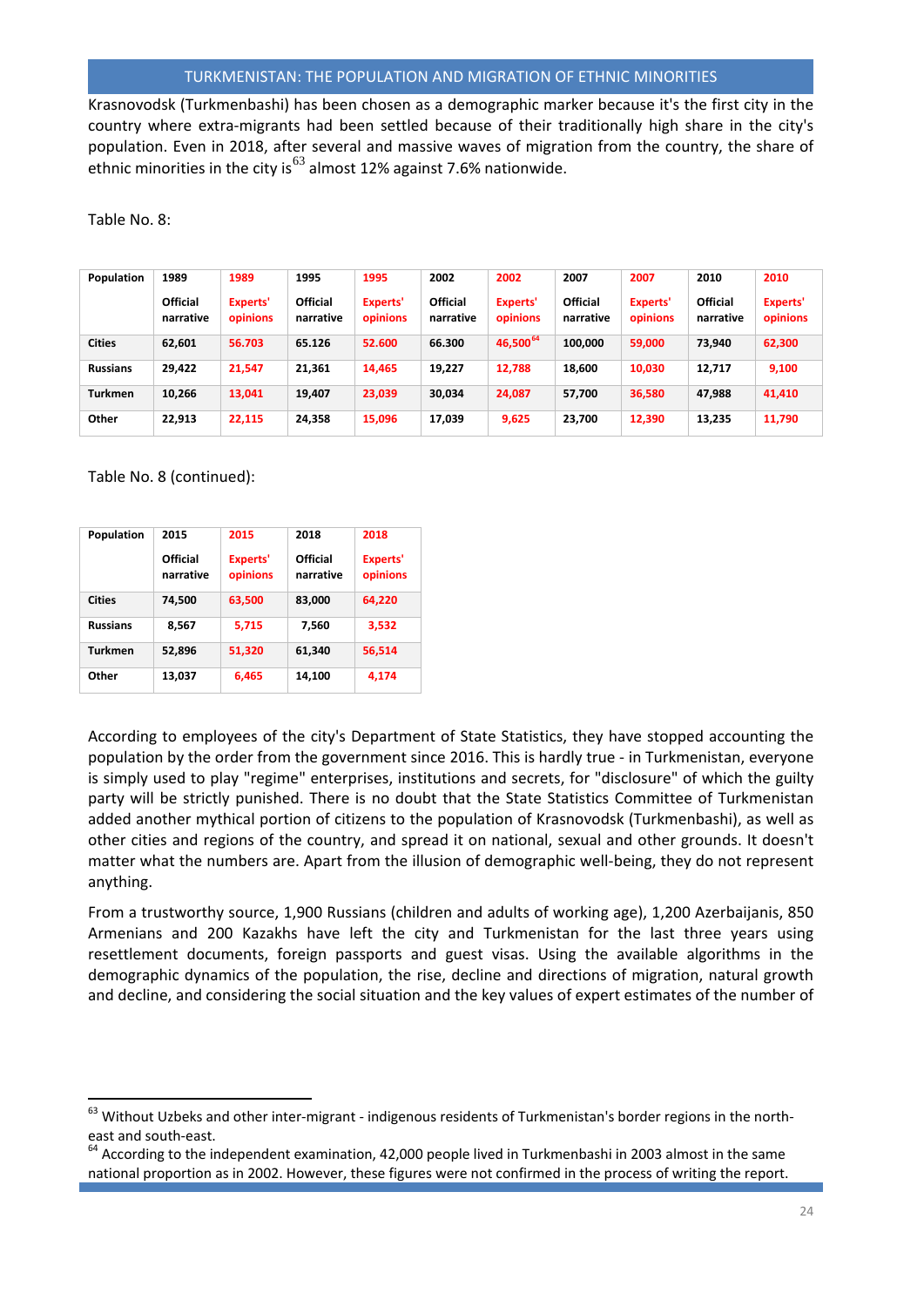residents for a certain chronological period we can state that the city was home to  $64,220^{65}$  $64,220^{65}$  $64,220^{65}$  people in 2018. Of these: Russians - 3,532 people or 5.5%, Turkmen - 56,514 or 88%, others - 4,174 or 6.5%.

The fact that less than 10 per cent of Russians remain in Krasnovodsk (Turkmenbashi) is among other circumstantially evidenced by the number of students in secondary schools as an indicator of demographic studies. In 2018, 14,800 students were enrolled in 15 schools in Krasnovodsk (Turkmenbashi)<sup>[66](#page-25-1)</sup> and 1,802 of them were first-graders. In the Russian sector there were 451 firstgraders and in Turkmen - 1,351. Here seems to be a good ratio between representatives of the titular nation and ethnic minorities (33% are studying in Russian classes). This proportion could rival the one of 2002 when according to expert estimates 12,788 Russians were living in the city. However, Turkmen children who have expressed a desire to study in Russian and children of other ethnic minorities living in the city also go to "Russian" classes. In the average "Russian" first class with an average occupancy of 30 people and an equal number of boys and girls, in 2018 studied 9 Russians, 6 Armenians, 5 Azerbaijanis, 4 Turkmens, 3 Ukrainians, two Tatars and one Kazakh $^{67}$  $^{67}$  $^{67}$ . In other words, Russians make up less than onethird in the "Russian" class. This means that among first-graders in 2018, about 135 students or 7.4% of all first-graders were Russians.

The result of the percentage calculation of ethnic minorities by using a "bucket"<sup>[68](#page-25-3)</sup> method in Krasnovodsk (Turkmenbashi) gave close figures. October 2018 to May 2019, 68 counts were carried out in residential areas, buses, shops, cafés, institutions, schools, squares, theatres, in the streets and businesses involving about 680 people. Of these registered: Russians (Slav) - 32 (4.7%), Turkmen - 565 (83%), Azerbaijanis - 42 (6.3%), Armenians - 19 (2.8%), Tatars - 7 (1.05%), Kazakhs - 3 (0.45%), people of unidentified nationality - 12 (1.7%).

In 2018, Russians living in Krasnovodsk (Turkmenbashi) were divided into age groups as follows. Elderly (over 72) - 177 people (5%). Pensioners 62-72 - 424 people (12%). Of pre-retirement age<sup>[69](#page-25-4)</sup> - 671 people (19%). Of working age<sup>[70](#page-25-5)</sup> - 1,660 people (47%). Children and young people under 18 - 600 people (17%). In 2015, pensioners and persons of pre-retirement age made up 37% among Russians in Krasnovodsk (Turkmenbashi). In 2018, they made up 36%, with a significant reduction in absolute values caused by natural decline and departure to the historical homeland. During this time, the able-bodied part of the Russians decreased by 899 people. In 2015-2018, the proportion of children and young people under 18 in the Russian diaspora decreased by 715 people.

The labour market accessible to Turkmen<sup>[71](#page-25-6)</sup> is practically alienated from Russians and other members of ethnic minorities. The executive bodies and local departments of industry ministries and authorities have got rid of Russians and other members of ethnic minorities in their midst long ago, and even if you

<span id="page-25-4"></span>

l

<span id="page-25-0"></span><sup>&</sup>lt;sup>65</sup> This number was confirmed by the elections of the Mejlis deputies and members of the welayat and urban Halk Maslahaty and Gengesha of Turkmenistan held on 5 March 2018. Thirty-five thousand people took part in the voting in the city of Krasnovodsk (Turkmenbashi). Taking into account the fact that children and young people under the age of 18 make up 45.5% of the population in Turkmenistan and the fact that the city of Krasnovodsk (Turkmenbashi) has in fact become a mono-ethnic city with the predominance of Turkmen with large families, the following calculations can be made. 35,000 : 0.545 = 64,220 people.

<span id="page-25-1"></span><sup>&</sup>lt;sup>66</sup> Of the 15 schools in Krasnovodsk (Turkmenbashi), only six are "mixed". They have less than half of the classes where students are taught in Russian.

<span id="page-25-2"></span><sup>&</sup>lt;sup>67</sup> In secondary education school No.3, where Kazakhs were studied in Soviet times, now students are taught in Turkmen, and among 900 of them 120 or 13% are Kazakh children. The rest of the students are Turkmen.

<span id="page-25-3"></span><sup>&</sup>lt;sup>68</sup> The unspoken identification of the national composition of the population in groups of 10 people by the method of anthropological and linguistic identity. This method was also selectively used in 2019 in determining the relative number of Russians in various cities in Turkmenistan.<br><sup>69</sup> Born in 1956-1963.

<span id="page-25-6"></span><span id="page-25-5"></span><sup>&</sup>lt;sup>70</sup> 18-54 years old.<br><sup>71</sup> Judging by the emerging trend of public property concentration in private hands, this can be asserted now only to a certain extent. The great part of Turkmen living in the city has the same difficulties with employment as Russians.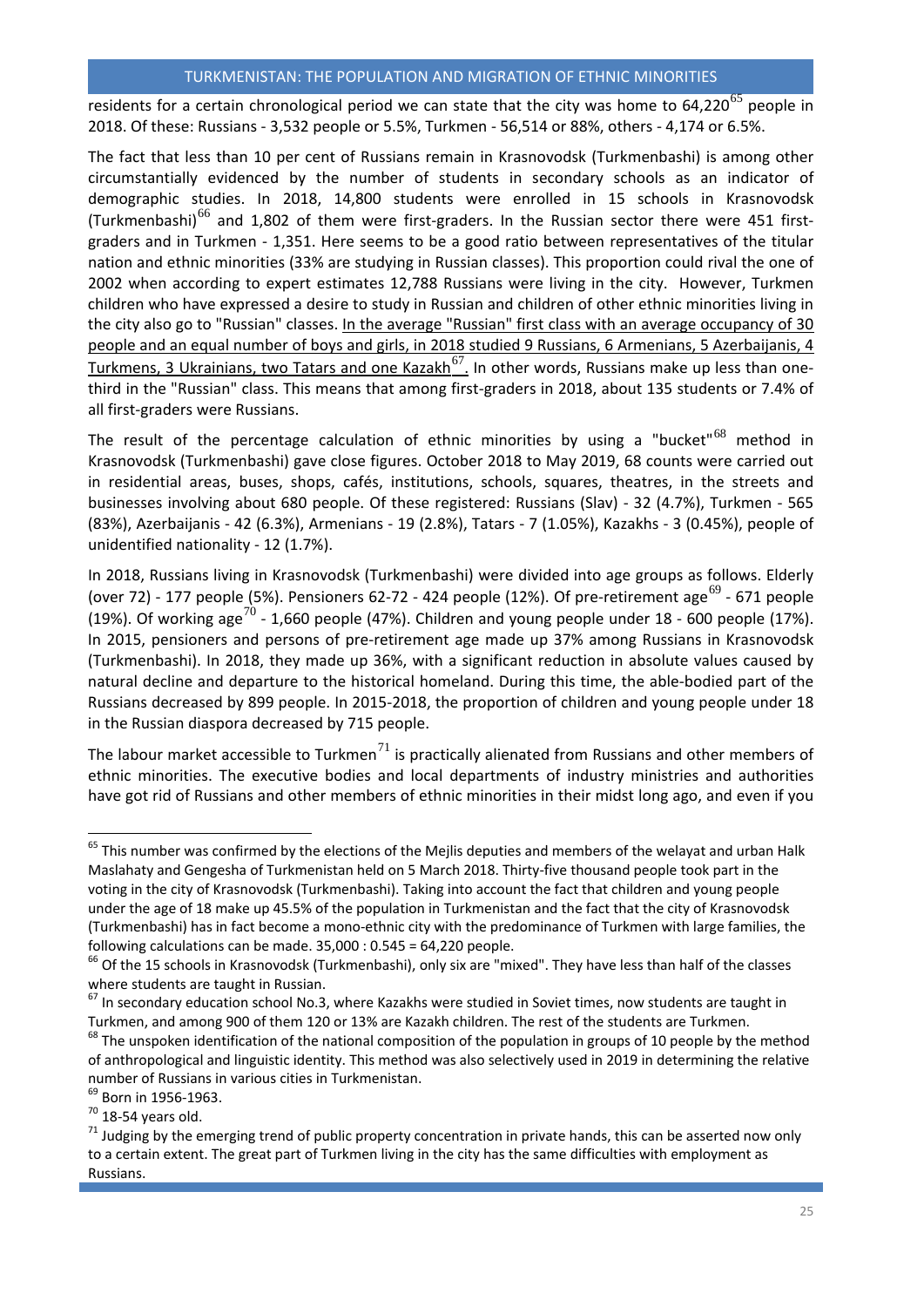might be able to meet them there, it will more likely be an exception. The proportion of teachers from ethnic minorities in general education schools has significantly decreased. Teachers who are members of ethnic minorities cannot be seen in universities: at the Naval Institute or the Turkmenbashi Department of Water Transport of the Turkmen State Institute of Transport and Communications. There are also none of them in secondary vocational schools, except for episodic cases with invitations to hold temporary classes for students. The percentage of Russians in cultural and sports institutions is very small.

A small part of the members of ethnic minorities is able to work until their retirement age in the seaport, at the oil refinery, CHP plant or railway, or work as seasonal workers at facilities of Awaza and private construction sites. Jobs are in short supply, and demand for labour force is falling. Young people and middle-aged citizens are queuing up for resettlement visas. Older people left without children and relatives have a tragic situation<sup>[72](#page-26-1)</sup> in which they will be fading away for the rest of their lives.

2018 was the beginning of the end of the presence of Russians and members of ethnic minorities in Krasnovodsk (Turkmenbashi)<sup>[73](#page-26-2)</sup> and possibly entire Turkmenistan. The Russian population is in a particularly dismal situation: In comparison to the population of the city, the share of Russians in Krasnovodsk (Turkmenbashi) was 5.5% in 2018 (we would like to remind that in 1989, the share was 38%), and to the population of the country - 1.24%.

## <span id="page-26-0"></span>3.4. Only 70,000 Russians left in Turkmenistan

l

Similar processes with local peculiarities have and are taking place throughout the country in places of compact residence of Russians and other ethnic minorities who migrated to Turkmenistan at different times from Eastern Europe and the Caucasus. Demographic changes have also affected the peoples who traditionally live in modern Turkmenistan: Kazakhs, Uzbeks, Karakalpaks, Persians, Kurds and others.

In their paper, the authors encountered an avalanche of demographic information on Turkmenistan on the Internet represented by the author's works, studies of international organisations and foreign research centres. Unfortunately, because of the constant discrepancy of countless figures, these materials are difficult to understand and often seem arbitrary. However, they were also used in the work on the report as data for analytical correction. The main sources in recreating the relative authenticity of the demographic situation in Turkmenistan were the All-Union Censuses of the Soviet Era, insider reports and statistical department reports available from confidential sources in the reality of the strict ban on the disclosure of official "mysteries". Auxiliary tools were the definition of national composition in settlements by telephone directories issued on various media, review (if such an opportunity emerged) of staffing schedules and personnel lists of institutions, organisations and enterprises of all forms of ownership, as well as tracking the results of elections of different levels in different years.

<span id="page-26-1"></span><sup>72</sup> With a paltry pension (depending on the category, it's **approximately 25-40 U.S. dollars** at the market rate of the U.S. currency), without medical care, medicines, food and care of family and friends.

<span id="page-26-2"></span><sup>&</sup>lt;sup>73</sup> More than half of today's Russians in Krasnovodsk are mestizo from different marriage variations. They are not easy to distinguish from Turkmen, Azerbaijanis, Armenians, Kazakhs, Dagestani, etc. They accept Orthodoxy, attend churches, and are members of the church council of the city church of Archangel Michael. There are often more of them during religious services and ordinances than ethnically "pure" Russians born of Russian couples. Sometimes it seems that this is not a church, but a mosque. However, the same methization is observed among other marker minorities, which determines the corresponding stereotype of behaviour in their mestizo. For example, there are Russian Muslims who have converted to Islam inheriting it from their father or mother. This process is typical for the entire Turkmenistan, and the further east, the more active it is. Perhaps in 10-15 years they will represent Russians in Turkmenistan.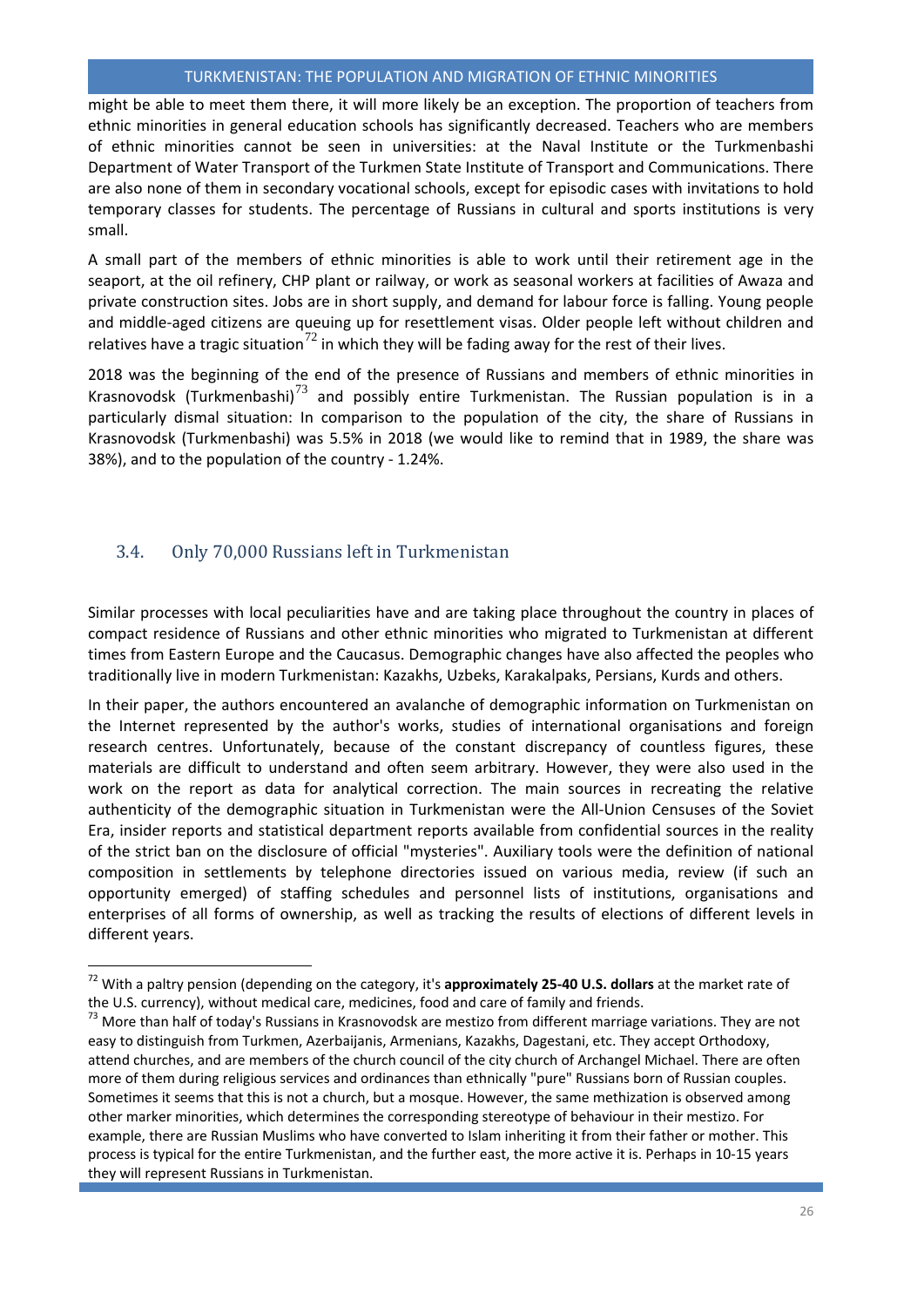Selective calculations of representatives of all nationalities in groups of 10 people at different venues provided great help in the reality of the complete absence of unbiased information in the state statistical reports. During demographic monitoring in 2018 - 2019, team members and volunteers have held 206 "bucket" calculations with total coverage of more than 2,000 people in Krasnovodsk (Turkmenbashi), Karabogaz, Balkanabat, Serdar, Bereket, Hazara, Mary, Murghab, Turkmenabat, Konye-Urgench, Dashoguz and Ashgabat. Places of information collection were not only casual meetings with people on the streets, markets, railway stations, shops, parks, and buses but also educational institutions, sanatoriums, health resorts, children's health centres, ceremonial meetings, rallies and creative and sports competitions of local, regional and national scale. These methods altogether allowed to calculate and assess the ratio of Turkmen and Russians currently living in Turkmenistan. It is worth noting that during the "bucket" calculations, all citizens who speak Russian and have a pronounced Slavic ethnotype have been attributed to Russians. The authors cannot rule out the fact that not only Russians may be among them but also members of other Slavic peoples. But given the very small number of these nations even at the end of the Soviet era, the authors believe that their contribution to the error of determining the percentage of Russians is very insignificant. The totality of all data including selective calculations at different sites allowed to determine the following dynamics of the demographic situation in Turkmenistan:

#### Table No. 9:

#### **Russian diaspora and Turkmen in welayats and the capital of Turkmenistan**

**(Axis years)**

| Ashgabat         | 1989      |                 |                | 1995      |                 |                | 2018      |                 |                |
|------------------|-----------|-----------------|----------------|-----------|-----------------|----------------|-----------|-----------------|----------------|
| and welayats     | Total     | <b>Russians</b> | <b>Turkmen</b> | Total     | <b>Russians</b> | <b>Turkmen</b> | Total     | <b>Russians</b> | <b>Turkmen</b> |
| Ashgabat         | 403,093   | 130,227         | 252,175        | 480,000   | 78,723          | 221,450        | 1,055,140 | 36,050          | 938,823        |
| <b>Akhal</b>     | 498,050   | 15,666          | 426,509        | 675,895   | 49,801          | 578,808        | 1,013,000 | 7,800           | 927,406        |
| <b>Balkhan</b>   | 380,000   | 68,100          | 182,500        | 262,209   | 17,017          | 215,011        | 365,000   | 4,200           | 293,850        |
| <b>Dashoguz</b>  | 696,666   | 7,315           | 557,332        | 649,000   | 8,200           | 573,500        | 1,030,830 | 1,750           | 930,072        |
| Lebap            | 733,098   | 56,082          | 549,823        | 698,269   | 48,262          | 542,413        | 1,068,179 | 10,500          | 848,836        |
| Mary-<br>welayat | 811,810   | 56,502          | 568,267        | 740,627   | 43,887          | 568,438        | 1,120,627 | 9,700           | 852,306        |
| Turkmenistan     | 3,522,717 | 333,892         | 2,536,606      | 3,506,000 | 245,890         | 2,699,620      | 5,652,776 | 70,000          | 4,791,293      |

Population size and its differentiation by nationality were based on mechanical and natural growth and migration of de-facto and not just permanent population. The number was determined by calculations.

Russians in the report play the role of a demographic tuning fork - variations of their numbers are reflected proportionally on the number of other ethnic minorities. The space freed by Russians who once were the largest nation in Turkmenistan after Turkmen and now are only 70,000 of them in the country were occupied by Uzbeks. The relative number of them, which is stated by numerous foreign and domestic experts, is 9%. That's more than half a million people. If we add Turkmen to them who consider themselves Uzbeks by origin, Turkmenistan may face a big political problem. It is fueled by the ugly historical self-consciousness of the citizens - revived Chimeras of Khanate of Khiva and Emirate of Bukhara - the territorial claims of neighbouring countries to each other. In the event of a conflict,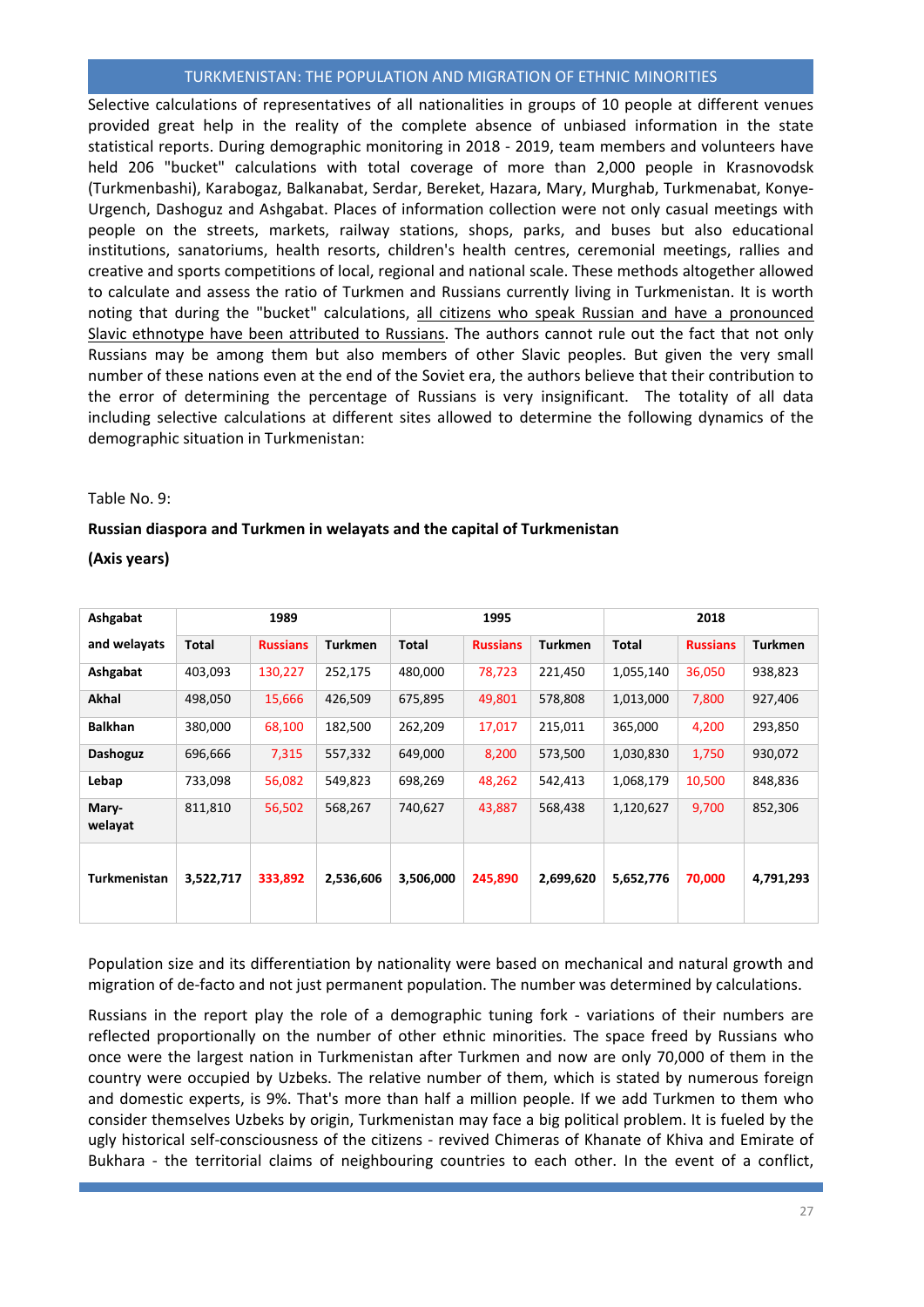Turkmenistan will have no airbags - departed Russians, Ukrainians and other members of European ethnic minorities who once found their homeland in Turkmen lands.

#### Table No. 10:

#### **Timeline of the number of Russians and Turkmen in Turkmenistan**

| Years       | <b>TOTAL</b>     | <b>Russians</b> | %      | <b>Turkmen</b> | %      |
|-------------|------------------|-----------------|--------|----------------|--------|
| 1959        |                  | 262,701         | 17.32% | 923,724        | 60.9%  |
| 1970        | 2,158,880        | 313,079         | 14.50% | 1,416,700      | 65.6%  |
| 1979        | 2,771,428        | 349,200         | 12.60% | 1,867,942      | 67.4%  |
| 1989        | 3,522,717        | 333,892         | 9.48%  | 2,536,606      | 72.0%  |
| $1991^{74}$ | $3,159,000^{75}$ | 252,720         | 8.00%  | 2,337,660      | 74.0%  |
| 1995        | 3,506,000        | 245,890         | 7.00%  | 2,699,620      | 77.0%  |
| 2001        | 3,856,000        | 173,520         | 4.50%  | 3,046,240      | 79.0%  |
| 2002        | 4,048,000        | 167,300         | 4.10%  | 3,157,440      | 78.0%  |
| 2003        | 4,168,000        | 159,500         | 3.80%  | 3,296,888      | 79.1%  |
| 2005        | 4,280,000        | 145,520         | 3.40%  | 3,466,800      | 81.0%  |
| 2006        | 4,374,720        | 131,241         | 3.00%  | 3,591,645      | 82.1%  |
| 2007        | 4,510,000        | 124,000         | 2.70%  | 3,711,730      | 82.3%  |
| 2012        | 4,958,430        | 104,127         | 2.10%  | 4,103,100      | 82.75% |
| 2013        | 5,033,257        | 99,300          | 1.97%  | 4,162,503      | 82.7%  |
| 2014        | 5,188,447        | 92,000          | 1.77%  | 4,306,411      | 83.0%  |
| 2015        | 5,235,000        | 87,200          | 1.66%  | 4,368,607      | 83.45% |
| 2016        | 5,514,164        | 81,340          | 1.47%  | 4,648,440      | 84.3%  |
| 2017        | 5,582,164        | 74,250          | 1.33%  | 4,719,719      | 84.55% |
| 2018        | 5,652,776        | 70,000          | 1.24%  | 4,791,293      | 84.76% |

## <span id="page-28-0"></span>4. Conclusion. Reasons for ethnic minority migration

Multi-factor causes of the migration of ethnic minorities from Turkmenistan lie in the nature of the Turkmen state built on the basic foundations of the governance of the people preserved in the national consciousness since the days of the Achaemenid Empire. "Suppress and conquer" is the credo of the modern rulers of Turkmenistan from top to bottom and their supreme ruler - President of Turkmenistan, Hero, Arkadag (Patron), Gurbanguly Berdymukhamedov.

<span id="page-28-1"></span> $74$  The statistics data here and further are taken not from by censuses but expert estimates.

<span id="page-28-2"></span>The statistics data here the further are taken not from butcher are taken not from butcher are taken  $\frac{1}{25}$  The population decrease by 363,717 people in 1991 - during the period of Perestroika and the parade of sovereignty - was due to a sharp decline in the people's standards of living, an increase in mortality in all age groups, drug addiction, criminal wars and mass migration of ethnic minorities.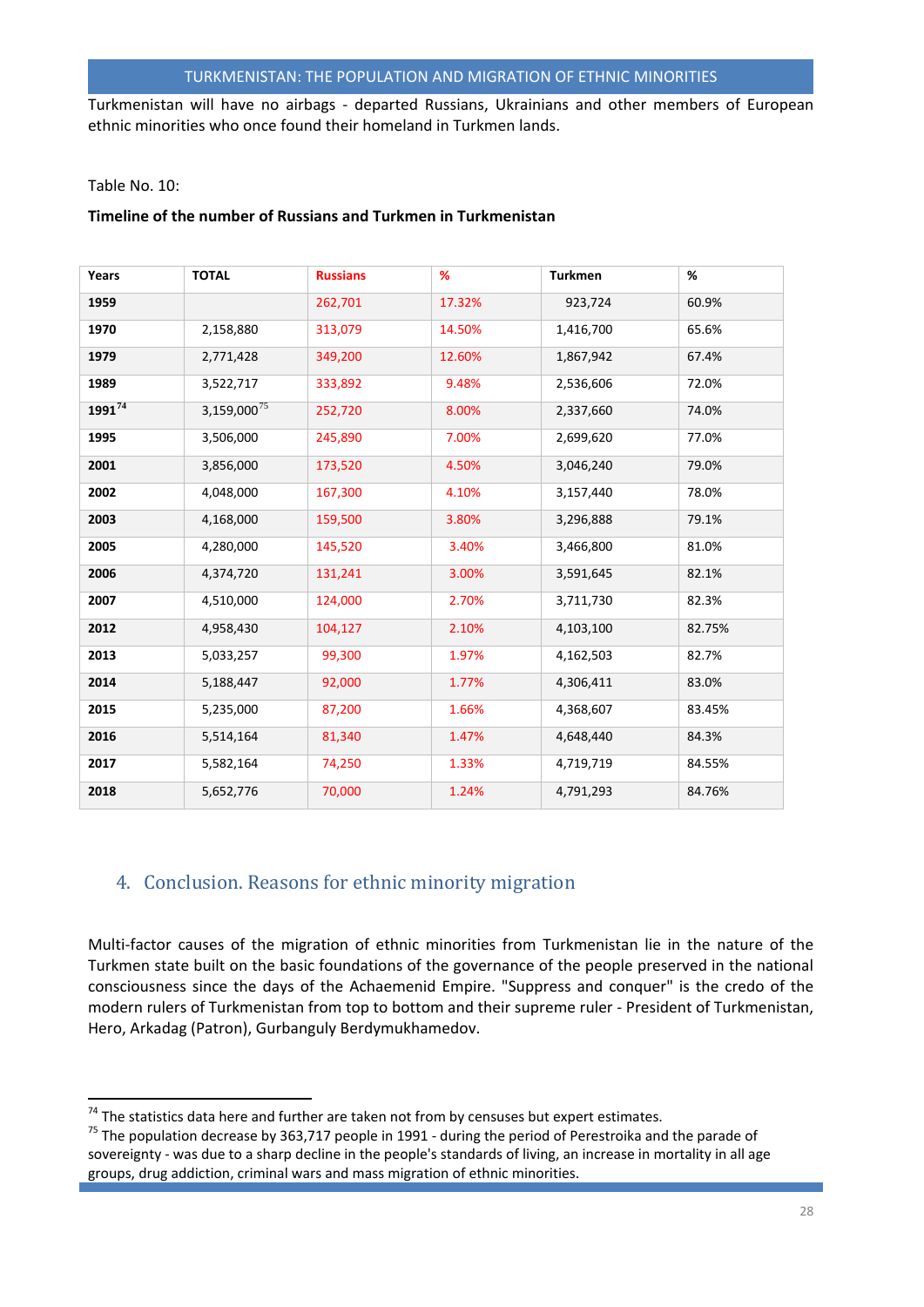These are not figures of speech but the bitter reality of millions of citizens forced to live under an authoritarian repressive regime persecuting dissent in any form - from the refusal to participate in the "subbotniks" and "voskresniks" (unpaid community service on Saturdays and Sundays) endlessly imposed on the enslaved people (yevars) to perfectly reasonable proposals to improve the work of the production team. The main thing is unconditional adherence to instructions, including meaningless ones but canonized and voiced by the authorities. A voiceless citizen is an example of the nation's population and a role model. Suppression of any initiative oppresses the inner freedom of a person and leads to the degradation of the individual. This is the darkest evil, born by Saparmurad Niyazov - the first president of Turkmenistan - and inherited by Gurbanguly Berdymukhamedov. This is the poisoned atmosphere that forces to run abroad both members of ethnic minorities and sane Turkmen.

The constituent parts of Berdymukhamedov's domestic politics are hypocrisy and lies, which allow the ruling state corruption group and their local loyal servicemen to make huge profits. Lies have created a tangled demographic providing a large space for manipulation for election campaigns to achieve selfish political goals, misappropriation of budget and pension funds and justification of loans from foreign countries. Exorbitant greed and monstrous ambitions of the president - the Arkadag (Guardian) - were evident in his fantastic literary fertility, in fact representing the work of literary day-labourers and poorly disguised money laundering.

The Turkmen new "economic miracle" that arose after the era of the Great Turkmenbashi and has been implemented in large-scale construction projects by foreign contractors for gas- and petrodollars cannot justify the "leader" of the nation. The largest social, communication, industry, transport and other economy sectors' facilities that have been built and commissioned have become the objects of privatisation<sup>[76](#page-29-0)</sup>. They are being commandeered by Berdymukhamedov's relatives, inner circle and large entrepreneurs who are patronized by the dominant clique<sup>[77](#page-29-1)</sup> or rather the insatiable and greedy Arkadag's FAMILY. And members of medium-sized businesses get the buildings and production halls that have served their time<sup>[78](#page-29-2)</sup>. If they are lucky, ordinary citizens get low-paid<sup>[79](#page-29-3)</sup> work albeit in new but unhealthy production halls moved beyond the boundaries of settlements.

Beginning in 2018, in 2019 the government's crackdown on individuals working on the patent gained momentum. Buses after 10 years of operation $^{80}$  $^{80}$  $^{80}$ , car washes, car repair and painting workshops, timbering, carpentry, metal and window-packing shops were banned. They prohibited the use of shops, cafés, tailoring studios, training courses and beauty salons opened on the first floors of apartment buildings. In most cases, these small businesses were held by members of ethnic minorities who lost their jobs overnight and joined the army of unemployed in Turkmenistan.

The continuous decline in living standards during the financial crisis and employment problems are important but not the only factor increasing migration from Turkmenistan. For many citizens, the most important motivation to leave the country is state nationalism, the arbitrariness of law enforcement agencies built on the collective responsibility of bribers, low professional level of medical workers, lack

 $\overline{\phantom{a}}$ 

<span id="page-29-0"></span> $76$  In the production facilities of the new International Seaport of Turkmenbashi privatised by the joint-stock companies specialists receive (they say that it's temporarily) 1,000 TMT or \$55.

<span id="page-29-1"></span><sup>77</sup> According to the information available in the Internet and according to the website "Fergana.ru", 4% of the Turkmenistan's population own 45% of the country's wealth.

<span id="page-29-2"></span><sup>&</sup>lt;sup>78</sup> Often real estate purchased at auctions becomes the cause of administrative and even criminal prosecution. An example is the privatisation of the Oktyabrsky cinema in Ashgabat. After the repairs were carried out by the new owner, the court decided to seize the building he had purchased.

<span id="page-29-3"></span> $79$  1,400 TMT or \$76.7 at the black market rate, as there is no other in Turkmenistan. Prices on food, industrial goods and building materials are set at the same rate. For single pensioners and other socially-disadvantaged citizens, this means a slow starvation.

<span id="page-29-4"></span><sup>&</sup>lt;sup>80</sup> The inspectors of the relevant services offered the owners of buses to transfer vehicles to other category, bar windows, etc, but if owners pay them bribes, the permission could be granted.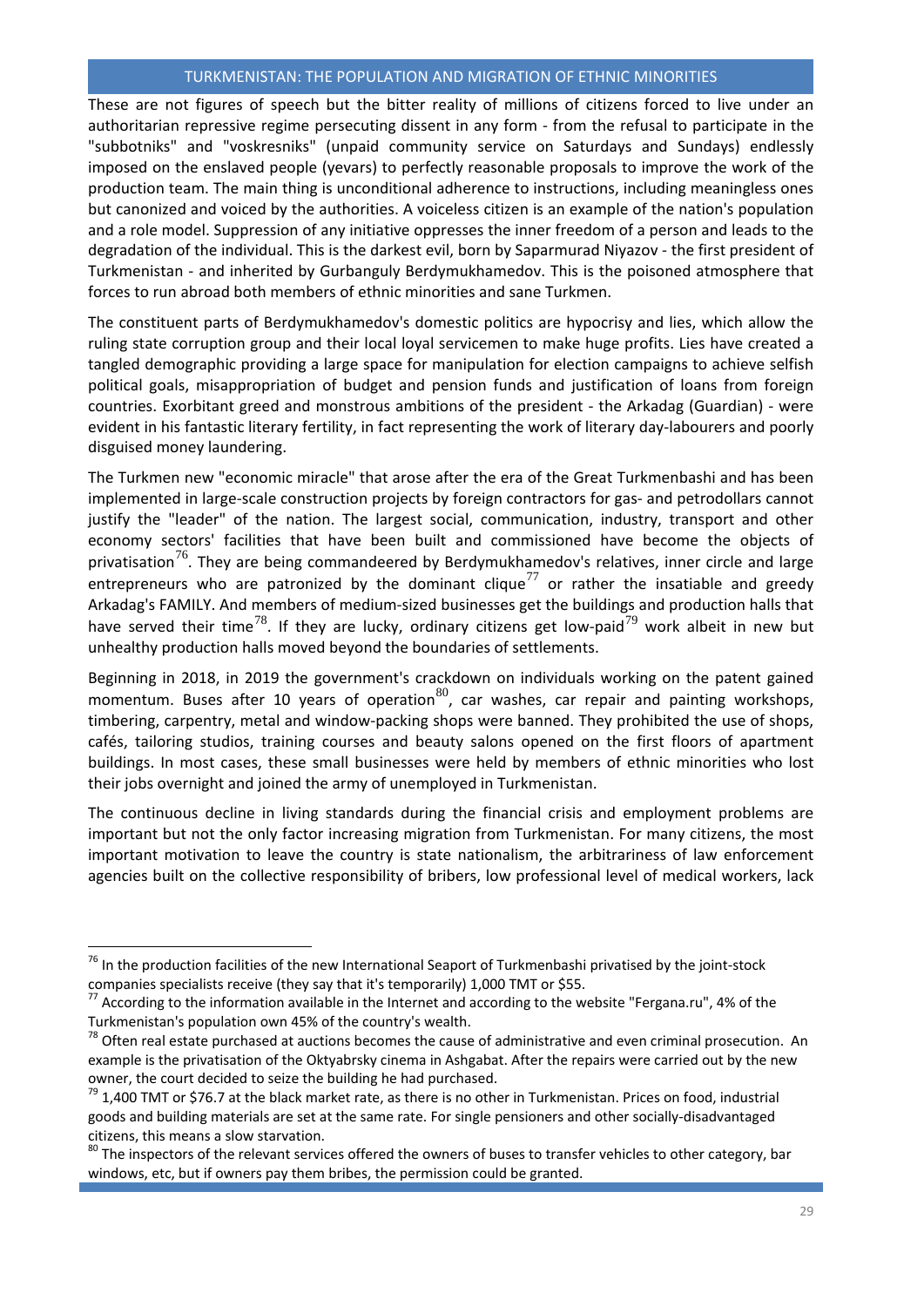of full education for young people from ethnic minorities and opportunities for career growth<sup>[81](#page-30-0)</sup>. There are no modern education institutions for Russian-speaking citizens of Turkmenistan to study in their native language. The Russian school in Ashgabat opened on the initiative of Russia and Turkmenistan is, in fact, a Russian-Turkmen school - it has more Turkmen children from wealthy families than Russian students. This is not a policy of social support for children of Russians in education but profanation. In Turkmenistan, the nationalist policies of the leadership of Turkmenistan and authoritarianism and repression of the government led to the complete deprivation of legal, cultural and linguistic rights of Russians and other members of ethnic minorities and they found themselves in an even more difficult position than the titular nation - Turkmen. Russians and other members of ethnic minorities have no party, no public organisations and no representatives in the Mejlis and local government bodies to protect their legitimate interests. The critical situation is in the education of ethnic minorities and training for pre-schools and schools. Citizens from among ethnic minorities wishing to go to their home countries have actually become hostages of the restrictive measures of the Turkmen authorities in the field of financial regulation: maximum restrictions on remittances via Western-Union, blocking of Master and Visa cards put students and citizens of Turkmenistan studying and going abroad on vacation, for permanent residence, to relatives, for treatment, etc. in distress. Exorbitant high prices for air tickets $82$ complete forced isolationism for Turkmen citizens.

Russians and Armenians (as well as other ethnic minorities who profess Christianity) are more likely than other minorities to experience harsh discrimination on the basis of nationality primarily due to the dramatic change in the cultural and linguistic situation in Turkmenistan. Almost nothing has been done to overcome the language barrier during the years of independence. On the contrary, the situation is exacerbating year after year. For example, none of the Russians participated in the national music and song contests "Ýaňlan Diýarym". Almost zero per cent of them are among the winners of the "Turkmenin Altyn asyry" creative contests of the President of Turkmenistan. Orthodox holidays never mentioned in the print and electronic media, no congratulations are published on these occasions as it is customary in civilized societies. Christians seemed to be left behind brackets not paying any attention to them. The treatment of Russians and other ethnic minorities as second- or third-class people is also a serious reason for their migration.

As the most politically literate part of the population capable of active social protest, Russians and other members of ethnic minorities of European origin were deliberately squeezed out of all state niches of Turkmenistan. From reliable sources, on some days in 2018-2019, the Russian Embassy in Turkmenistan served 150 to 200 Turkmen citizens on resettlement issues.

Migration has affected not only Russians and other ethnic minorities. Turkmen also leave the "state of power and happiness". According to insider information, 23,000 Turkmen men and women have left for Turkey since the beginning of 2019. Of these, a large proportion did not return home. Turkmen students remain abroad. At the same time, houses with crosswise-barred windows are multiplying in the etraps (districts) of Dashoguz and Lebap welayats and the number of abandoned villages is increasing...

It is pointless to appeal to the current totalitarian authorities to finally start developing and implementing a set of measures to reduce the migration flow from the country. "Scare, kick around and

l

<span id="page-30-0"></span> $81$  Members of ethnic minorities and Turkmen among others are obstructed when departing to study abroad and forced to study in the institutions where they told them to study and acquire only the professions that the country needs. Young professionals who have graduated from universities abroad are forced to re-sit exams supposedly for recognition of their diplomas and examinators receive unspoken instructions to give them "F". All these ugliness are happening in favour of the domestic university mafia earning a lot of money on students.

<span id="page-30-1"></span><sup>&</sup>lt;sup>82</sup> In April - early May 2019, the prices for Ashgabat-Moscow flight tickets soared to 7,200 TMT. That's more than \$2,000 at the state rate and about \$400 at the black market rate, while the average salary is \$50-100. Under the pressure of indignant citizens ticket prices have been reduced by 4.5 times but there are no tickets in free sale and the amount of overpayments is way over all "reasonable" limits. Turkmen national airline Turkmenhowayollary is the only airline in the world, which tickets cannot be bought through online services. And the reason is the monstrous corruption - tickets can be bought only for a bribe to an official.